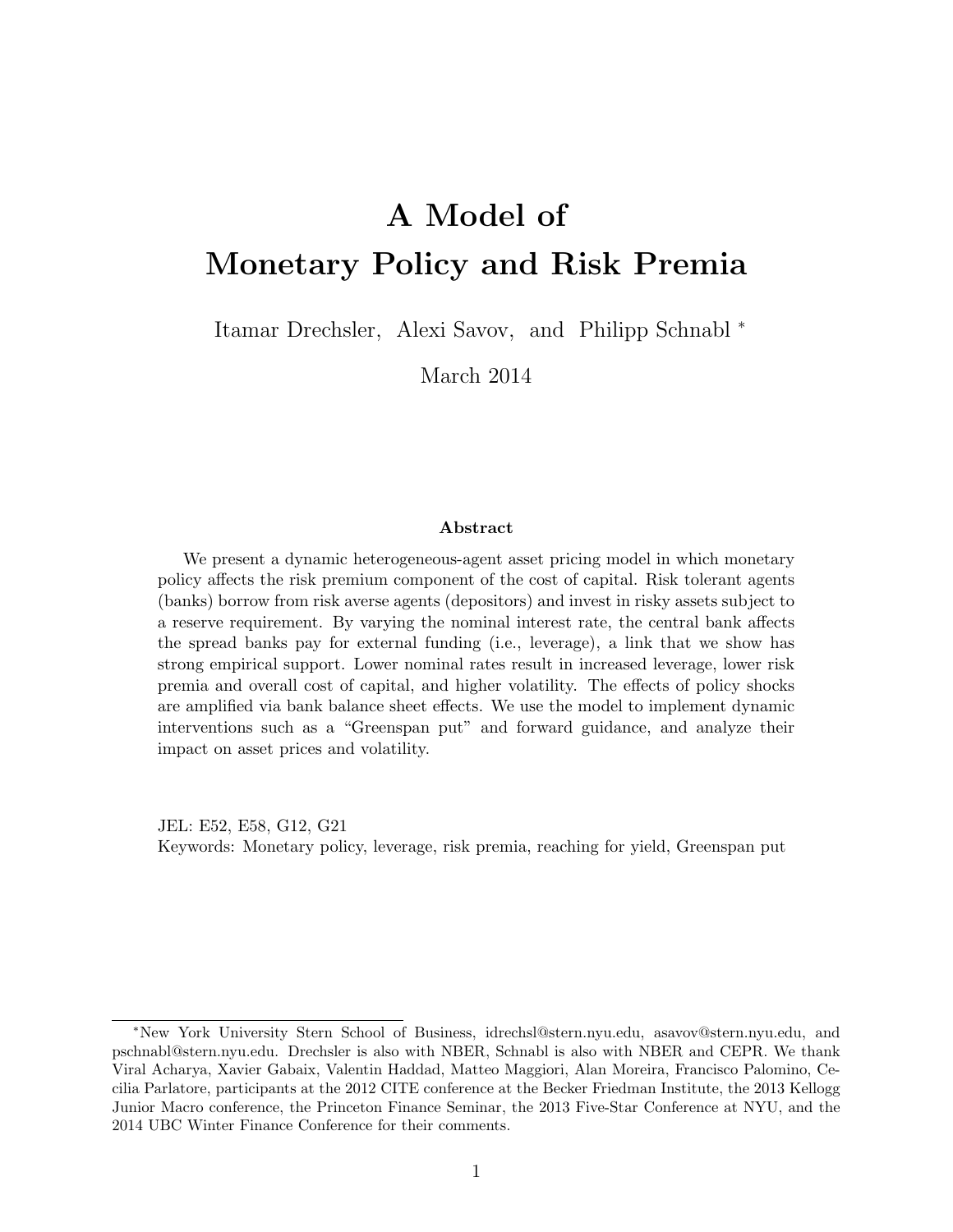### I. Introduction

In the textbook model (e.g. [Woodford](#page-32-0) [2003\)](#page-32-0), monetary policy impacts the economy by inducing changes in the risk-free interest rate. Yet, a growing body of evidence shows that monetary policy also has a large impact on the *risk premium* component of the cost of cap- $ital.1$  $ital.1$  Furthermore, many central bank interventions can be usefully interpreted as directly targeting risk premia. These include interventions undertaken during the financial crisis such as large-scale asset purchases, "Operation Twist", across-the-board asset guarantees, and lender-of-last-resort operations, all of which specifically target the prices of risky assets. Monetary policy may also influence risk premia in normal times; an active debate centers on whether a "Greenspan put" in the late 1990s or abnormally low rates in the mid-2000s encourage excessive leverage and "reaching for yield".[2](#page-1-1)

The link between monetary policy and risk premia works at least in part through financial institutions [\(Adrian and Shin](#page-29-0) [2010\)](#page-29-0). For this reason, it appears in the banking literature alternatively as the bank lending channel [\(Bernanke and Blinder](#page-29-1) [1992,](#page-29-1) [Kashyap and Stein](#page-31-0) [1994\)](#page-31-0), the credit channel [\(Bernanke and Gertler](#page-29-2) [1995\)](#page-29-2), and financial stability policy more broadly [\(Stein](#page-32-1) [2012\)](#page-32-1). Yet risk premia are the subject of asset pricing.

In this paper, we provide a dynamic asset pricing model of the risk premium channel of monetary policy. The central bank varies the nominal interest rate in order to regulate the effective risk aversion of the marginal investor in the economy. It does so by influencing financial institutions' cost of leverage. Lowering the nominal interest rate reduces the cost of leverage, which increases risk taking and decreases risk premia.

Specifically, we model an endowment economy populated by two types of agents, those with low risk aversion and those with high risk aversion. We think of the relatively risk tolerant agents as pooling their wealth in the form of the net worth (i.e., equity) of financial intermediaries, which we identify as banks. Because banks invest on behalf of the risk tolerant agents, in equilibrium they take leverage. They do so by borrowing from the relatively risk averse agents, or taking deposits. Our view of banks and deposits is purposely simplified, abstracting from other functions such as screening and monitoring in order to focus on risk taking and risk premia.

The central bank requires banks to hold a fraction of the deposits that they raise as reserves.[3](#page-1-2) Reserves are a liability of the central bank and they enter circulation via open

<span id="page-1-0"></span><sup>&</sup>lt;sup>1</sup>[Bernanke and Kuttner](#page-29-3) [\(2005\)](#page-29-3) document that monetary policy surprises have a powerful impact on stock prices, and show that this is induced primarily by changes in risk premia, with very little of the effect coming directly from changes in the risk-free rate. [Hanson and Stein](#page-31-1) [\(2012\)](#page-31-1), and [Gertler and Karadi](#page-30-0) [\(2013\)](#page-30-0) extend these results to long-term Treasury bonds and credit spreads, respectively.

<span id="page-1-1"></span><sup>2</sup>See for example [Blinder and Reis](#page-29-4) [\(2005\)](#page-29-4), [Rajan](#page-32-2) [\(2011\)](#page-32-2), and [Yellen](#page-32-3) [\(2011\)](#page-32-3).

<span id="page-1-2"></span><sup>&</sup>lt;sup>3</sup>We do not micro-found the reserve requirement, but this can be done in several ways. An important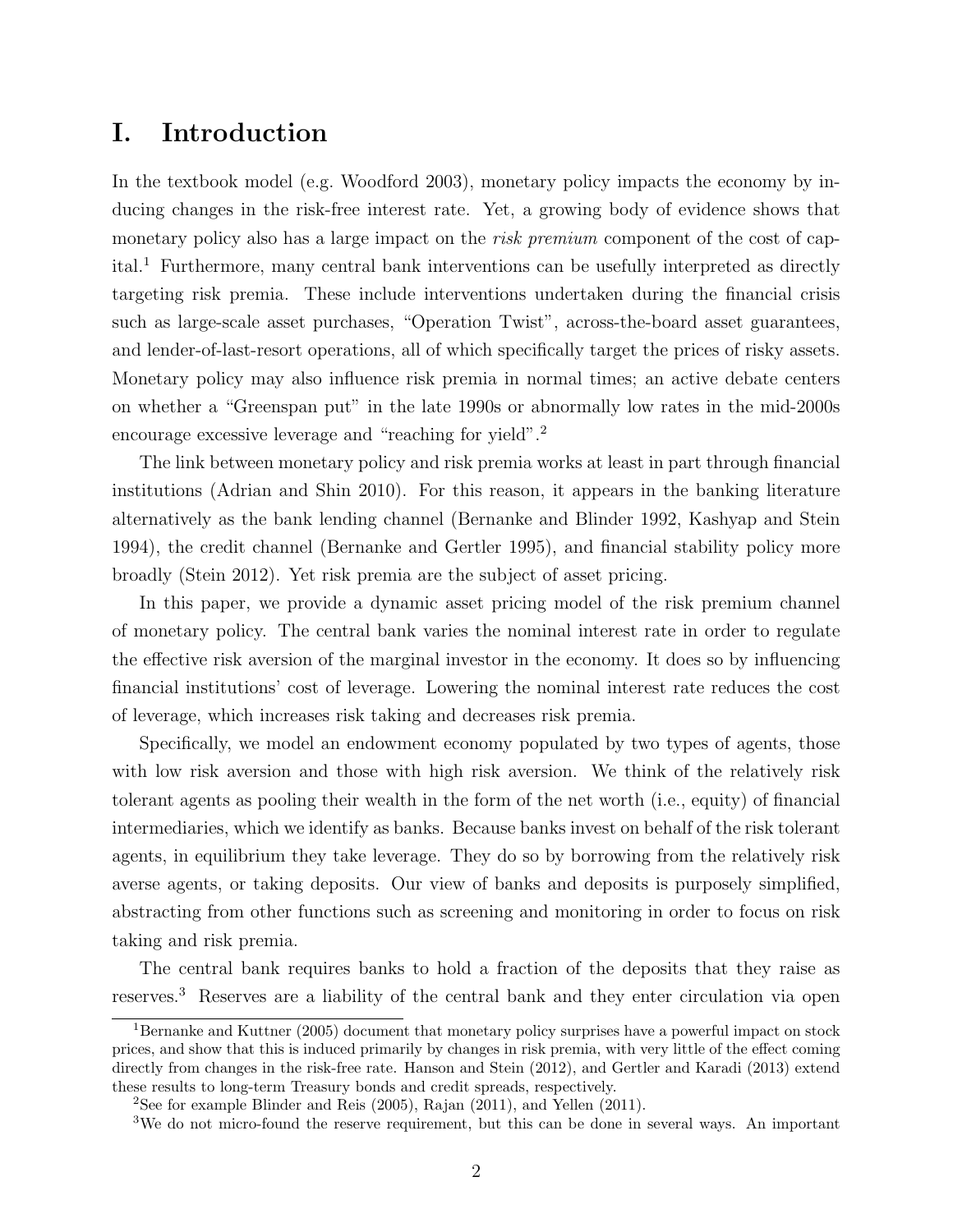market operations. Aside from this constraint, the model is frictionless. In particular, there are no nominal rigidities, which allows us to focus exclusively on the risk premium channel. The single state variable of the model is the share of bank capital in total wealth.

The difference between the return on reserves and the return on risk-free bonds represents the opportunity cost of holding reserves, and hence the cost of taking leverage. This difference equals the nominal interest rate. Hence, the central bank regulates banks' demand for leverage by inducing changes in the nominal rate. An increase in the nominal rate represents an increase in the cost of leverage and so it reduces banks' demand for leverage. As banks are the risk tolerant investors in the economy, this causes aggregate risk taking to fall and the economy's effective risk aversion to rise, driving up the equilibrium risk premium.

The solution to the model shows that the nominal rate equals the shadow price of banks' leverage constraint–the reserves requirement. When the reserve requirement binds strongly, and banks' demand for leverage is tightly constrained, the nominal rate is high. When the reserves requirement is slack and banks' demand for leverage is satiated, the nominal rate is zero. A zero nominal rate therefore implies that further easing cannot increase banks' risk taking. Indeed, any further attempt to lower the nominal rate results in banks holding excess reserves. As a result, the nominal rate in the model is bounded below by zero.

Our model allows the central bank to specify the nominal interest rate policy as a function of the state variable, the net worth share of the banking sector. We solve for the dynamics of reserves required for the central bank to support its target nominal rate. The solution shows that the nominal rate depends on the dynamics of total reserves, not on their quantity. The reason is that the return to holding reserves does not depend on their level, but on their growth rate over time.<sup>[4](#page-2-0)</sup> We take reserves to be the numeraire in the model, so inflation is the endogenous change in the price of consumption in units of reserves, or minus the capital gain on reserves.

We show that banks' optimization problem can be rewritten as an unconstrained portfoliochoice problem by replacing the interest rate on deposits or risk-free bonds with the Fed Funds rate, the rate banks charge to lend to each other in the interbank market. The literature refers to the spread between these two rates as the external finance spread (e.g., Bernanke and Gertler 1995) because it represents the difference between the rate paid to

rationale for reserves is that deposit insurance severs the link between banks' risk taking and the rate they pay on deposits. This creates a role for the government in regulating banks' risk taking. A reserve requirement provides a way of doing so with the added advantage that the tightness of bank funding is visible to regulators as a market price [\(Stein](#page-32-1) [2012\)](#page-32-1). In turn, the standard rationale for government-run deposit insurance is the need to avoid inefficient bank runs [\(Diamond and Dybvig](#page-30-1) [1983\)](#page-30-1).

<span id="page-2-0"></span><sup>&</sup>lt;sup>4</sup>One way to see this is to consider a one-time doubling of total reserves. This would halve the value of each unit of reserves (i.e. double the price level), but it would not affect the holding return of reserves going forward, and so it would leave the nominal rate unchanged.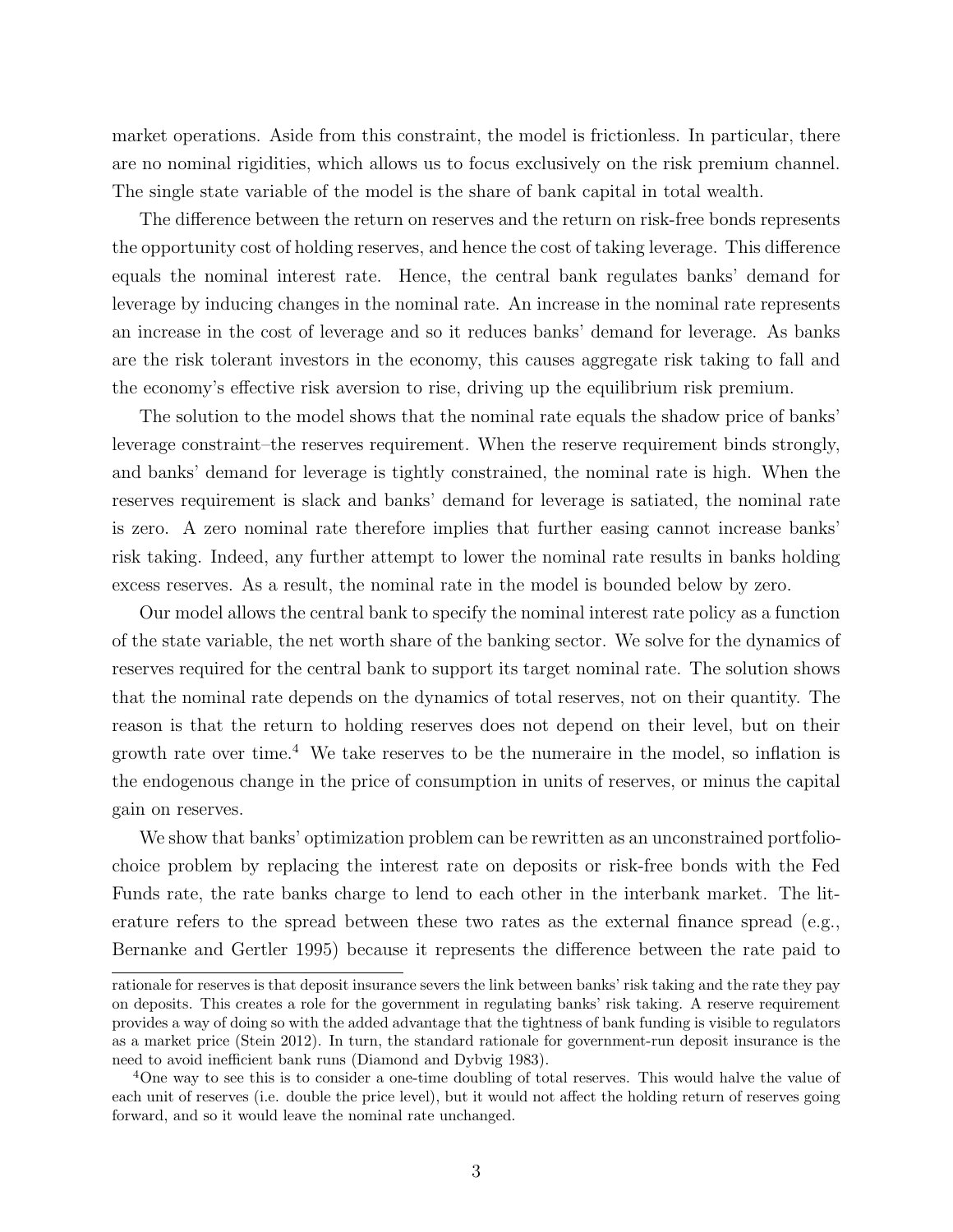borrow a dollar externally and the rate earned on a dollar that is "inside" the bank. Monetary policy can therefore be viewed as governing bank leverage by altering the external finance spread.

A novel prediction of our model is that the external finance spread is proportional to the nominal rate. Figure 1 shows the corresponding empirical relationship. It plots 20-week moving averages of the Fed Funds rate and the Fed Funds-TBill spread for the period July 1980 to May 2008. The sample average Fed Funds-TBill spread is 0.57%, which is large since Fed Funds are overnight and extremely safe.<sup>[5](#page-3-0)</sup> The relationship between this spread and the level of the Fed Funds rate is remarkably tight and nearly proportional. The raw correlation is 86%, and the two series track each other closely both in the cycle and in the trend. This evidence shows that there is a strong relationship between the nominal interest rate and bank funding conditions, which is the essential mechanism underpinning our model.

The model's asset pricing implications all follow from the interaction of the external finance spread with the nominal rate in combination with heterogeneity in agents' risk tolerances. We emphasize that any channel that gives rise to the observed relationship between the external finance spread and the nominal rate will induce the same asset-pricing dynamics. Such channels can originate with frictions on either the asset or liabilities side of bank balance sheets that impose a cost on taking leverage. In the body of the paper we model the reserves requirement, an asset-side cost.

The appendix presents a version of the model where the leverage cost arises instead on the liabilities side. In that version, deposits provide households with liquidity services and therefore pay a low rate, but must also be secured with collateral. The spread banks earn on deposits is controlled by the nominal rate, which therefore governs the tradeoff banks face between funding cost and leverage, just as in the main model.<sup>[6](#page-3-1)</sup>

To analyze the full implications of the model, we solve for the equilibrium using projection methods. To demonstrate the impact of monetary policy, we compare prices and quantities between a high nominal rate and a low nominal rate regime. We show that when nominal rates are high, bank leverage is low, the Sharpe ratio and risk premium of the endowment claim are high, and the valuation of the endowment claim is low. We also show that volatility is decreasing in the nominal rate. Volatility in the model is endogenously stochastic; it depends on banks' net worth. Because low interest rates increase bank leverage, they also increase the volatility of the state variable, the volatility of discount rates, and hence the

<span id="page-3-0"></span><sup>5</sup>By comparison, the credit spread (Moody's Baa versus Aaa long-term bonds) averages 1.07% over the same period.

<span id="page-3-1"></span><sup>6</sup>[Driscoll and Judson](#page-30-2) [\(2013\)](#page-30-2) show empirically that deposit rates are "sticky", meaning that they do not move one-for-one with the nominal interest rate, and hence the spread banks earn on deposits is driven by the nominal rate.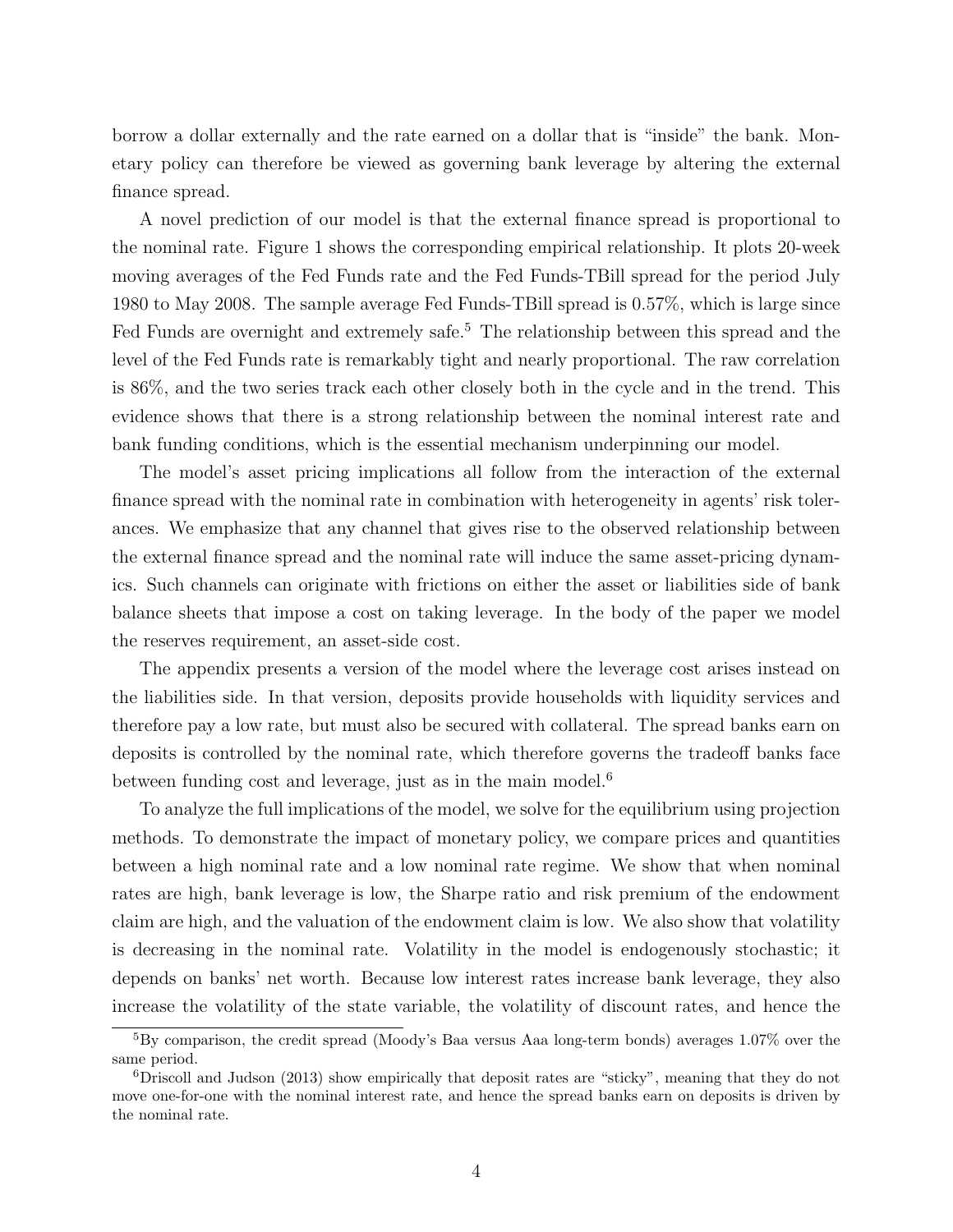volatility of returns.

We further examine two dynamic interest rate policies. The first policy studies the impact of forward guidance. Under forward guidance, the central bank commits to keeping nominal rates low even after the economy recovers (the wealth share of the banking sector rises above some threshold). We show that by reducing future discount rates through forward guidance, the central bank is able to induce an additional increase in prices even when current nominal rates are at the zero lower bound.

The second policy captures a "Greenspan put" by decreasing nominal rates as bank net worth falls. This policy stabilizes prices locally by boosting bank leverage. However, as leverage rises and eventually becomes satiated, further negative shocks cause prices to fall rapidly. At this point, volatility is significantly higher than it would have been otherwise. Thus, in our framework a Greenspan put can support valuations in the short run at the expense of greater instability in the long run.

Finally, we extend the model to allow the central bank to deviate from its expected nominal rate policy. We show that policy shocks lead to a second round amplification effect on risk premia and other equilibrium quantities. This effect is akin to a financial accelerator: when nominal rates fall unexpectedly, the assets on bank balance sheets rise more than their liabilities, which raises banks' net worth and enables them to expand their balance sheets, pushing risk premia down even further.

The rest of this paper is organized as follows: Section II reviews the literature, Section III presents the model, Section IV characterizes the equilibrium, Section V presents results for a benchmark economy, Section VI examines the effects of dynamic policies, Section VII introduces an extension with policy shocks, and Section VIII concludes.

### II. Related literature

Our paper is related to the literature on the bank lending channel of monetary policy initiated by [Bernanke](#page-29-5) [\(1983\)](#page-29-5) and formalized by [Bernanke and Blinder](#page-29-6) [\(1988\)](#page-29-6) and [Kashyap and Stein](#page-31-0) [\(1994\)](#page-31-0). The bank lending channel relies on an imperfect substitutability between bank loans and unintermediated bonds so that a contraction in bank lending affects the overall availability of funding and spills over to the macroeconomy. The transmission runs through bank reserves: a drop in the supply of reserves forces banks to shrink their balance sheets.

[Bernanke and Gertler](#page-29-7) [\(1989\)](#page-29-7), [Kiyotaki and Moore](#page-31-2) [\(1997\)](#page-31-2), and [Bernanke, Gertler, and](#page-29-8) [Gilchrist](#page-29-8) [\(1999\)](#page-29-8) develop the broader balance sheet channel of monetary policy, which emphasizes the impact of policy shocks on the net worth of borrowers. Against the backdrop of the financial crisis, recent models shift attention from firms to financial intermediaries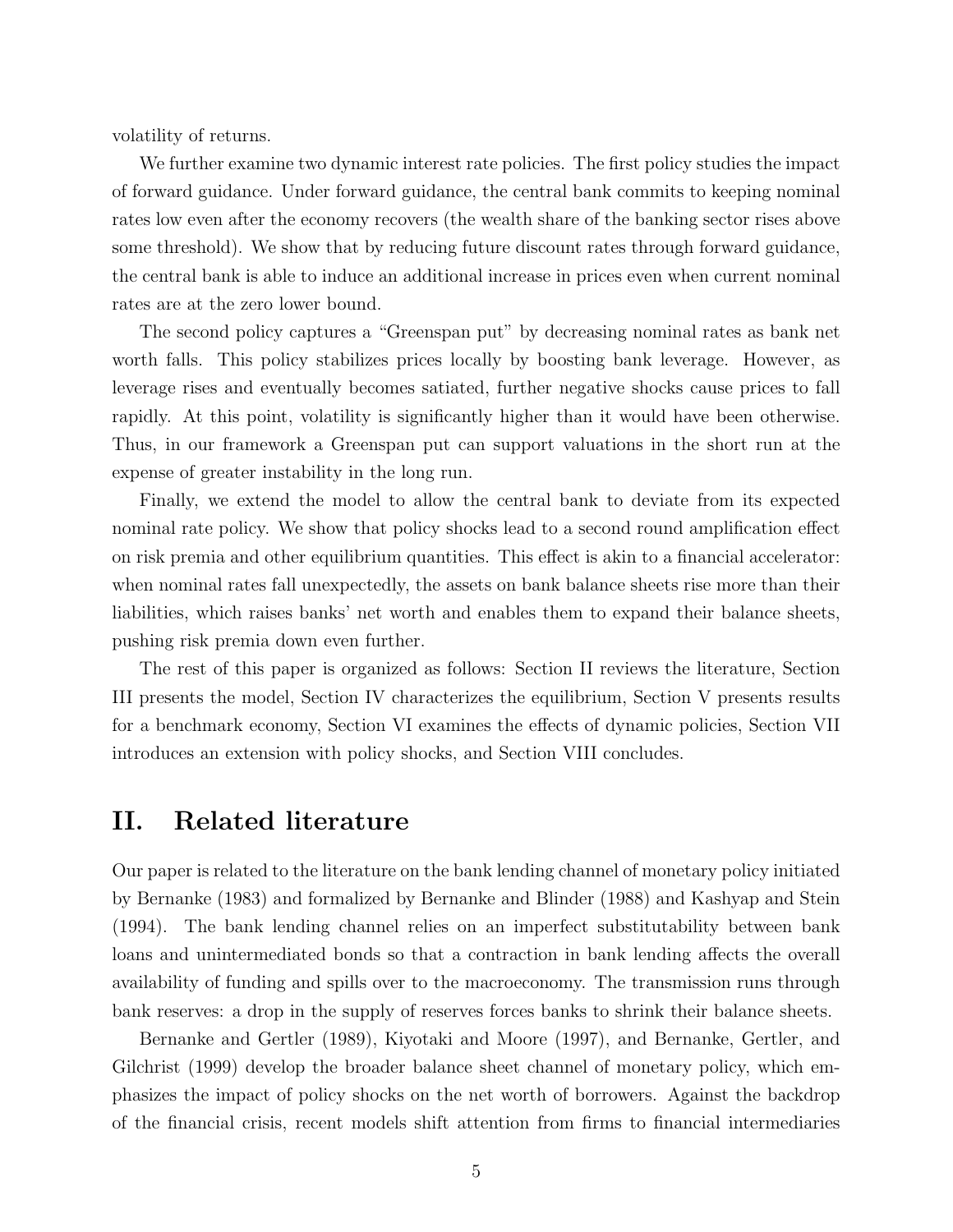(e.g. [Adrian and Shin](#page-29-0) [2010,](#page-30-3) [Gertler and Kiyotaki](#page-30-3) 2010, Cúrdia and Woodford [2009,](#page-30-4) [Adrian](#page-29-9) [and Boyarchenko](#page-29-9) [2012,](#page-29-9) [Brunnermeier and Sannikov](#page-29-10) [2013,](#page-29-10) [He and Krishnamurthy](#page-31-3) [2013\)](#page-31-3). In these models, a maturity or liquidity mismatch between intermediary assets and liabilities causes interest rate shocks to affect intermediary net worth, driving the supply of credit.

Our contribution to these literatures is to develop an asset pricing framework in which monetary policy influences the risk premium component of the cost of capital. We model an economy populated by agents with different levels of risk aversion, which gives rise to a credit market as in [Dumas](#page-30-5) [\(1989\)](#page-30-5), [Wang](#page-32-4) [\(1996\)](#page-32-4) and [Longstaff and Wang](#page-32-5) [\(2012\)](#page-32-5). Risk tolerant agents deploy their wealth in levered portfolios that we interpret as banks. They raise funds by selling bonds to risk averse households, or depositors. The key friction is a cost on leverage. Our model is thus related to models in which margin requirements lead to incomplete risk sharing (e.g. [Gromb and Vayanos](#page-31-4) [2002,](#page-31-4) [Brunnermeier and Pedersen](#page-29-11) [2009,](#page-29-11) [Gˆarleanu and Pedersen](#page-30-6) [2011,](#page-30-6) [Ashcraft, Garleanu, and Pedersen](#page-29-12) [2011\)](#page-29-12). An important distinction of our model is that the tightness of the leverage constraint depends on monetary policy through the nominal interest rate.

[Stein](#page-32-6) [\(1998,](#page-32-6) [2012\)](#page-32-1) also studies the ability of the central bank to control bank leverage. In [Stein](#page-32-1) [\(2012\)](#page-32-1), leverage entails a negative externality resulting from fire sales. Reserves function as "pollution permits" whose price, the nominal rate, provides a market-based signal that enables regulators to maintain financial stability. In our framework the central bank controls the price of reserves by regulating their dynamics, which allows it to influence the external finance premium faced by banks. The external finance premium in turn affects bank leverage and risk premia.

In contrast to the literature, our model does not require any nominal price rigidities.<sup>[7](#page-5-0)</sup> Our asset pricing framework allows us to focus exclusively on risk taking. This differs from other papers on monetary policy and bank balance sheets including [Stein](#page-32-1) [\(2012\)](#page-32-1), [Adrian](#page-29-0) [and Shin](#page-29-0) [\(2010\)](#page-29-0), and [Dell'Ariccia, Laeven, and Marquez](#page-30-7) [\(2011\)](#page-30-7).

Our paper is also related to the literature on the role of government liabilities as a source of liquidity for the financial sector [\(Woodford](#page-32-7) [1990,](#page-32-7) [Gertler and Karadi](#page-30-8) [2011,](#page-30-8) [Caballero](#page-30-9) [and Farhi](#page-30-9) [2013,](#page-30-9) [Krishnamurthy and Vissing-Jorgensen](#page-31-5) [2012,](#page-31-5) [Greenwood, Hanson, and Stein](#page-31-6) [2012\)](#page-31-6). In our model, policy accommodation provides liquidity to banks and "crowds in" investment in risky assets similarly to the role of government debt in [Woodford](#page-32-7) [\(1990\)](#page-32-7).

On the empirical side, [Bernanke and Blinder](#page-29-1) [\(1992\)](#page-29-1) and [Bernanke and Gertler](#page-29-2) [\(1995\)](#page-29-2) are early papers that find support for the bank lending and balance sheet channels of monetary

<span id="page-5-0"></span><sup>7</sup> In this sense our model represents a counter-example to Kashyap and Stein's [\(1994\)](#page-31-0) conjecture that absent nominal price rigidities, "there can be no real effects of monetary policy through either the lending channel or the conventional money channel."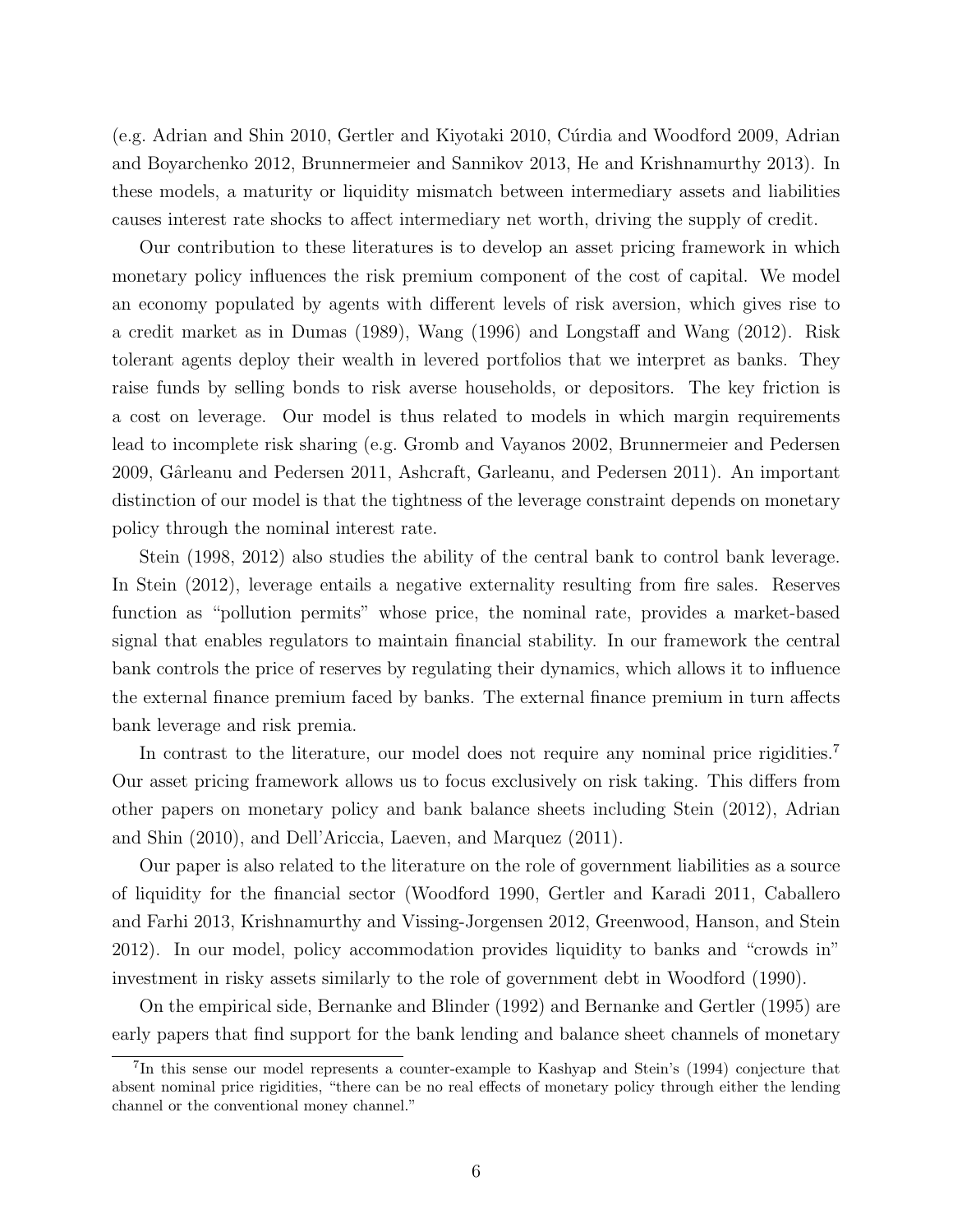policy. [Bernanke and Blinder](#page-29-1) [\(1992\)](#page-29-1) show that monetary tightening as reflected in a shock to the Fed Funds rate, leads banks to shrink their balance sheets. [Kashyap, Stein, and](#page-31-7) [Wilcox](#page-31-7) [\(1993\)](#page-31-7) show that bank funding is sensitive to policy shocks, and [Kashyap and Stein](#page-31-8)  $(2000)$  find that this is especially true of smaller banks. More recently, Jiménez, Ongena, Peydró, and Saurina Salas [\(2011\)](#page-31-9) and [Landier, Sraer, and Thesmar](#page-31-10) [\(2013\)](#page-31-10) provide further corroborating evidence on the links between monetary policy and bank balance sheets.

Our model generates a positive relationship between nominal interest rates and risk premia, a phenomenon sometimes referred to as "reaching for yield". A fast-growing literature finds support for this relationship. In a key paper, [Bernanke and Kuttner](#page-29-3) [\(2005\)](#page-29-3) document that surprise rate hikes induce large negative stock returns. Using a VAR decomposition, they find that this effect is largely due to increases in expected excess returns, and that very little is directly attributable to changes in expected real interest rates. [Bekaert, Hoerova,](#page-29-13) [and Lo Duca](#page-29-13) [\(2013\)](#page-29-13) use the VIX index in a similar analysis, finding that tightening shocks increase investor risk aversion. [Hanson and Stein](#page-31-1) [\(2012\)](#page-31-1) show that policy shocks affect longterm Treasury bond premia, while [Gertler and Karadi](#page-30-0) [\(2013\)](#page-30-0) find similar results for credit spreads.

### III. Model

We model an infinite-horizon exchange economy in continuous time  $t \geq 0$ , with aggregate endowment  $D_t$  that follows a geometric Brownian motion:

$$
\frac{dD_t}{D_t} = \mu_D dt + \sigma_D d_t.
$$
\n(1)

The economy is populated by a continuum of agents with total mass one. There are two types of agents, A and B. Both types have recursive preferences as in [Duffie and Epstein](#page-30-10) [\(1992\)](#page-30-10), the continuous-time analog to the discrete-time formulation of [Epstein and Zin](#page-30-11) [\(1989\)](#page-30-11).<sup>[8](#page-6-0)</sup>

To ensure stationarity, we assume that agents die at a rate  $\kappa$ . New agents are also born at a rate  $\kappa$  with a fraction  $\overline{\omega}$  as type A and  $1 - \overline{\omega}$  as type B. Gârleanu and Panageas [\(2008\)](#page-30-12) show that under these assumptions,  $\kappa$  simply increases agents' effective rate of time preference and hence the lifetime utility  $V_0^i$  of an agent of type  $i = A, B$  is given by the

<span id="page-6-0"></span><sup>&</sup>lt;sup>8</sup>These preferences allow us to vary the elasticity of intertemporal substitution (EIS) independently of the risk aversion coefficient. An EIS greater than one ensures that valuations are decreasing in risk aversion.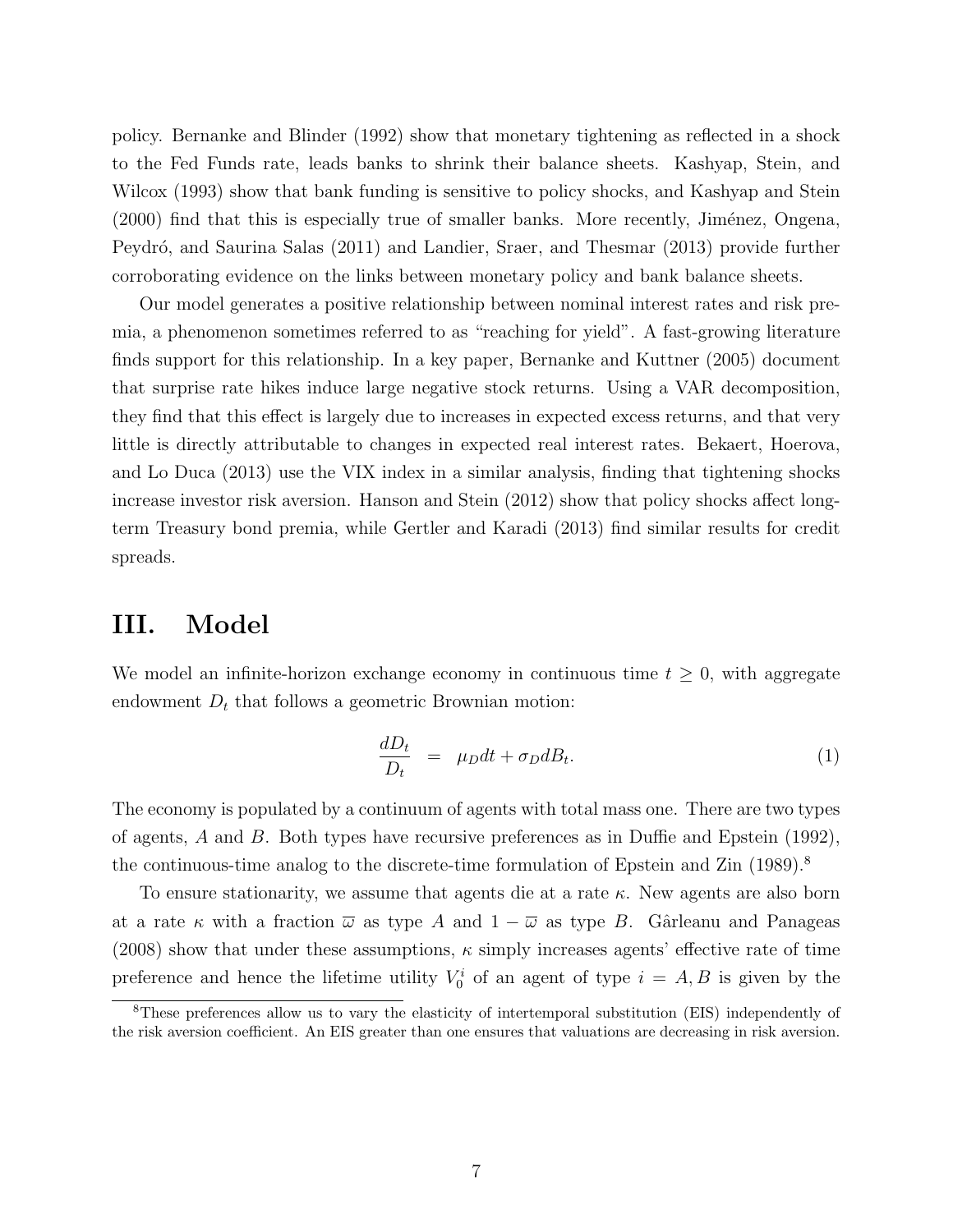recursion

<span id="page-7-1"></span>
$$
V_0^i = E_0 \left[ \int_0^\infty f^i \left( C_t^i, V_t^i \right) dt \right]
$$
 (2)

$$
f^{i}\left(C_{t}^{i}, V_{t}^{i}\right) = \left(\frac{1-\gamma^{i}}{1-1/\psi^{i}}\right)V_{t}^{i}\left[\left(\frac{C_{t}^{i}}{\left[(1-\gamma^{i})V_{t}^{i}\right]^{1/(1-\gamma^{i})}}\right)^{1-1/\psi^{i}} - (\rho + \kappa)\right].
$$
 (3)

The felicity function  $f^i$  is an aggregator over current consumption and future utility. The parameters  $\psi^i$  and  $\gamma^i$ ,  $i = A, B$ , denote agents' elasticity of intertemporal substitution (EIS) and relative risk aversion (RRA).

Without loss of generality, we assume that A agents are more risk tolerant,  $\gamma^A < \gamma^B$ . We view these agents as pooling their wealth into the net worth (i.e. equity capital) of the "banks" in the economy (or more generally the financial sector). We abstract from other aspects of financial intermediation and adopt this simplified view in order to focus on risk taking.<sup>[9](#page-7-0)</sup> We therefore often refer to the  $A$  agents as the banks and their wealth as the equity capital of the banking sector.

Let  $W_t^i$  denote the total wealth of type-i agents at time t. We denote the wealth share of A agents by  $\omega_t$ :

<span id="page-7-2"></span>
$$
\omega_t = \frac{W_t^A}{W_t^A + W_t^B}.\tag{4}
$$

We show below that  $\omega_t$  summarizes the state of the economy. To derive its dynamics, we assume that the wealth of agents who die is bequeathed to the newly born on an even per-capita basis. We can then write the law of motion of  $\omega_t$  as

$$
d\omega_t = \kappa (\overline{\omega} - \omega_t) dt + \omega_t (1 - \omega_t) \left[ \mu_\omega (\omega_t) dt + \sigma_\omega (\omega_t) dB_t \right]. \tag{5}
$$

The evolution of  $\omega_t$  has an exogenous component due to demographic turnover that ensures stationarity, and an endogenous component (in brackets) due to differences in the rates of saving and the portfolio choices of the two agent types.

Agents trade a claim on the aggregate endowment. The price of this claim is  $P_t$ , its dividend yield is  $F(\omega_t) = D_t/P_t$ , and its return process is

$$
dR_t = \frac{dP_t + D_t dt}{P_t} = \mu(\omega_t) dt + \sigma(\omega_t) dB_t.
$$
\n(6)

<span id="page-7-0"></span><sup>9</sup>We note that in our setup it is not necessary to impose a restriction on equity issuance as in [He and](#page-31-3) [Krishnamurthy](#page-31-3) [\(2013\)](#page-31-3) and [Brunnermeier and Sannikov](#page-29-10) [\(2013\)](#page-29-10).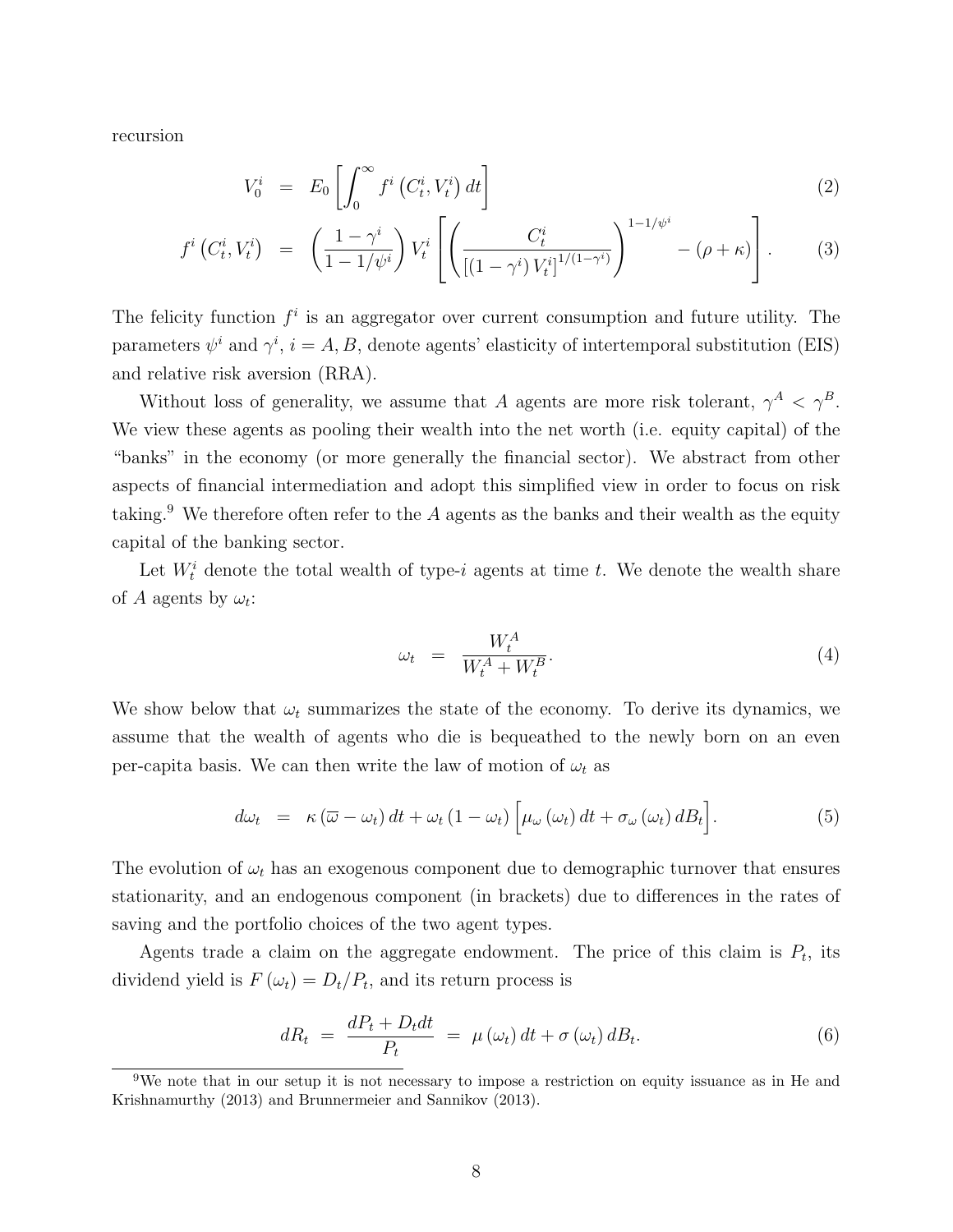Agents also trade instantaneous risk-free bonds, i.e. deposits, that pay the endogenouslydetermined real interest rate  $r(\omega_t)$ .

#### A. Deposits and reserves

The difference in risk aversion between agents leads to the emergence of a credit market [\(Longstaff and Wang](#page-32-5) [2012\)](#page-32-5). In particular, optimal risk sharing implies that the risk-averse B agents lend to the risk-tolerant A agents using the instantaneous risk-free bonds. Continuing with our interpretation of A agents as banks, we think of these bonds as deposits. To be clear, in addition to deposits,  $B$  agents can also hold the risky endowment claim directly.

The central bank regulates deposit taking through a reserve requirement. In particular, banks must hold reserves of no less than a fixed proportion of their deposits. Holding reserves is costly due to foregone interest.<sup>[10](#page-8-0)</sup> Reserves are issued only by the central bank though they can be traded freely in a secondary market.

A reserve requirement can be motivated in several ways. For example, it provides a lever for regulating deposit creation, and deposit creation entails an externality in the context of deposit insurance. Deposit insurance itself can be optimal if deposits are susceptible to destructive bank runs as in [Diamond and Dybvig](#page-30-1) [\(1983\)](#page-30-1). A reserve requirement is particularly well-suited to regulating the externalities associated with deposit creation because it takes advantage of a price mechanism. The central bank monitors the cost of lending and borrowing reserves in interbank markets and responds to fluctuations in that cost by conducting open market operations.[11](#page-8-1)

Rather than directly modeling the externalities associated with deposit creation, we take reserve requirements as given and study their implications for risk-taking. Formally, let  $w_{S,t}$ be the banks' portfolio weight in the risky endowment claim. Of this, max  $\{w_{S,t} - 1, 0\}$  must be deposit-financed (borrowed). Let  $w_{M,t}$  be the banks' portfolio weight in reserves. The reserve requirement imposes the constraint

<span id="page-8-2"></span>
$$
w_{M,t} \geq \max \left[ \lambda \sigma_t^2 \left( w_{S,t} - 1 \right), 0 \right]. \tag{7}
$$

Banks must hold reserves in proportion to their deposits, if any, and reserves cannot be held short. The parameter  $\lambda$  controls the reserve requirement,  $\lambda \sigma_t^2$ . Scaling by  $\sigma_t^2$  simplifies the

<span id="page-8-1"></span><span id="page-8-0"></span><sup>10</sup>Interest on reserves can be easily incorporated into the model as we discuss below.

<sup>&</sup>lt;sup>11</sup>[Stein](#page-32-1) [\(2012\)](#page-32-1) draws the analogy with the market for pollution permits. Reserves regulate the supply of deposits based on a tradeoff between the private value of monetary services and the externality due to fire sales following crashes. In general, any negative externality associated with deposit creation introduces a role for reserves.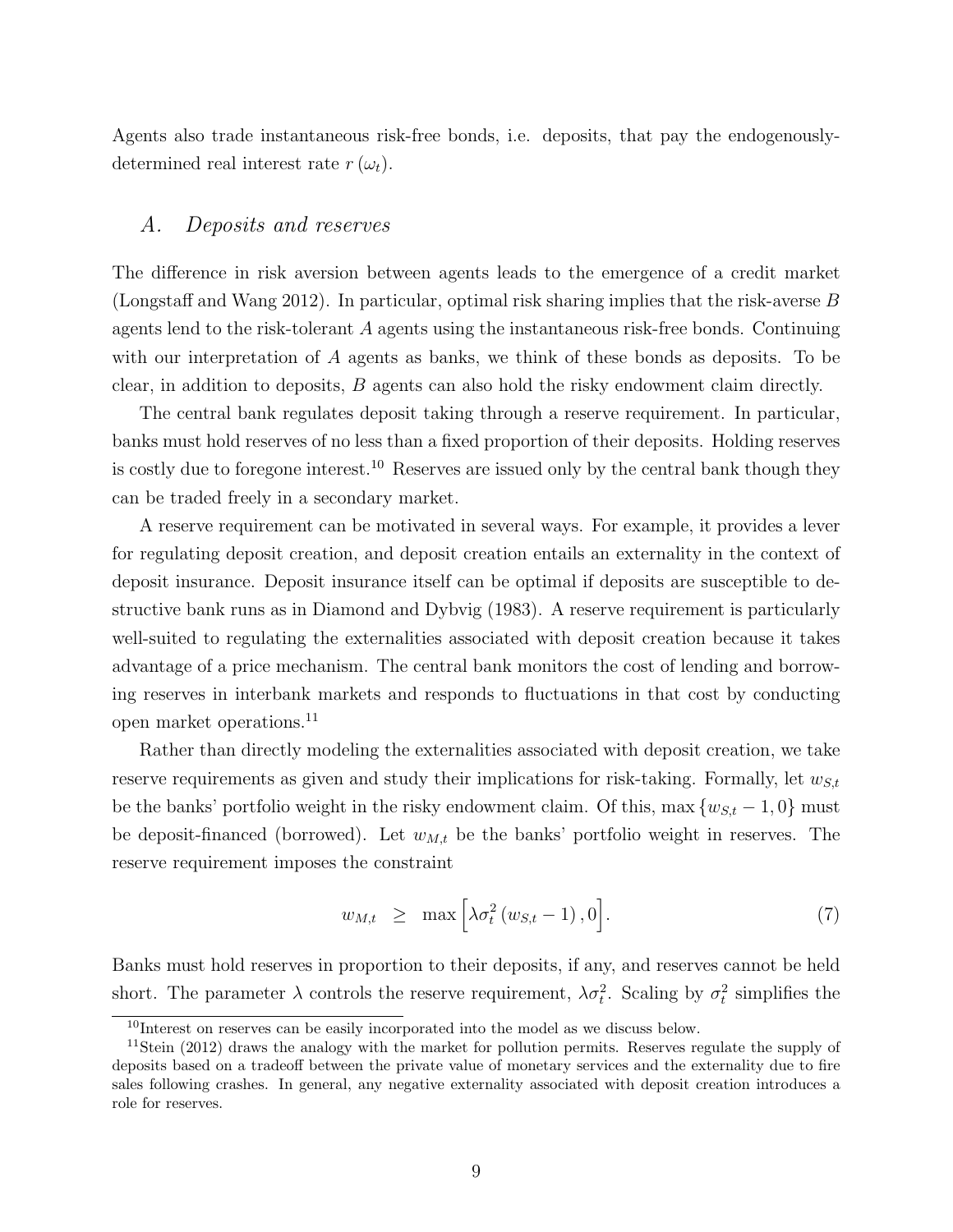resulting expressions, but is not essential.<sup>[12](#page-9-0)</sup> When  $\lambda = 0$ , there is no reserve requirement and asset markets are complete. This case might correspond to a frictionless economy in which deposit-related externalities and the need to regulate them do not arise.

Let  $M_t$  denote the total quantity of reserves and  $\Pi_t$  the total real value of reserves in units of the endowment. It will be useful to define

$$
G(\omega_t) = \frac{\Pi_t}{P_t} \tag{8}
$$

as the total wealth share of reserves. Furthermore, let  $\pi_t = \Pi_t/M_t$  denote the consumption value of each dollar of reserves. We take reserves to be the numeraire, so  $\pi_t$  is the inverse price level.<sup>[13](#page-9-1)</sup> It follows that the realized rate of inflation is  $-d\pi_t/\pi_t$ . We assume that the central bank sets the path of reserves  $dM_t/M_t$  so that inflation is locally deterministic,

<span id="page-9-2"></span>
$$
-\frac{d\pi_t}{\pi_t} = i(\omega_t) dt.
$$
\n(9)

Locally deterministic inflation simplifies the exposition of the model and is arguably realistic. In Section [IV.B](#page-11-0), we show precisely how the central bank implements [\(9\)](#page-9-2) by adjusting the drift of reserves growth and its exposure to the endowment shock.

Next, we define the nominal interest rate:

<span id="page-9-3"></span>
$$
n(\omega_t) = r(\omega_t) + i(\omega_t). \qquad (10)
$$

We treat  $n(\omega_t)$  as the central bank's policy instrument and solve for the path of reserves that implements it. We write this policy as a function of  $\omega_t$  since it summarizes the state of the economy. Agents have rational expectations so they know this function. In Section VII, we also consider policy shocks, which may take the nominal rate away from its benchmark rule.

The central bank controls the supply of reserves via open market operations, sales and purchases of bonds in exchange for reserves at prevailing market prices. Let  $B_t$  be the central bank's total holdings of bonds (hence the private sector as a whole holds  $-B_t$ ). If we think of reserves as the central bank's liability, then its net worth is  $B_t - \Pi_t$ . Since open market operations are conducted at prevailing market prices, they do not change this net worth. However, the central bank earns a stream of "seignorage" profits on its portfolio, which is

<span id="page-9-0"></span><sup>&</sup>lt;sup>12</sup>In the absence of this scaling, the tightness of the reserves requirements varies inversely with the variance of the return on the endowment claim. This adds a degree of complication to the expressions which is inconsequential.

<span id="page-9-1"></span><sup>&</sup>lt;sup>13</sup>In practice, reserves are fungible with currency, which serves as numeraire. Since our focus is on risk taking, we abstract from introducing a transactions medium such as currency.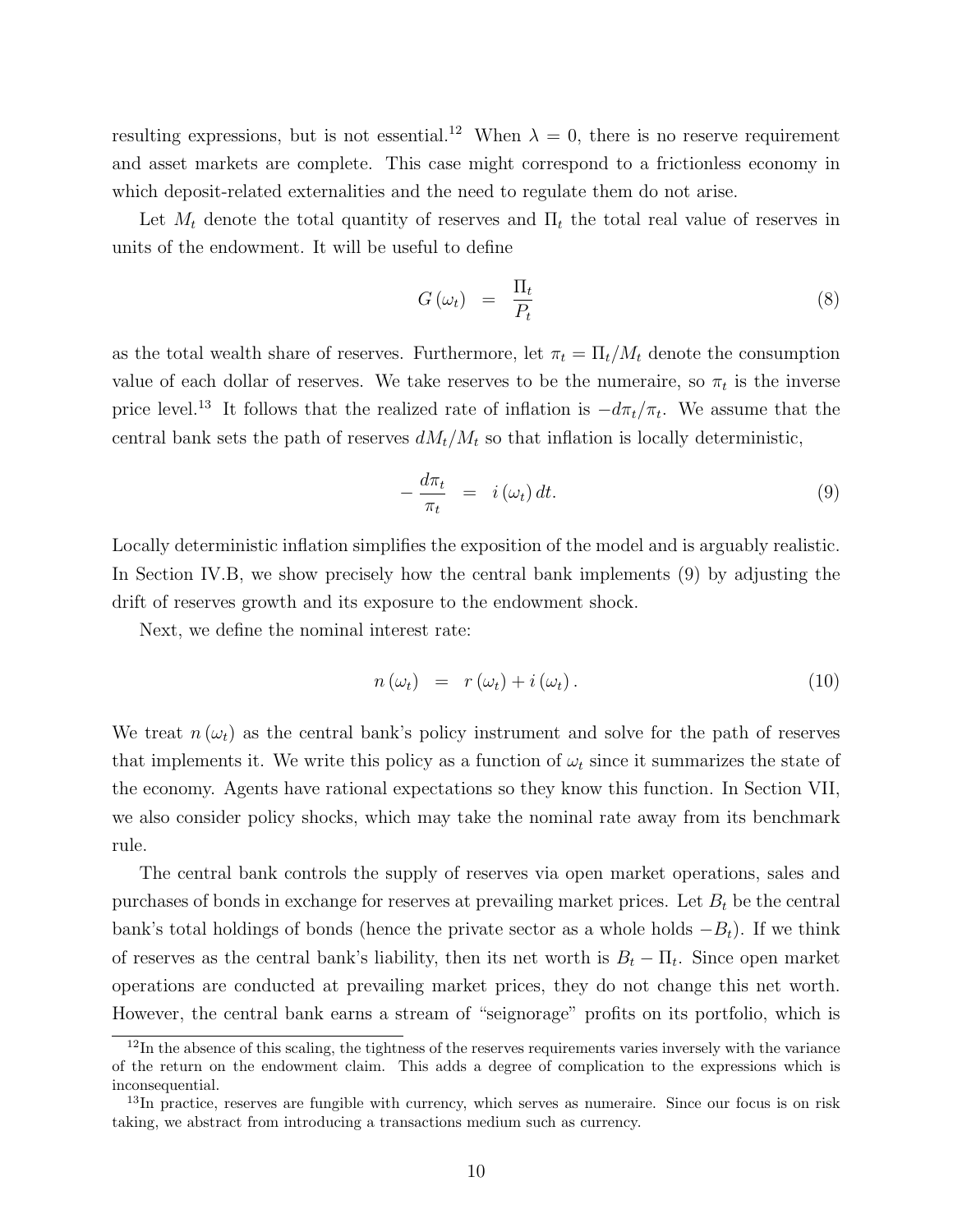given by the sum of the interest income it earns on its bonds and the depreciation of its reserve liabilities, which is given by realized inflation. Thus, total seignorage is

<span id="page-10-2"></span>
$$
B_t r\left(\omega_t\right) dt - \Pi_t \frac{d\pi_t}{\pi_t} = \Pi_t n\left(\omega_t\right) dt. \tag{11}
$$

As we show below, no-arbitrage requires  $n(\omega_t) \geq 0$  so seignorage is never negative. To close the model, we assume the central bank pays out its seignorage profits, which keeps its net worth at zero. To keep this refund from changing the wealth distribution, we assume it gets distributed to all agents in the economy in proportion to their wealth.

#### B. Optimization

We begin with the Hamilton-Jacobi-Bellman (HJB) equation of an agent in our economy. Let  $V^i(W_t^h, \omega_t)$  denote the value function of agent h of type  $i = A, B$ . Also let  $c_t^h, w_{S,t}^h$ , and  $w_{M,t}^h$  be the agent's consumption-wealth ratio, endowment claim portfolio weight, and reserves portfolio weight (the remaining weight is held in bonds). The HJB equation is

$$
0 = \max_{c_t^h, w_{S,t}^h, w_{M,t}^h} f^i\left(c_t^h W_t^h, V^i\left(W_t^h, \omega_t\right)\right) dt + E\left[dV^i\left(W_t^h, \omega_t\right)\right]
$$
(12)

subject to the agent's wealth dynamics<sup>[14](#page-10-0)</sup> and reserve requirement

$$
\frac{dW_t^h}{W_t^h} = \left( r(\omega_t) - c_t^h + w_{S,t}^h \left[ \mu(\omega_t) - r(\omega_t) \right] + w_{M,t}^h \left[ \frac{d\pi_t}{\pi_t} - r(\omega_t) \right] \right)
$$
\n(13)

$$
+ G\left(\omega_t\right) n\left(\omega_t\right) dt + w_{S,t}^h \sigma\left(\omega_t\right) dB_t
$$

$$
w_{M,t}^h \geq 0
$$
  
\n
$$
w_{M,t}^h \geq \lambda \sigma^2 (\omega_t) (w_{S,t}^h - 1).
$$
\n(14)

The diffusive component of wealth depends only on the weight of the risky claim and not on the reserves holdings, which are locally risk-free. In the drift term,  $G(\omega_t) n(\omega_t)$  represents the stream of seignorage refund payments.<sup>[15](#page-10-1)</sup> By [\(9\)](#page-9-2) and [\(10\)](#page-9-3), the excess return on reserves,  $d\pi_t/\pi_t$  – r ( $\omega_t$ ), equals –n ( $\omega_t$ ), the negative of the nominal rate. Hence, reserves are costly

<span id="page-10-0"></span><sup>&</sup>lt;sup>14</sup>These are the wealth dynamics should the agent manage to cheat death over the next instant. The agent accounts for the possibility of death directly in the felicity function [\(3\)](#page-7-1).

<span id="page-10-1"></span><sup>&</sup>lt;sup>15</sup>Recall from [\(11\)](#page-10-2) that total seignorage is  $\Pi_t n(\omega_t)$  and that it gets refunded in proportion to wealth, so an agent with wealth  $W_t^h$  gets  $\Pi_t n(\omega_t) \frac{W_t^h}{P_t} = G(\omega_t) n(\omega_t) W_t^h$ .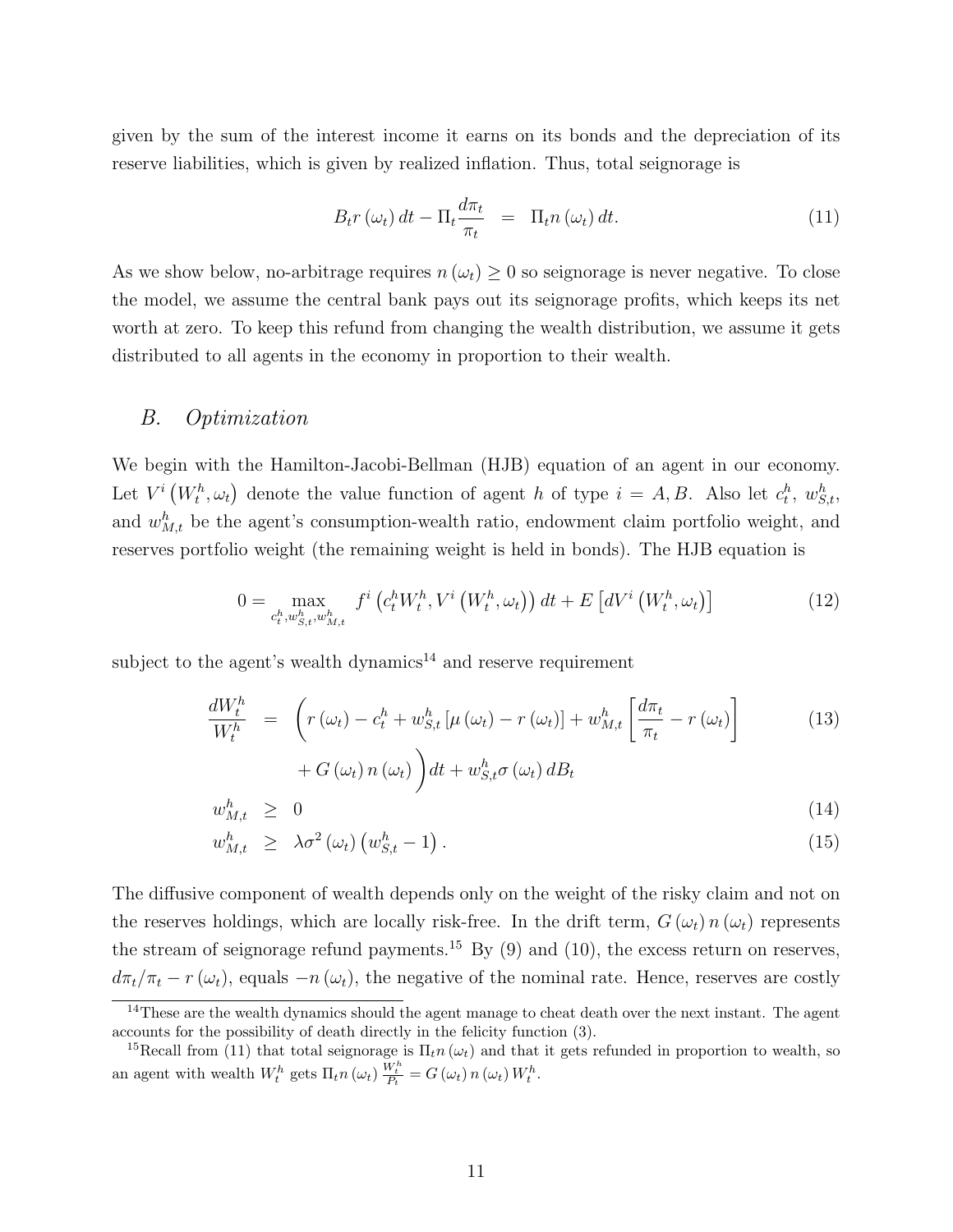when the nominal rate is positive.<sup>[16](#page-11-1)</sup> Not that the reserve requirement consists of two parts: the shorting restriction that prevents agents from increasing the effective supply of reserves on their own, and the constraint on deposit taking.

The homogeneity of preferences implies that the consumption and portfolio policies are independent of wealth, so we can write them as functions of agent type only. Finally, denote the aggregated consumption-wealth ratio of type *i* agents by  $c^i(\omega_t) = \int_i c^h(\omega_t) \frac{W^h}{W^i} dh$  for  $i = A, B$ , and similarly for the portfolio policies  $w_S^i(\omega_t)$  and  $w_M^i(\omega_t)$ .

#### C. Equilibrium conditions

In equilibrium, the markets for goods (i.e. consumption), the endowment claim, and reserves must clear. The bond (deposit) market clears by Walras' law. Since the public's net bond holdings are minus the value of reserves, aggregate wealth equals the value of the endowment claim,  $W_t^A + W_t^B = P_t$ . The three market-clearing conditions can therefore be written as

<span id="page-11-2"></span>
$$
\omega_t c^A \left( \omega_t \right) + \left( 1 - \omega_t \right) c^B \left( \omega_t \right) = F \left( \omega_t \right) \tag{16}
$$

$$
\omega_t w_S^A \left( \omega_t \right) + \left( 1 - \omega_t \right) w_S^B \left( \omega_t \right) = 1 \tag{17}
$$

$$
\omega_t w_M^A(\omega_t) + (1 - \omega_t) w_M^B(\omega_t) = G(\omega_t).
$$
\n(18)

All three conditions are normalized by total wealth. The first equation gives the goodsmarket clearing condition, the second gives the market-clearing condition for the endowment claim, and the third gives the market-clearing condition for reserves.

### <span id="page-11-0"></span>IV. Analysis

In this section we derive the equations that characterize the equilibrium. These equations do not permit closed-form solutions. However, we are able to derive analytical expressions that highlight key mechanisms. In the next section, we provide a full analysis of the model's implications by applying numerical methods.

<span id="page-11-1"></span><sup>16</sup>Paying interest on reserves would partially offset this cost. In the end, what matters is the difference between the nominal rate and the interest rate on reserves, which represents the net cost of holding reserves. Interest on reserves could serve as a separate policy tool for achieving financial stability while maintaining price stability in the presence of nominal price rigidities, see [Kashyap and Stein](#page-31-11) [\(2012\)](#page-31-11).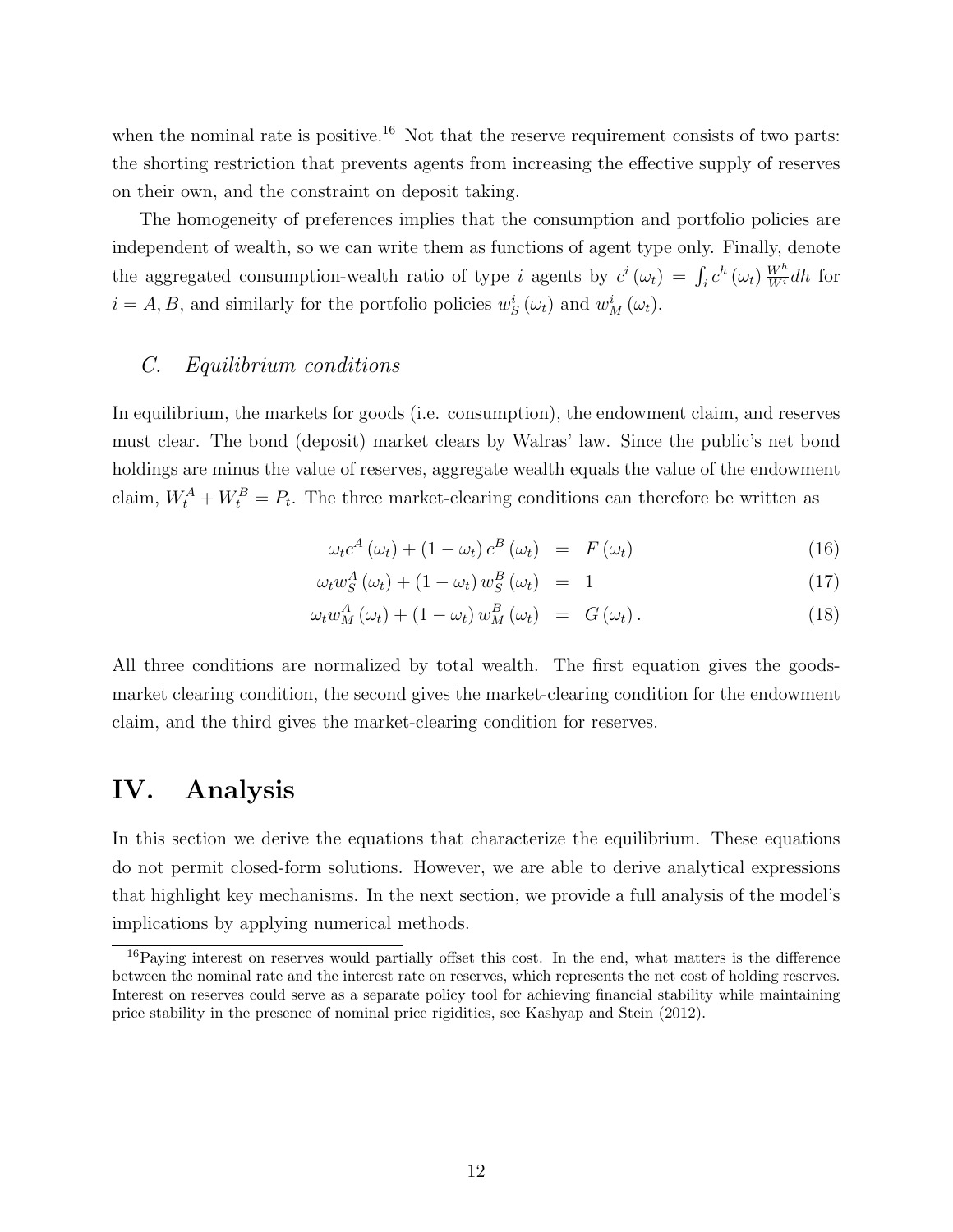#### A. The value function and the demand for leverage

For simplicity of notation, we drop agent, type, and time subscripts though it should be understood that they apply. Let  $\theta_{\lambda}V_{W}W \ge 0$  and  $\theta_{0}V_{W}W \ge 0$  be the Lagrange multipliers on the reserves and non-negativity constraints. By Ito's lemma we can rewrite the HJB equation as the Lagrangian

<span id="page-12-2"></span>
$$
0 = \max_{c,w_S,w_M} f(cW,V) + V_W W [r - c + w_S(\mu - r) - w_M n + Gn]
$$
(19)  
+
$$
V_\omega \Big[ \kappa (\overline{\omega} - \omega) + \omega (1 - \omega) \mu_\omega \Big] + V_{W\omega} W \omega (1 - \omega) w_S \sigma_\omega \sigma + \frac{1}{2} V_{WW} W^2 (w_S \sigma)^2
$$

$$
+ \frac{1}{2} V_{\omega \omega} \omega^2 (1 - \omega)^2 \sigma_\omega^2 + \theta_\lambda V_W W [w_M - \lambda \sigma^2 (w_S - 1)] + \theta_0 V_W W w_M.
$$

The following proposition gives the form of the value function up to an an unknown function of the wealth distribution  $J(\omega)$  together with the equation that characterizes it.

<span id="page-12-0"></span>Proposition 1. Each agent's value function has the form

<span id="page-12-1"></span>
$$
V(W,\omega) = \left(\frac{W^{1-\gamma}}{1-\gamma}\right)J(\omega)^{\frac{1-\gamma}{1-\psi}}.
$$
\n(20)

 $\Box$ 

The unknown function  $J(\omega)$  gives the agent's consumption-wealth ratio,  $c^* = J$  and solves the second-order ordinary differential equation

$$
\rho + \kappa = 1/\psi J + (1 - 1/\psi) \left(r + \lambda \sigma^2 \theta_\lambda + Gn\right) - 1/\psi \frac{J_\omega}{J} \left[\kappa \left(\overline{\omega} - \omega\right) \right]
$$

$$
+ \omega \left(1 - \omega\right) \mu_\omega \right] - \frac{1/\psi}{2} \left[ \left(\frac{\psi - \gamma}{1 - \psi}\right) \left(\frac{J_\omega}{J}\right)^2 + \frac{J_\omega}{J} \right] \omega^2 \left(1 - \omega\right)^2 \sigma_\omega^2
$$

$$
+ \frac{1}{2} \left(\frac{1 - 1/\psi}{\gamma}\right) \left[\frac{\mu - r}{\sigma^2} - \lambda \theta_\lambda + \left(\frac{1 - \gamma}{1 - \psi}\right) \frac{J_\omega}{J} \omega \left(1 - \omega\right) \frac{\sigma_\omega}{\sigma} \right]^2 \sigma^2
$$
 (100)

if  $\gamma^B - \gamma^A \geq \lambda n$ , with  $\theta_{\lambda} = n$  if the agent is of type A and  $\theta_{\lambda} = 0$  if the agent is of type B. If instead  $\gamma^B - \gamma^A < \lambda n$ , J solves

$$
\rho + \kappa = 1/\psi J + (1 - 1/\psi) \left( \mu - \frac{\gamma}{2} \sigma^2 \right) - 1/\psi \frac{J_\omega}{J} \left[ \kappa \left( \overline{\omega} - \omega \right) + \omega \left( 1 - \omega \right) \mu_\omega \right]. \tag{22}
$$

Proof of Proposition [1.](#page-12-0) The proof is contained in Appendix A.

The function J is type-specific but not agent-specific since it does not depend on wealth. Instead, it depends solely on the wealth distribution  $\omega$ . As a result,  $\omega$  is a sufficient statistic for asset valuations and other equilibrium quantities.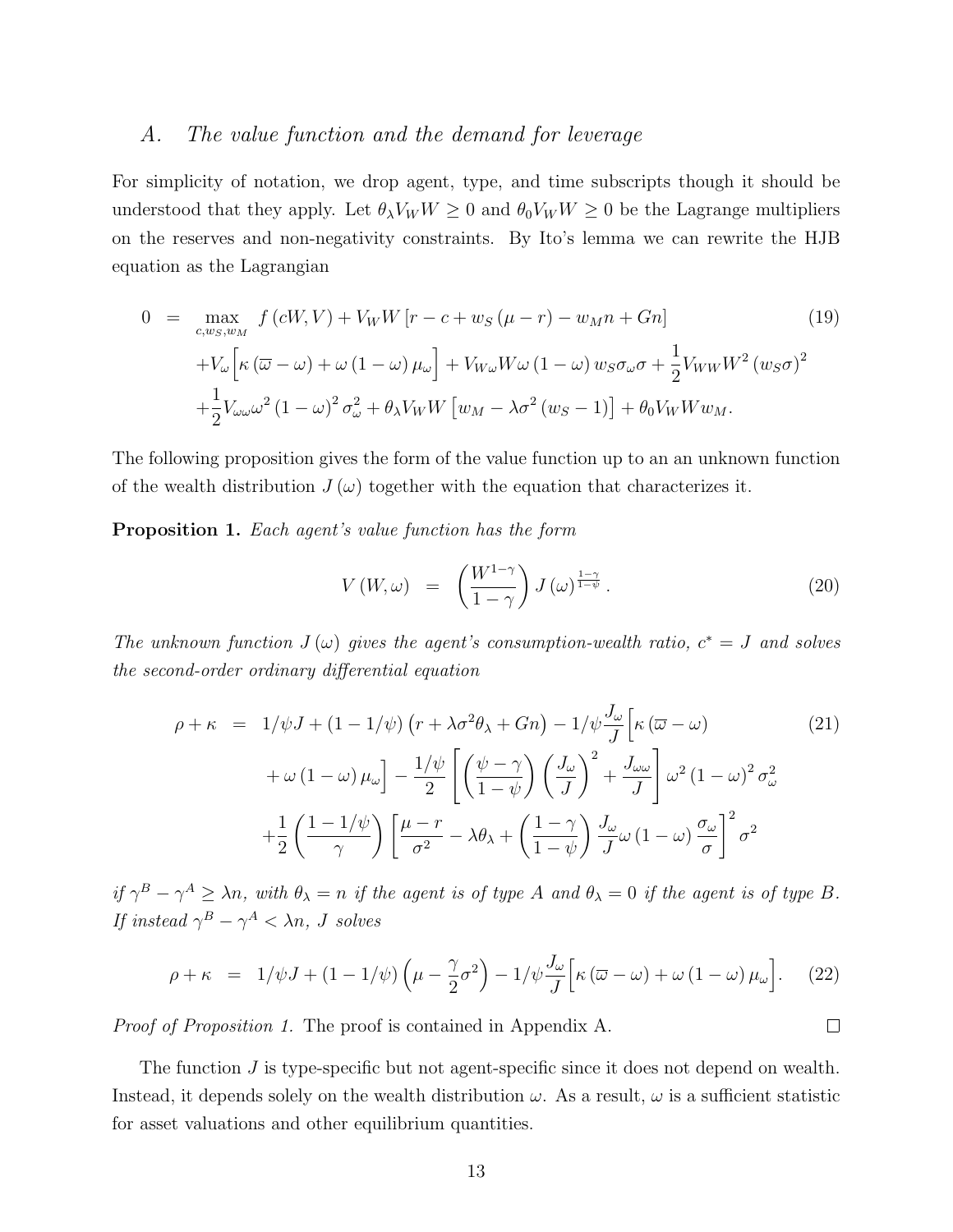Using the value functions, we can solve for agents' portfolio demands. Proposition 2 below provides the conditions under which banks take leverage (by issuing deposits), and characterizes their demand for the risky endowment claim as it depends on the central bank's nominal rate policy.

<span id="page-13-0"></span>**Proposition 2.** Banks take leverage/deposits  $(w_S^A > 1)$  if and only if

$$
\gamma^B - \gamma^A > \lambda n. \tag{23}
$$

 $\Box$ 

In this case, banks' portfolio holdings of the endowment claim are given by

<span id="page-13-1"></span>
$$
w_S^A = \frac{1}{\gamma^A} \left[ \frac{\mu - r}{\sigma^2} - \lambda n + \left( \frac{1 - \gamma^A}{1 - \psi^A} \right) \frac{J_\omega^A}{J^A} \omega \left( 1 - \omega \right) \frac{\sigma_\omega}{\sigma} \right]. \tag{24}
$$

Proof of Proposition [2.](#page-13-0) The proof is contained in Appendix A.

Equation [\(24\)](#page-13-1) has three parts. The first term,  $(\mu - r)/\sigma^2$ , is the standard "myopic" mean-variance tradeoff for the endowment claim. It shows that banks take more leverage when there is a higher return premium per unit of risk. The third term, which depends on  $J_{\omega}^{A}$ , represents the intertemporal hedging component of banks' demand for the risky asset. This component determines how much banks adjust their current risk taking to hedge future changes in investment opportunities. The investment opportunity set is stochastic because of variation in aggregate risk aversion that is induced by changes in the relative wealth  $\omega$  of the risk-tolerant and risk-averse agents.

The term  $-\lambda n$  in equation [\(24\)](#page-13-1) gives the direct impact of the nominal rate on bank leverage, which we summarize in the following corollary.

#### Corollary 1. All else equal, an increase in the nominal interest rate reduces bank leverage.

For every dollar of deposit funding, banks must increase their reserves holdings by the reserve requirement. Since the excess return on reserves is the negative of the nominal rate, holding reserves is costly. An increase in the nominal interest rate raises the effective cost of deposits and results in less leverage.

Using [\(24\)](#page-13-1), we can see that an increase in the nominal rate works like an increase in banks' effective risk aversion. This in turn raises the economy's aggregate risk aversion and hence also the risk premium.

Proposition [2](#page-13-0) also shows that banks lever up only if agents' risk aversions differ sufficiently to overcome the cost of leverage. The difference in risk aversions multiplied by the return variance,  $(\gamma^A - \gamma^B)\sigma^2$ , measures the risk premium earned by banks on their first dollar of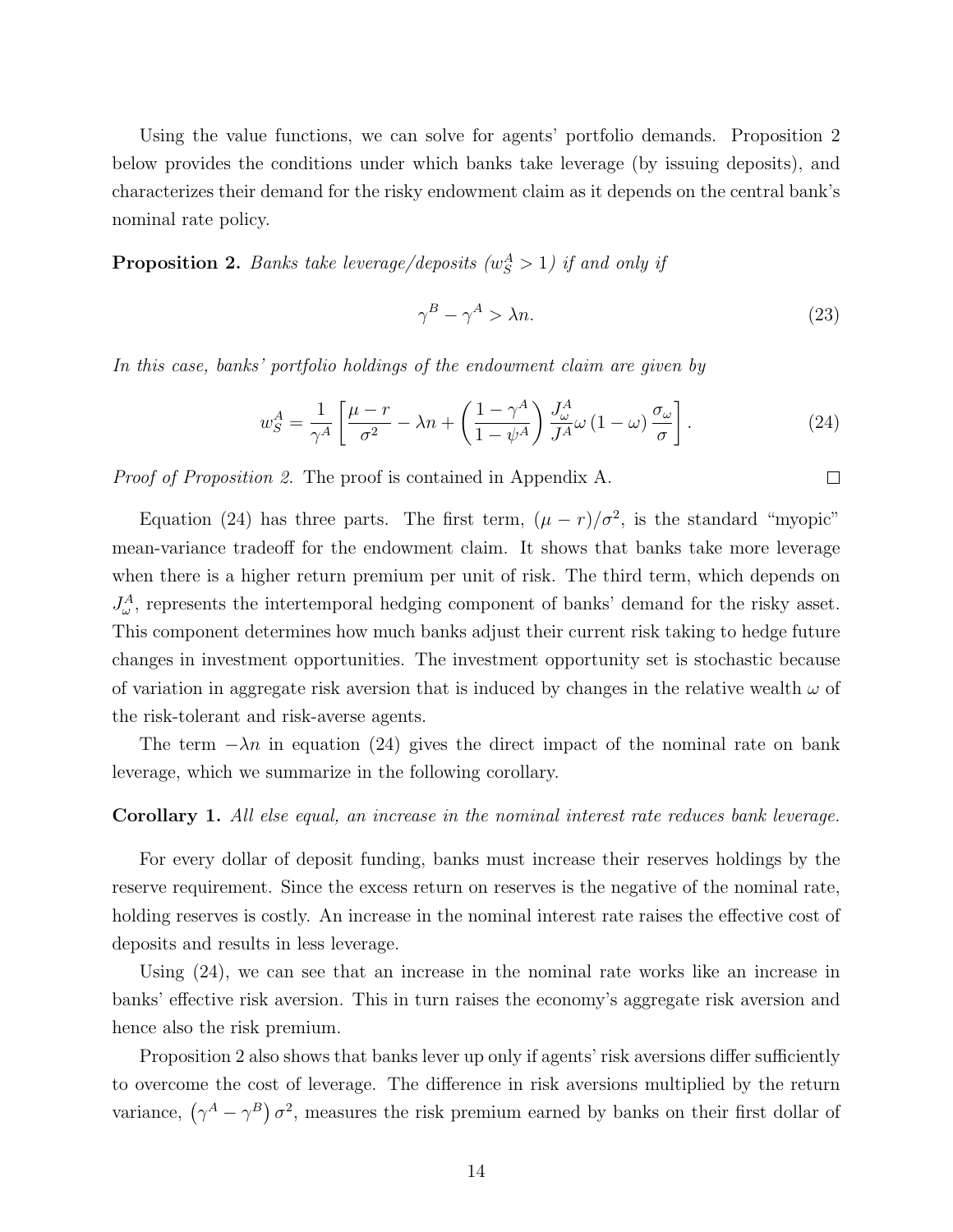leverage. This premium reflects the gains from risk sharing. For banks to take leverage, it must be greater than the cost of leverage which is given by the nominal rate  $n$  multiplied by the reserve requirement  $\lambda \sigma^2$ .

### <span id="page-14-2"></span>**Corollary 2.** If  $\lambda n \ge \gamma^B - \gamma^A$  then  $w_S^A = w_S^B = 1$ .

If the cost of leverage exceeds the difference in risk aversions then banks do not raise deposits and the two groups remain in "financial autarky".

### B. The external finance spread and the Fed Funds rate

Next, we relate the external finance spread and the Fed Funds rate inside our model. The Fed Funds market is a short-term (mostly overnight) uncollateralized lending market for banks in the US.[17](#page-14-0) The rate that prevails in this market, the Fed Funds rate, has emerged as a key target for monetary policy. Unlike deposits, Fed Funds loans are not subject to reserve requirements. In equilibrium, banks must be indifferent between raising a dollar of funding in the form of deposits or Fed Funds. The real Fed Funds rate  $(FFr)$  must therefore equal the real deposit (or risk-free bond) rate plus the cost of the reserve requirement:

$$
F F r_t = r(\omega_t) + \lambda \sigma_t^2 n(\omega_t). \qquad (25)
$$

The term  $\lambda \sigma^2 n$  captures the spread between the Fed Funds rate and the rate on deposits or TBills. This spread represents the external finance spread, since it is the difference between the value of a dollar inside the banking system versus outside. In the literature [\(Bernanke](#page-29-2) [and Gertler](#page-29-2) [1995\)](#page-29-2), this term is similarly used to refer to the gap between the cost of banks' marginal sources of funding and the rate on risk-free deposits or short-term TBills.

We highlight the importance of the external finance spread in the model by rewriting equation [\(24\)](#page-13-1) for banks' optimal leverage/risky claim holdings as follows:

<span id="page-14-1"></span>
$$
w_S^A = \frac{1}{\gamma^A} \left[ \frac{\mu - FFr}{\sigma^2} + \left( \frac{1 - \gamma^A}{1 - \psi^A} \right) \frac{J_\omega^A}{J^A} \omega \left( 1 - \omega \right) \frac{\sigma_\omega}{\sigma} \right]. \tag{26}
$$

This shows that banks' constrained leverage can be recast as an unconstrained optimal portfolio decision if the real interest rate is replaced by the cost of external financing, which exceeds the risk-free rate by the external finance spread.

<span id="page-14-0"></span><sup>&</sup>lt;sup>17</sup>The Fed Funds market represents a substantial source of overnight funding for large US money-center banks. The other significant source of interbank uncollateralized dollar funding is the Eurodollar market. The prevailing rate in that market, LIBOR, tracks the Fed Funds rate very closely [\(Kuo, Skeie, and Vickery](#page-31-12) [2010\)](#page-31-12).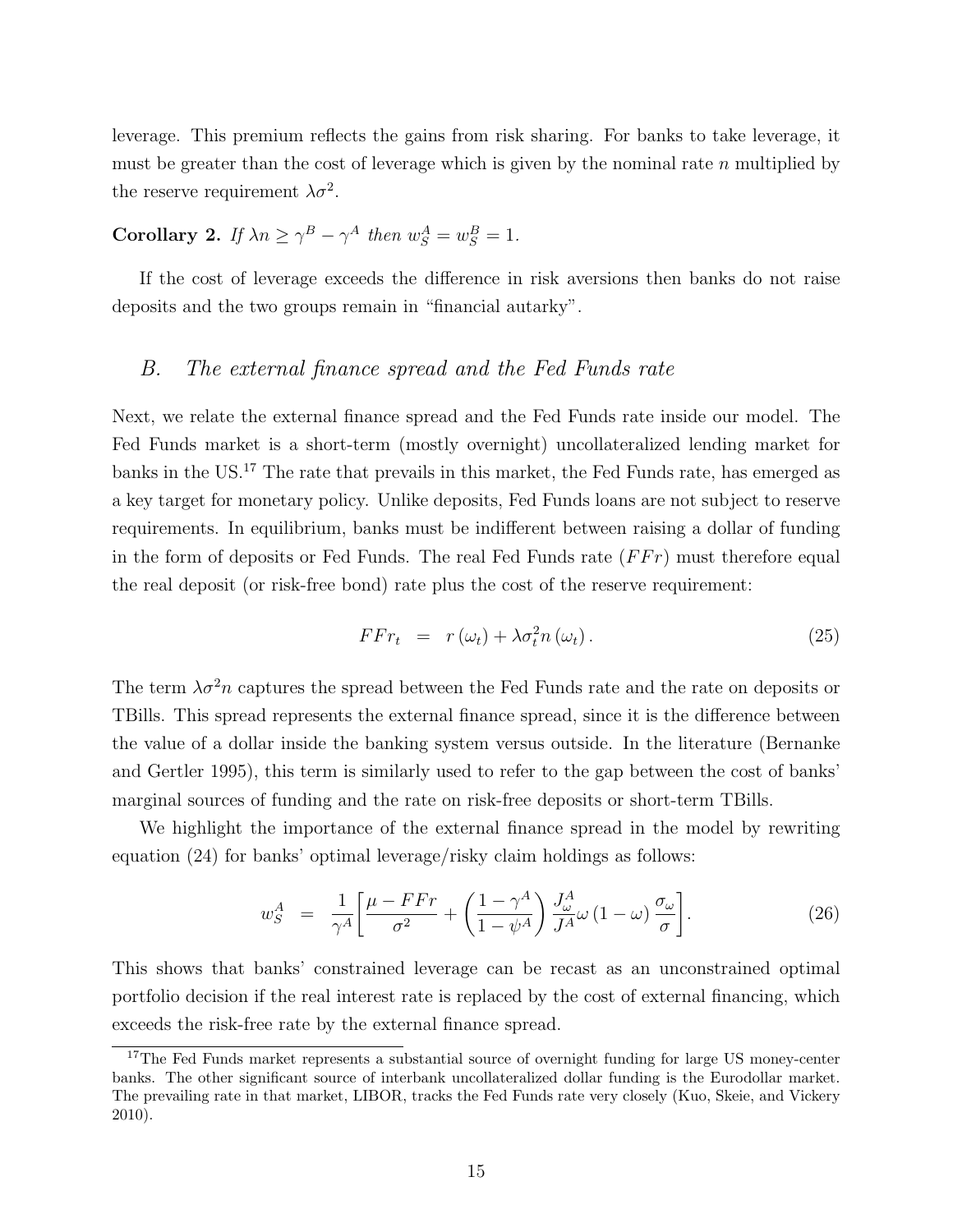Equation [\(26\)](#page-14-1) shows that changes in the nominal rate affect bank leverage by changing the external finance spread. When the central bank increases the nominal rate, the external finance spread widens, reducing banks' demand for leverage. In turn, this increases in effective aggregate risk aversion and the price of risk.

Figure [1](#page-47-0) plots the empirical relationship between the level of the Fed Funds rate (solid line, left axis) and the Fed Funds-TBill spread (dashed line, right axis) for the period July 1980 to May 2008. The beginning of this period corresponds roughly to the abolition of Regulation Q, which limited the rate banks could pay on deposits, while the end corresponds roughly to the beginning of the financial crisis, which temporarily introduced credit risk into the Fed Funds market. The figure plots 20-week moving averages of these series.

The figure displays a remarkably tight relationship between the two series over this 28 year period. Indeed, the correlation is 86%. Moreover, the Fed Funds-TBill spread closely tracks both the trend and the cycles in the Fed Funds rate over this period. The evidence shows a relationship between the levels of interest rates and bank funding costs and therefore presents a challenge to models driven solely by interest rate shocks.

The average Fed Funds rate over this period is 6.25%, while the average Fed Funds-TBill spread is 0.57%. The sensitivity of the Fed Funds-TBill spread to the Fed Funds rate, estimated via OLS regression, is 0.14. In the model, this value corresponds to the reserve requirement. In practice, the reserve requirement on net transaction accounts in the US is 10%.

The relationship between the nominal rate and the external finance spread is more general than the reserves-based approach employed here. Broadly speaking, it can be induced by both asset- and liabilities-side frictions. The reserve requirement represents an asset-side friction. In Appendix C, we present a version of the model in which a liabilities-side friction, a tradeoff between cheap deposit funding and leverage, generates this relationship.

#### C. Reserves value and implementation dynamics

Recall that reserves are locally risk-free yet their excess return,  $-n$ , is negative in equilibrium. The reason for this is that reserves give banks the right to take leverage, which we can think of as a latent dividend stream. Its value is given by the Lagrange multiplier on banks' reserve requirement,  $\theta_{\lambda}^{A}$ , which in equilibrium equals the nominal rate n. At the same time, the risk-adjusted real return on any asset must equal r. Hence the capital gain on reserves,  $d\pi/\pi = -idt$ , must adjust so that:

$$
r = n - i. \tag{27}
$$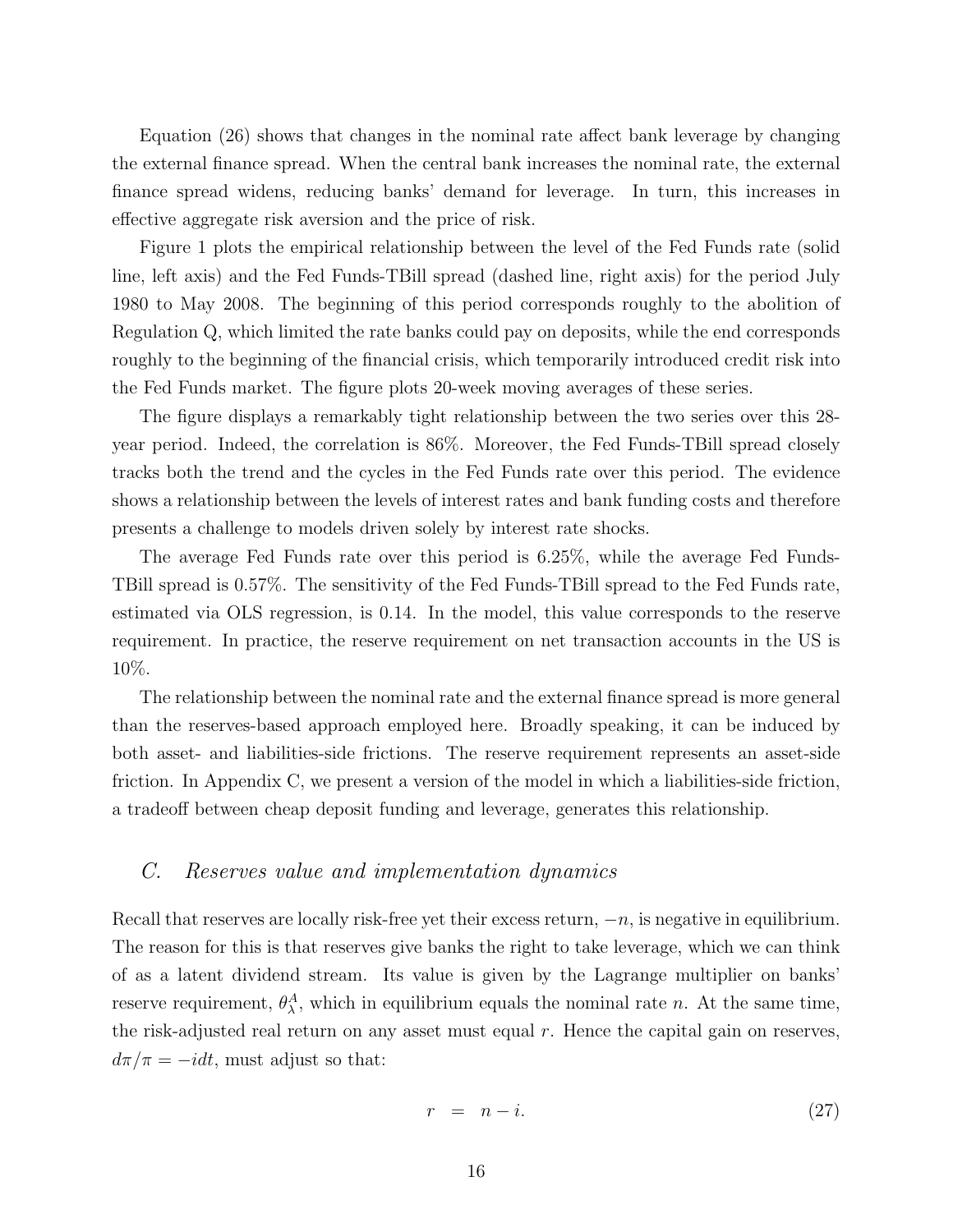This is Fisher's equation. Interpreted through the lens of asset pricing, it states that the real risk-free rate r equals the capital gain on reserves  $-i$  plus the latent dividend stream n.

The following proposition solves for the value of reserves G and the law of motion for their quantity M that supports the central bank's nominal interest rate rule.

<span id="page-16-0"></span>**Proposition 3.** The value of reserves as a share of aggregate wealth is given by

<span id="page-16-2"></span>
$$
G(\omega_t) = \omega_t \lambda \sigma_t^2 (w_{S,t}^A - 1). \tag{28}
$$

 $\Box$ 

Under the central bank's nominal rate rule  $n(\omega_t)$ , the quantity of reserves  $M_t$  must follow the law of motion

<span id="page-16-1"></span>
$$
\frac{dM_t}{M_t} = [n(\omega_t) - r(\omega_t)] dt + \frac{d\Pi_t}{\Pi_t}
$$
\n(29)

$$
= \left[ n(\omega_t) - r(\omega_t) \right] dt + \frac{dG(\omega_t)}{G(\omega_t)} + \frac{dP_t}{P_t} + \frac{dG(\omega_t)}{G(\omega_t)} \frac{dP_t}{P_t}.
$$
\n(30)

Proof of Proposition [3.](#page-16-0) The proof is contained in Appendix A.

The dynamics of the quantity of reserves in equation [\(29\)](#page-16-1) are given as a function of the central bank's policy  $n(\omega)$ , and two endogenous quantities, the total value of reserves  $\Pi(\omega)$ , and the real rate  $r(\omega)$ . The central bank adjusts the growth rate of reserves to achieve the target while responding to underlying shocks.

Note that the growth rate of reserves is stochastic even though realized inflation is locally deterministic. To attain the nominal rate  $n(\omega)$ , the central bank must influence the rate of return on reserves, which depends on the state of the economy  $\omega$ . In particular, to maintain a stable nominal rate, the quantity of reserves must keep up with aggregate wealth P and demand for reserves G.

Equation [\(29\)](#page-16-1) also implies the following corollary.

Corollary 3. The nominal interest rate depends on the growth rate of reserves, not their level, which is not separately identified.

This result follows directly from equation [\(29\)](#page-16-1), which shows that  $n(\omega)$  is related to the growth of M, not the level. A specific value of M pins down the price level  $(\Pi = M\pi)$ , but the nominal rate depends only on the growth rate of  $M$ . Thus, the model features neutrality with respect to the quantity of reserves.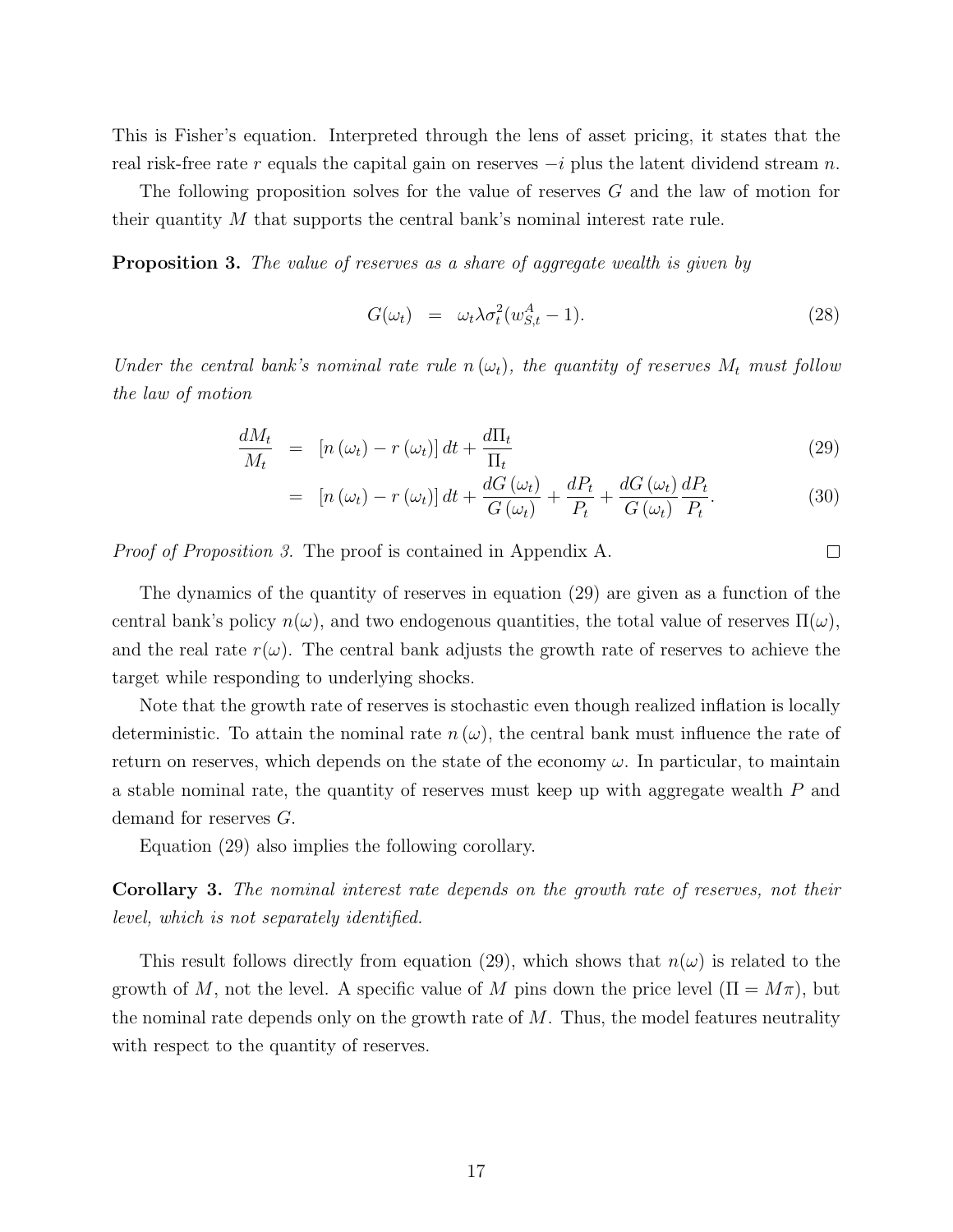| Description                   | Parameter            | Value |
|-------------------------------|----------------------|-------|
|                               |                      |       |
| Risk aversion A               |                      | 1.5   |
| Risk aversion B               |                      | 15    |
| EIS                           | $\psi^A, \psi^B$     | 3.5   |
| Reserve requirement           | $\lambda \sigma_D^2$ | 0.1   |
| Endowment growth              | $\mu_D$              | 0.02  |
| Endowment volatility          | $\sigma_D$           | 0.02  |
| Time preference               | $\rho$               | 0.01  |
| Death rate                    | $\kappa$             | 0.01  |
| Type- $A$ share of population | $\overline{\omega}$  | 0.10  |
| Nominal Rate 1                | $n_{1}$              | $0\%$ |
| Nominal Rate 2                | n <sub>2</sub>       | $5\%$ |

<span id="page-17-0"></span>Table I: Parameter values. This table lists the benchmark parameter values used to illustrate the results of the model.

### V. Results

To further examine the impact of monetary policy on the economy, we choose values for the model parameters, specify a nominal rate policy, and solve for the resulting equilibrium. Since the model does not permit a closed-form solution, we solve it numerically. This requires solving the HJB equations of the two types of agents simultaneously. We do this using Chebyshev collocation, which produces a global solution.

#### A. Parameters

Table [I](#page-17-0) displays our benchmark parameter values. We set the risk aversions of the two agents at 1.5 for type A and 15 for type B in order to generate a substantial demand for risk sharing.

We set the elasticity of intertemporal substitution (EIS) to 3.5 for all agents so that the two types differ only in risk aversion.<sup>[18](#page-17-1)</sup> An EIS value greater than one implies that an increase in effective risk aversion, for example generated by a rise in the nominal interest rate, results in a decrease in the equilibrium wealth-consumption ratio. Thus, as rates rise, prices fall.

We pick the reserve requirement parameter  $\lambda$  so that  $\lambda \sigma_D^2 = 0.1$ . Since  $\sigma_D^2$  is similar

<span id="page-17-1"></span><sup>18</sup>[Campbell](#page-30-13) [\(1999\)](#page-30-13) estimates an EIS less than one based on a regression of aggregate consumption growth on the real interest rate. Running this regression within our model would produce an estimate that is even lower—in fact zero—as consumption growth is i.i.d. Our model provides an example where this regression is misspecified due to limited risk sharing.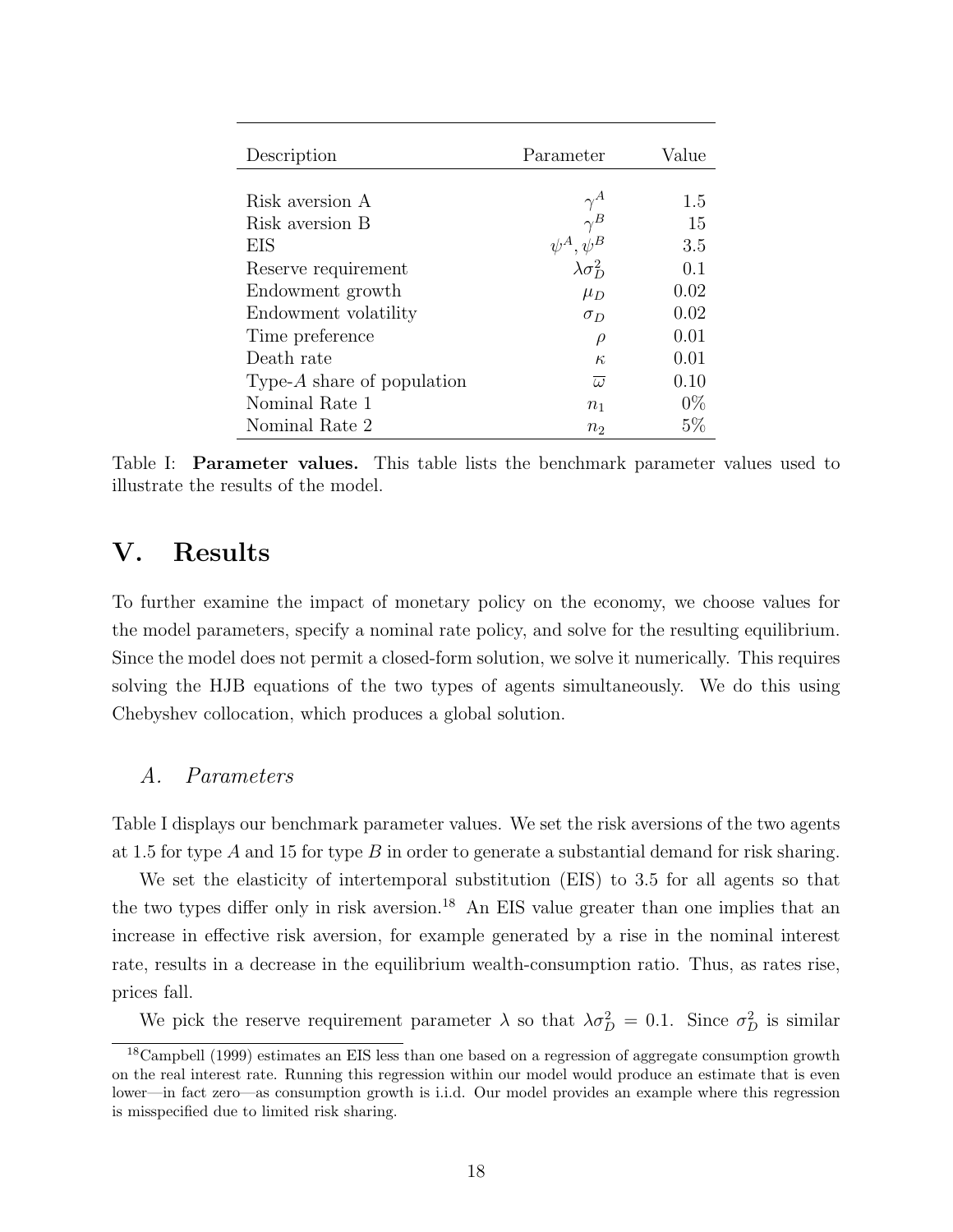in magnitude to  $\sigma_t^2$ , the reserve requirement is about 10%. In practice, this is the reserve requirement for net transactions accounts in the US.

We set the endowment growth rate and volatility to  $2\%$ , consistent with standard estimates for US aggregate consumption growth and volatility. We set agents' time preference parameter  $\rho$  and death rate  $\kappa$  both to 0.01, which leads to real interest rates near 2%. To stabilize banks' wealth share  $\omega$  at moderate levels, we set the population share of A agents  $\overline{\omega}$  to 10%.

We compare equilibria across two nominal rate policies. In the first policy, the nominal rate is identically zero. In this case, holding reserves is costless, so the model is equivalent to a frictionless one with no reserve requirement. This case represents a useful frictionless benchmark. In the second policy, the nominal rate is at 5%, making reserves costly and constraining leverage. While the model allows for much more complex policy rules, we restrict attention to these simple cases in order to convey the main intuition. We consider dynamic policies later in the paper.

#### B. Portfolio Choice

Figure [2](#page-48-0) shows the impact of higher nominal rates on the holdings of risky claims by banks (top panel) and depositors (bottom panel). The plots show portfolio weights across different values of the wealth distribution  $\omega$  under policy  $n_1 = 0\%$  (blue triangles) and policy  $n_2 = 5\%$ (red squares).

As the nominal rate rises, bank leverage falls at every value of the wealth distribution. The drop is larger when banks' wealth is relatively small (low  $\omega$ ). When  $\omega$  is close to zero, banks' risky asset holdings decrease from around 10 times their net worth to less than 2 times. At moderate levels of  $\omega$  between 0.2 and 0.4 where the economy spends most of its time, banks' holdings of risky assets decrease from between 2 and 4 times net worth under  $n_1$  to slightly above 1 under  $n_2$ , so that a near complete deleveraging takes place.

As the bottom panel of Figure [2](#page-48-0) shows, depositor holdings of the risky asset offset the decrease in bank holdings. For instance, when  $\omega$  is between 0.2 and 0.4, depositors hold 40% of their wealth in risky claims under  $n_1 = 0\%$ , rising to almost 100% under  $n_2 = 5\%$ . The shift in the allocation of risk in the direction of the more risk averse depositors is tantamount to increasing the effective risk aversion of the representative investor.

The relationship between the portfolio weight and the wealth share  $\omega$  in Figure [2](#page-48-0) is a result of market clearing. When  $\omega$  is close to either zero or one, a single type of agent dominates the economy, which reduces the opportunity for risk sharing. Agents of the remaining type must hold all their wealth in the endowment claim, whereas agents of the disappearing type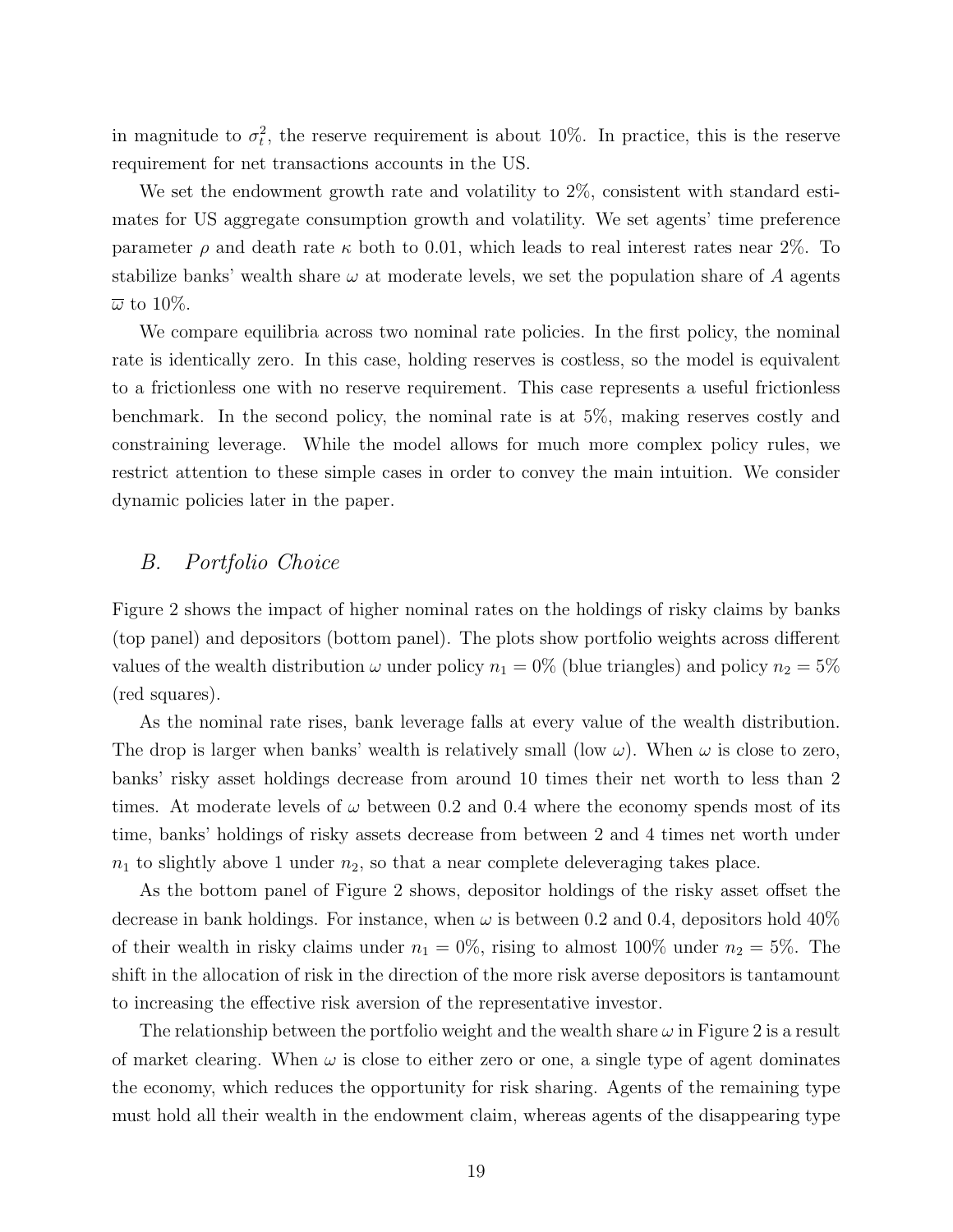can be satisfied with a vanishingly small amount of borrowing and lending. Thus, when  $\omega$ is near zero, prices are set by depositors, causing banks to take high leverage as long as the nominal rate is not too high. By contrast, when  $\omega$  is near one, banks set prices, making risky claims unattractive to depositors unless a high nominal rate keeps the risk premium high.

We see that under  $n_2 = 5\%$ , reserves are sufficiently costly so that banks take almost no leverage. At even higher levels of  $n$ , the economy enters financial autarky (see Corollary [2\)](#page-14-2): the credit market shuts down and both types of agents hold all their wealth in the risky endowment claim at all levels of  $\omega$ . This is why under  $n_2 = 5\%$  portfolio demand is relatively flat in  $\omega$  for both types of agents.

#### C. The price of risk and the risk premium

Figure [3](#page-49-0) shows how the Sharpe ratio (top panel) and risk premium (bottom panel) of the endowment claim change with the interest rate policy. As noted above, the effective risk aversion in the economy is higher at the higher nominal rate, and this is indeed reflected in a higher Sharpe ratio. At moderate levels of  $\omega$  between 0.2 and 0.4, the price of risk goes up by a factor of between two and four in going from the low-rate policy  $n_1 = 0\%$  to the high-rate policy  $n_2 = 5\%$ . The effect is even stronger at higher levels of  $\omega$ , rising to an almost ten-fold increase near  $\omega = 1$ .

The upper value of the Sharpe ratio near 0.3 is due to the high risk aversion of depositors. When rates are high and depositors are required to hold almost  $100\%$  of their wealth in risky claims, the price of risk approaches  $\gamma^B \sigma_D$ , its value in an economy inhabited solely by the more risk averse agents.

The bottom panel of Figure [3](#page-49-0) shows that the increase in the risk premium largely tracks the increase in the Sharpe ratio. At  $\omega$  between 0.2 and 0.4, the risk premium rises from 0.15– 0.3% under  $n_1 = 0\%$  to near 0.6% under  $n_2 = 5\%$ . The small differences in the shapes of the risk premium and Sharpe ratio curves are due to changes in the volatility of the endowment claim induced by the two policies.

#### D. Volatility

Figure [4](#page-50-0) plots the volatility of returns. Although cash flow volatility is constant, return volatility is time varying. Moreover, it exceeds cash flow volatility in a hump-shaped pattern. Under the low-rate policy  $n_1 = 0\%$ , return volatility peaks near  $\omega = 0.2$  at about 2.8%, which is 40% higher than fundamental volatility.

The excess volatility of returns is a result of changes in discount rates. For a given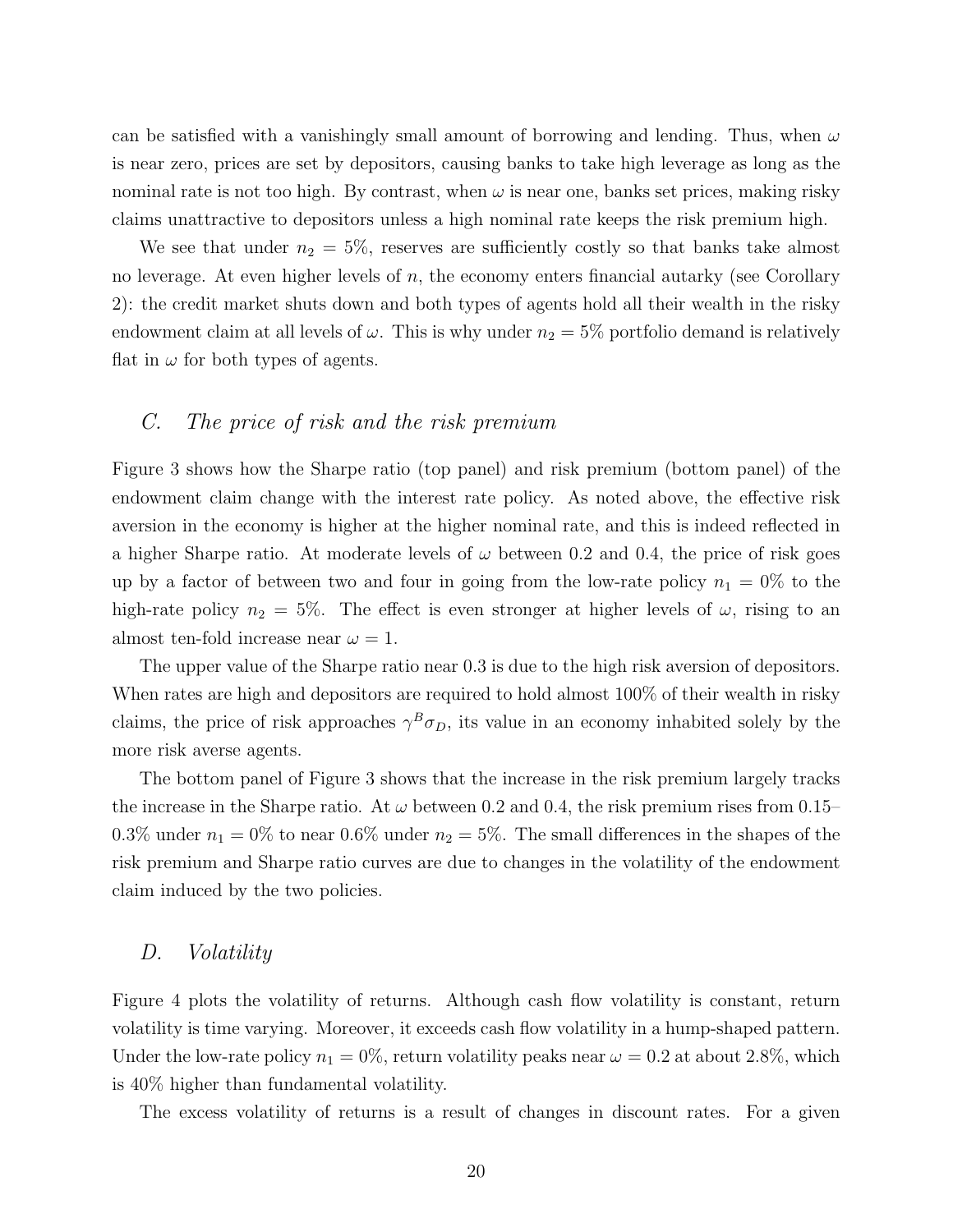nominal rate policy, the aggregate discount rate is determined by a weighted average of the risky-asset demands of the two agent types. The weights depend on  $\omega$ . At moderate values of  $\omega$ , banks take significant leverage and at the same time command enough wealth to affect prices. As a result, in this region endowment shocks have a large effect on banks' wealth share  $\omega$ . This makes aggregate risk aversion and the discount rate volatile, which in turn makes prices volatile. By contrast, when either type of agent dominates the economy, returns do not change the risk aversion of the representative investor by much and there is little variation in discount rates. Return volatility is then close to fundamental volatility.

Note that excess volatility is much lower under the high-rate policy  $n_2 = 5\%$ . This is because bank leverage is reduced so that shocks do little to change the wealth distribution, and by extension discount rates. Hence, Figure [4](#page-50-0) shows that a low interest rate policy is associated with greater endogenous risk. This result illustrates the potential role for monetary policy in promoting financial stability.

We note that return volatility is higher than fundamental volatility because discount rates are "counter-cyclical". The presence of leverage implies that a positive endowment shock disproportionately raises the net worth of banks, which lowers effective aggregate risk aversion and the discount rate. As a result, endowment shocks and discount rate shocks reinforce each other, amplifying realized returns.

#### E. The real interest rate

Figure [5](#page-51-0) plots the equilibrium real interest rate under the two nominal rate policies. The real rate is lower under the high nominal rate policy  $n_2 = 5\%$  than under  $n_1 = 0\%$ . The difference between the real rates under the two policies is greatest near  $\omega = 1$ . Recall that the same pattern holds for depositors' portfolio holdings in Figure [2.](#page-48-0) At high nominal rates, depositors retain a large amount of risk and so the real rate is lower.

It may seem surprising that the increase in the nominal rate has opposing effects on the risk premium and risk free rate. Yet, this is a direct consequence of the higher nominal rate increasing aggregate risk aversion. Higher risk aversion increases both risk prices and precautionary savings. The risk premium rises and the hence the (real) interest rate falls.[19](#page-20-0)

We note that the real rate effect can in principle be reversed without affecting the risk premium effect, which is our main focus. For example, in the version of the model developed in Appendix C, this can happen due to depositors' preference for liquidity. Introducing

<span id="page-20-0"></span><sup>&</sup>lt;sup>19</sup>The same result obtains in homogeneous economies in a comparative static with respect to risk aversion. Specifically, in a homogeneous economy with RRA  $\gamma$  and EIS  $\psi$ , we have  $\frac{\partial}{\partial \gamma}(\mu - r) = \sigma^2 > 0$  and  $\frac{\partial}{\partial \gamma}r =$  $-\frac{1}{2}\sigma^2(1+1/\psi) < 0.$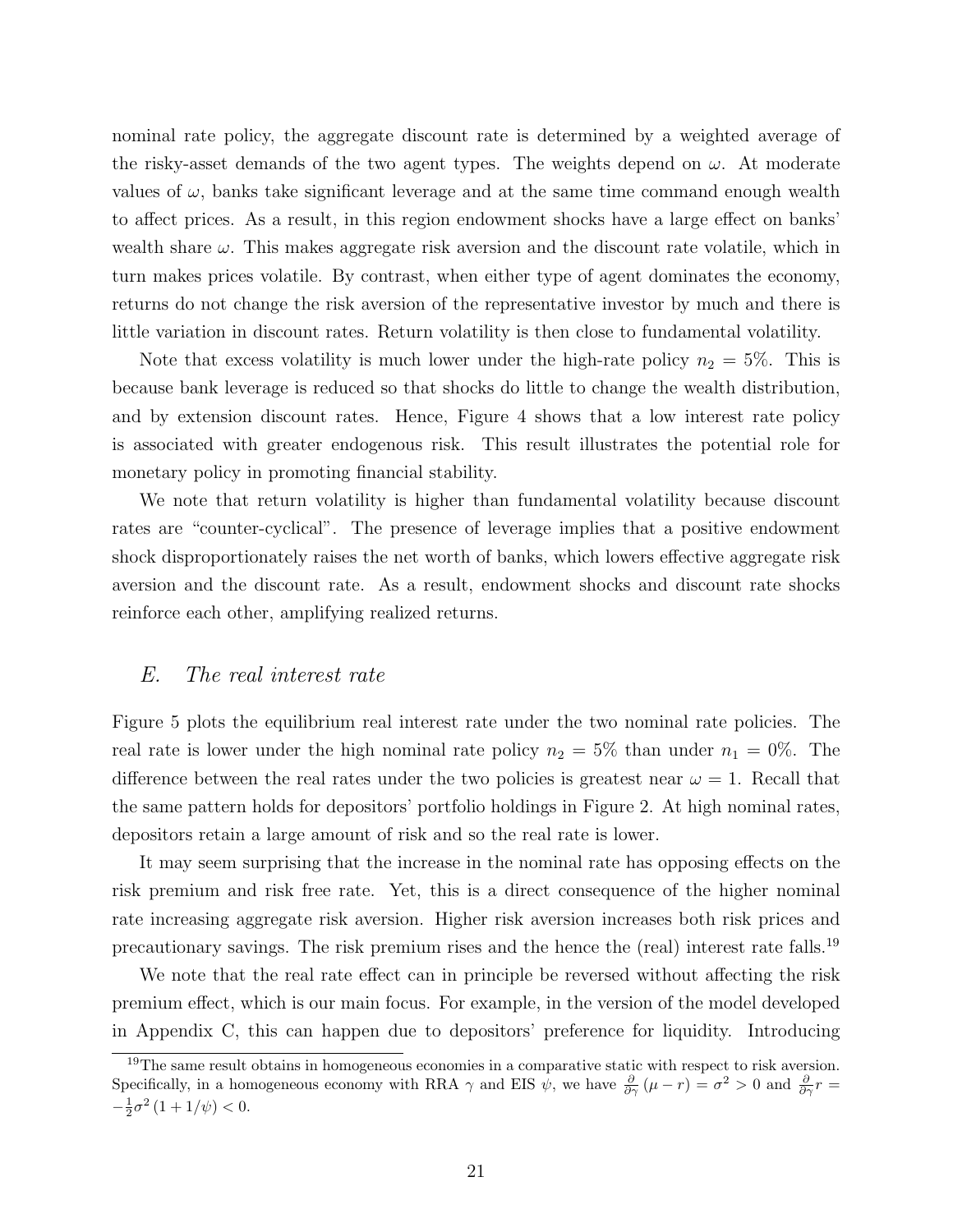nominal price rigidities would also cause the real and nominal rate to move in tandem.

#### F. Valuations

Figure [6](#page-52-0) plots the wealth-consumption ratio under the two policies. Although a higher nominal rate has opposing effects on the risk premium and real risk-free rate, it has an unambiguous net impact on the value of the endowment claim. For all values of  $\omega$ , the valuation ratio is higher under the low-rate policy  $n_1$ . The effect is strongest near the middle of the state-space where the value of the endowment claim is about 15% higher under  $n_1$ .

The sign of the net impact of nominal rates on valuations is a function of the EIS. When the EIS is greater than one, greater risk aversion reduces demand for assets causing valuations to fall. In this case the rise in the risk premium exceeds the fall in the interest rate. In contrast, when the EIS is less than one, the opposite occurs and valuations actually rise in risk aversion.

While the higher nominal rate uniformly decreases valuations, the size of the impact is non-monotonic in  $\omega$ . In particular, it is highest at intermediate values of  $\omega$ , when the wealth shares of both banks and depositors are substantial. In this region, the deleveraging induced by high nominal rates has a large impact on the allocation of risk: it causes demand for risky assets and the supply of deposits to shrink substantially. In contrast, when  $\omega$  is near zero, a reduction in leverage has little effect on allocations since banks hold few assets. Similarly, when  $\omega$  is close to one, the supply of deposits is low regardless of the nominal rate. Thus, the effect of monetary policy on valuations is largest when aggregate risk sharing (measured either by aggregate leverage or aggregate deposits), is at its greatest extent.

#### G. Wealth distribution

While the nominal rate has no effect on aggregate leverage when  $\omega$  equals zero or one, it still has an effect on the price of the endowment claim, as Figure [6](#page-52-0) shows. This is due to the impact that the nominal rate has on the dynamics of the wealth distribution. At higher nominal rates, banks take less risk and their wealth tends to grow more slowly. As a result, the stationary distribution for their wealth share  $\omega$  centers around a lower value. This is shown in Figure [7,](#page-53-0) which depicts this stationary distribution under the two nominal rate policies obtained by solving the associated forward Kolmogorov equation.

Since a higher nominal rate diminishes the expected future size of banks, it increases the expected aggregate risk aversion of the economy, and hence also discount rates. This dynamic effect on prices via expected future risk aversion is in addition to the local, direct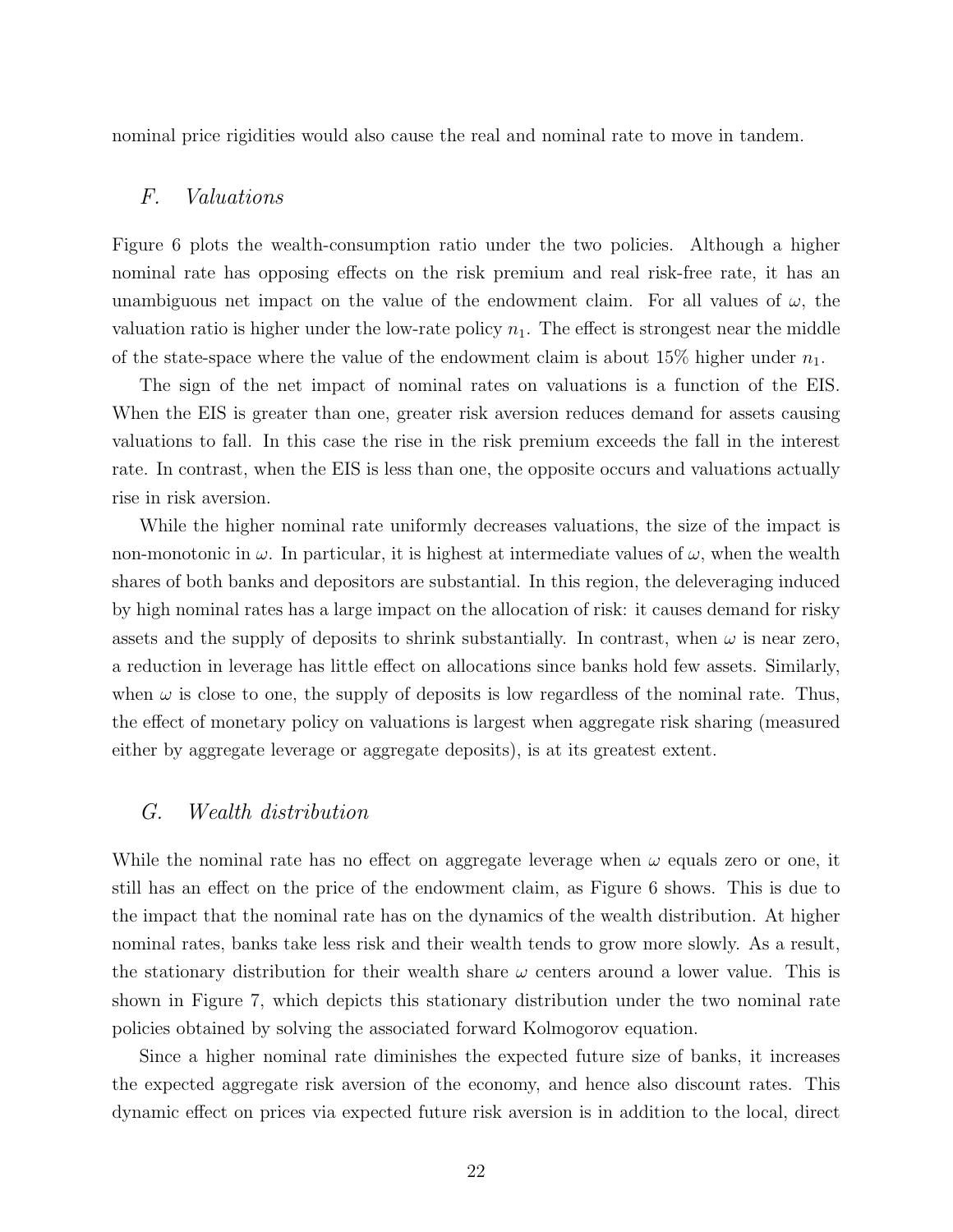effect of higher nominal rates on risk taking. Below, we further explore the dynamic asset price effects of changes in interest rates by looking at policy shocks and forward guidance.

#### H. Reserves

Figure [8](#page-54-0) plots the ratio of the value of reserves to total wealth  $(G)$  under each policy. The wealth share of reserves is very small under the high nominal rate policy  $n_2 = 5\%$ , and for most values of  $\omega$  it is much greater under  $n_1 = 0\%$ . Since higher nominal rates make holding reserves more costly, banks hold less reserves (and take less leverage). Indeed, if the interest rate is high enough as to induce financial autarky (Corollary [2\)](#page-14-2) reserves holdings fall to zero.

In Figure [8,](#page-54-0) the increase in equilibrium reserves holdings in moving from policy  $n_2$  to a zero-interest rate policy is large. This occurs because under a zero nominal rate there is no cost to holding reserves as they have the same rate of return as bonds.

Figure [8](#page-54-0) further shows that reserves holdings depend on the relative size of bank wealth  $\omega$ . The relationship is non-monotonic. Holding the nominal rate fixed, equilibrium reserves holdings at first increase in banks' wealth, and then start to decrease. This shows that aggregate reserves can both increase and decrease independently of any change in the stance of monetary policy as measured by the nominal rate.

The non-monotonic relationship between banks' wealth and reserve holdings tracks the level of aggregate leverage in the economy,  $\omega (w_S^A - 1)$ . When bank wealth  $\omega$  is small, aggregate leverage is small even though per dollar banks are highly levered  $(w_S^A - 1$  is high). As banks' wealth increases, their per-dollar leverage decreases but it does so less rapidly at first as the risk premium remains high. Aggregate leverage therefore increases. As bank wealth continues to rise, however, the drop in the risk premium causes per-dollar leverage to decline faster, and therefore aggregate leverage falls.

### VI. Understanding dynamic policies

We now analyze two applications in which dynamic policies play a central role. The first is one in which the central bank has already lowered the nominal rate to zero, and yet wishes to further support asset prices. In the literature this is often referred to as "hitting the zero lower bound". We show how the central bank can use "forward guidance", lowering investors' expectations of future nominal interest rates, to further support asset prices.

Our second application implements and interprets a policy that captures the notion of a "Greenspan put". Under a Greenspan put, the central bank responds to negative shocks by decreasing nominal interest rates in an effort to stabilize asset prices.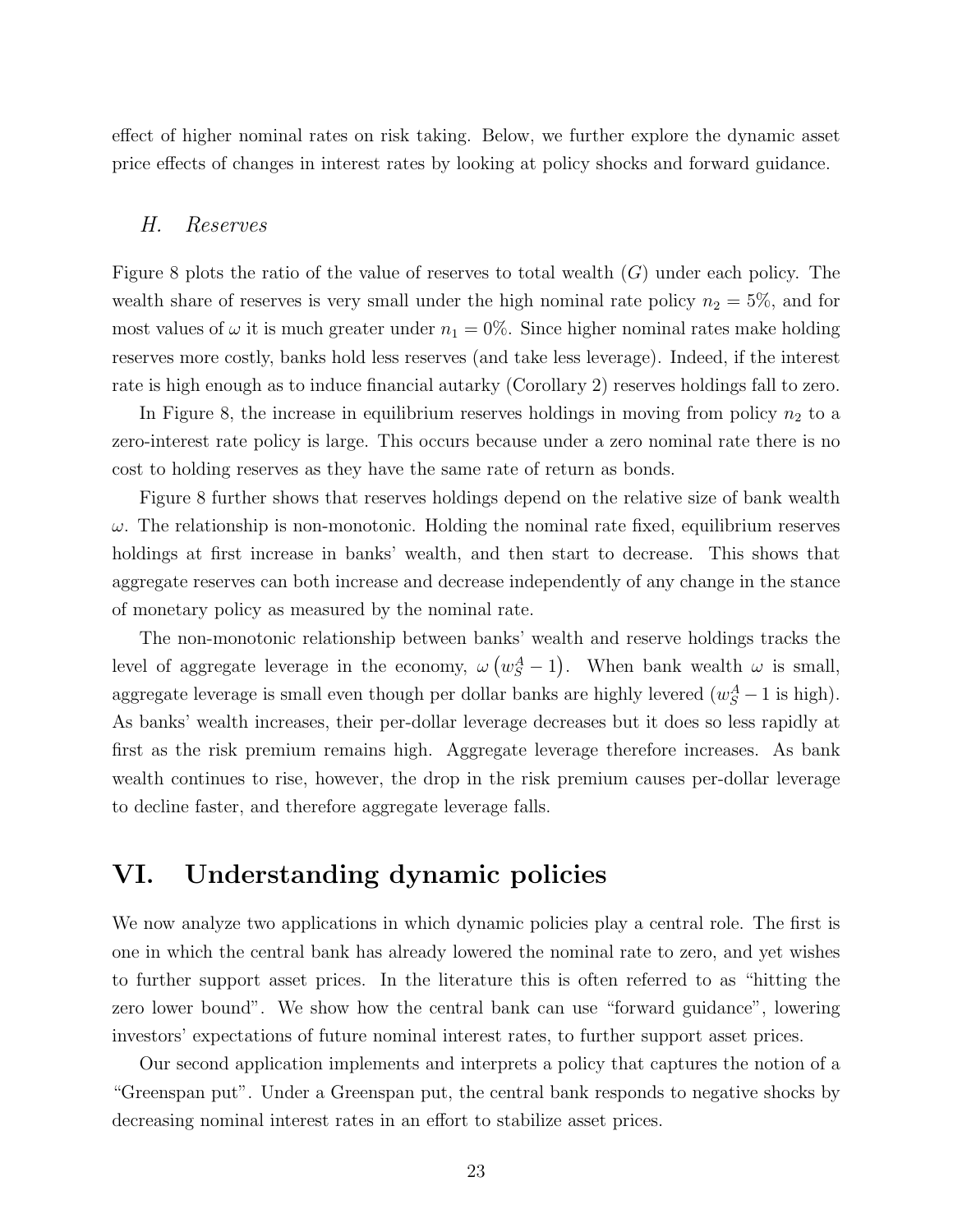#### A. The zero lower bound and forward guidance

A zero lower bound arises endogenously in our model. Mathematically speaking, the nominal rate must be nonnegative because it equals the Lagrange multiplier on the reserve holdings constraint. The intuition is that when the nominal rate is at zero, banks are satiated in their demand for risk, as shown in Proposition [2.](#page-13-0) Their weight in the risky asset then equals its unconstrained optimum, and they have no desire to increase risk taking any further.

If the central bank did try to decrease the nominal rate below zero, banks would borrow deposits to invest in reserves, rather than in risky assets. Since reserves are riskless, this combination would represent an arbitrage. The resulting demand for reserves would force the nominal rate back up to zero. This asymmetry between positive and negative nominal rates reflects the fact that the reserves requirement forces banks to hold a minimum amount of reserves, but does not prevent them from holding excess reserves.

Nevertheless, the central bank can influence asset prices by changing the course of expected future interest rates, i.e. forward guidance. This is illustrated in Figure [9.](#page-55-0) The top panel plots two nominal rate policies, a benchmark policy and a forward guidance policy. Consider a situation in which bank capital has fallen to a low level as in a financial crisis, and as a result the central bank has lowered the nominal rate to zero. Under the benchmark policy  $n_{fg,2}$  (red squares), investors believe the central bank will increase the nominal rate as soon as bank capital has recovered to a value of  $\omega = 0.25$ . In contrast, under the forward guidance policy  $n_{fg,1}$  (blue triangles), the central bank commits to delaying the increase in the nominal rate until  $\omega = 0.3$ . Hence, under forward guidance, rates are expected to remain low for a prolonged period.

The bottom panel of Figure [9](#page-55-0) plots the ratio of the prices of the endowment claim under the two policies,  $P_{fg,1}/P_{fg,2}$ . Consider the region where  $\omega$  is less than 0.25, so the central bank has hit the zero lower bound under both policies. The plot shows that the central bank is nevertheless able to induce an increase in asset prices by guiding down expectations of future rates under policy  $n_{fg,1}$ . Indeed, forward guidance has a substantial impact of on the current price of the endowment claim. For example, for  $\omega = 0.25$  the price of the endowment claim is around 4% higher under the forward guidance policy  $n_{fg,1}$  than under the benchmark policy  $n_{fa,2}$ .

Guiding future nominal rates down increases prices by inducing a decrease in future discount rates. Investors expect that assets will be worth more in the future, and they are therefore willing to pay more for them today. Note that this effect is purely dynamic, it does not work by changing the cost of taking leverage today since this cost is already zero.

Finally, note that prices remain higher under forward guidance even at values of  $\omega > 0.3$ ,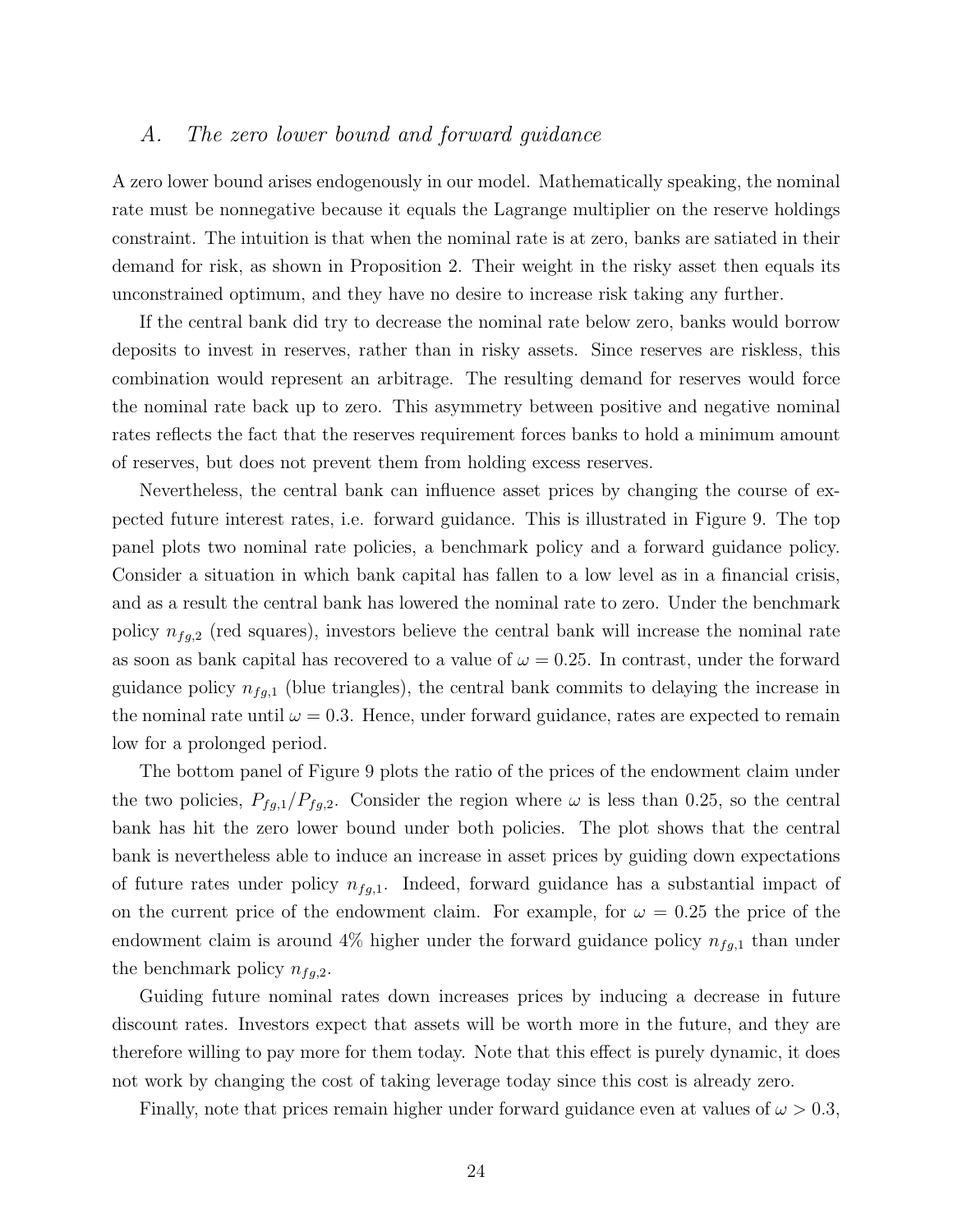where rates under the two policies are the same. This happens because investors take into account the positive impact of forward guidance on valuations when bank capital is low.

#### B. Greenspan put

As our second application of a dynamic policy, we implement a "Greenspan put".<sup>[20](#page-24-0)</sup> We interpret a Greenspan put as a policy that reduces nominal interest rates in the event of a large enough sequence of negative shocks. Specifically, we consider the simple example of a constant-rate benchmark,  $n_{gp,1}(\omega_t) = 0.04$ , versus a Greenspan put alternative:

$$
n_{gp,2}(\omega_t) = \min\left\{0.05, \frac{0.05}{0.3}\omega_t\right\}.
$$
 (31)

Under the Greenspan put policy, the nominal rate rises from 0% at  $\omega = 0$  at a constant slope until it reaches 5% at  $\omega = 0.3$ , and then levels off. This implies that a sequence of negative shocks that pushes the bank capital share  $\omega$  below 0.3 triggers progressive rate cuts. The level of the constant benchmark  $n_{qp,1}$  is set so that the two policies have similar unconditional average nominal rates (integrated against the stationary distribution of  $\omega$ ).

The top left panel of Figure [10](#page-56-0) plots the two policies, while the top right panel displays the valuation ratio of the endowment claim. The Greenspan put policy  $n_{gp,2}$  results in lower prices when bank capital  $\omega$  is high, as it implements a higher nominal rate. However, when  $\omega$  approaches the cutoff 0.3 from above, the valuation under  $n_{gp,2}$  approaches that under the benchmark  $n_{gp,1}$ . This occurs because of the nearing prospect of lower nominal rates. As  $\omega$ falls below 0.3, the valuation under  $n_{gp,2}$  flattens out and even mildly increases, whereas it falls under  $n_{gp,1}$ . In this way, the central bank is supporting asset prices by cutting nominal rates, which increases bank leverage. As  $\omega$  continues to fall however, there is little room for further increasing leverage. Valuations can no longer be supported, and they start to fall steeply. By the time  $\omega$  nears zero, prices are nearly equal under the two policies. The Greenspan put policy therefore has the effect of stabilizing prices in a moderate downturn but it cannot forestall a severe price decline in a highly adverse scenario.

The bottom left panel of Figure [10](#page-56-0) plots the risk premium. When bank capital is high, the higher nominal rates of the Greenspan put policy result in a higher risk premium. As  $\omega$ declines towards 0.3, the stabilization effect of the policy results in lower risk premia. Once  $\omega$  falls below 0.3, the risk premium drops precipitously as a result of the aggressive rate

<span id="page-24-0"></span><sup>&</sup>lt;sup>20</sup>The term dates to the late 1990s when critics faulted Federal Reserve chairman Alan Greenspan for "encouraging excessive risk taking by creating what came to be called 'the Greenspan put', that is, the belief that the Fed would, if necessary, support the economy and therefore the stock market" [\(Blinder and Reis](#page-29-4) [2005\)](#page-29-4).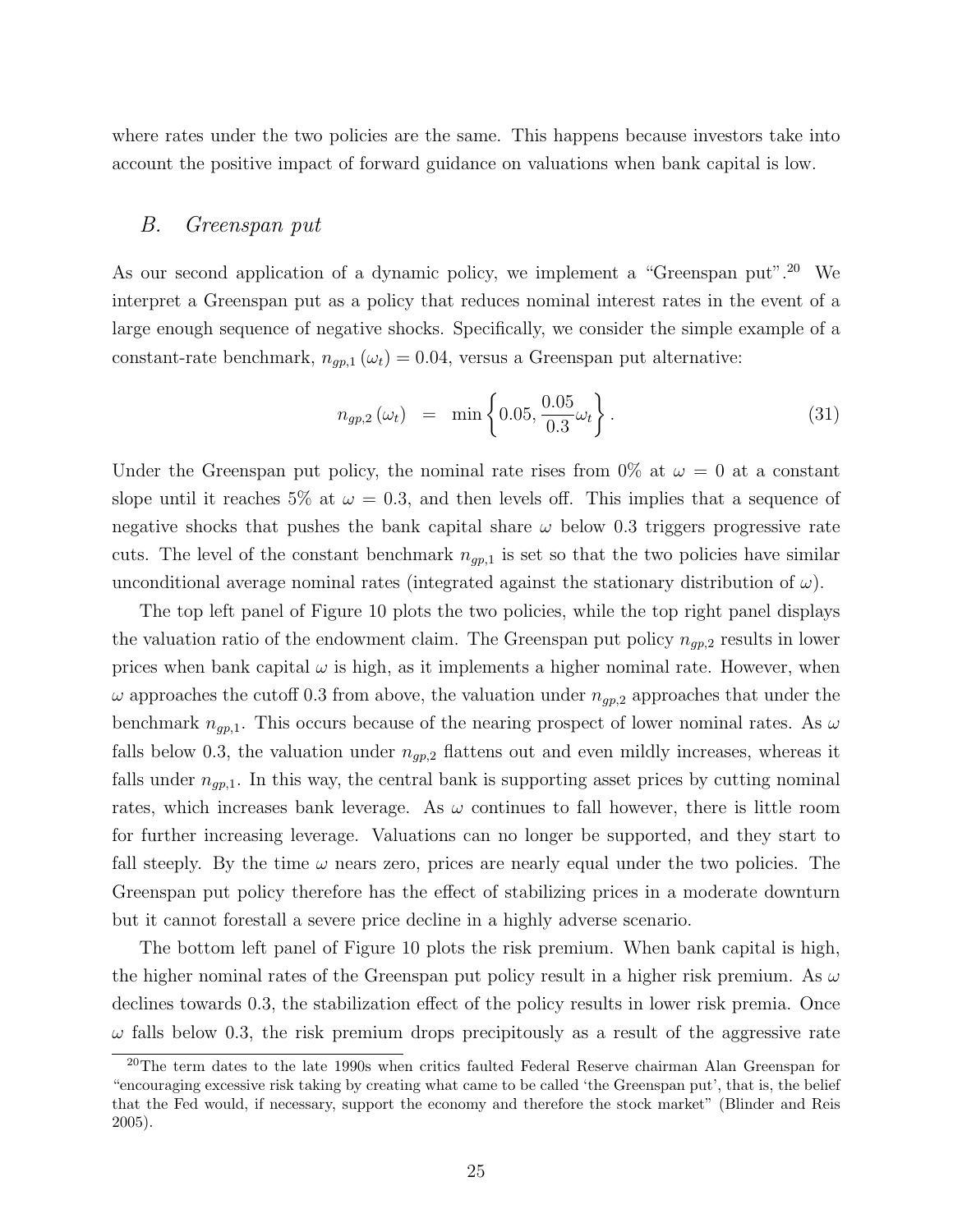cutting. However, when  $\omega$  nears zero, prices are set to fall even more steeply than under the benchmark policy, so the risk premium under the Greenspan put eventually exceeds that under the benchmark.

The bottom right panel of Figure [10](#page-56-0) plots volatility. The pattern here is striking. Under the Greenspan put policy  $n_{qp,2}$ , volatility is lower when  $\omega$  is high. This is due to the higher nominal rate in this region, which suppresses risk taking and stabilizes aggregate risk aversion. As  $\omega$  declines towards 0.3, it dips further as the prospect of intervention keeps prices from falling. Below 0.3, the "put" goes "into the money" and the rate cutting kicks in, causing volatility to fall even further, briefly dipping below fundamental volatility. In this way, the Greenspan put is able to reduce volatility in moderate downturns. However, if  $\omega$ declines even further, the temporary support runs out, and volatility increases sharply. The spike in volatility is due to the high level of leverage built up as a result of the Greenspan put policy.

The results in Figure [10](#page-56-0) convey the basic tradeoff that underlies the Greenspan put. On one hand, it achieves short-run stability by boosting leverage in moderate downturns. However, that same leverage build-up leads to instability should the downturn prove severe. Moreover, greater leverage raises the likelihood that bank capital will fall to the low levels associated with a severe downturn. These results formalize the concern that the Greenspan put has short-term benefits and long-term costs (see [Blinder and Reis](#page-29-4) [2005\)](#page-29-4).

### VII. Policy shocks

Under the baseline model, the interest-rate policy gives the nominal rate as a function of the single state variable  $\omega$ . Consequently, there is no independent monetary policy shock. For this reason, we have thus far compared different policies across equilibria. In this section, we extend the model to incorporate an independent shock to the interest rate policy.

We model the monetary policy shock as exogenous. The central bank "surprises the market" by raising or lowering nominal rates independently of the endowment shock. A policy shock has two effects. The first is direct: it changes banks' cost of taking leverage. This effect is present in the baseline comparison across policies. The second, indirect effect, is that a surprise rate change impacts prices and causes the wealth distribution to change. This is called a balance sheet effect in the literature. It produces second-round effects on prices that amplify the direct impact of the rate change. In this way, the extended model features a dynamic that is akin to the financial accelerator.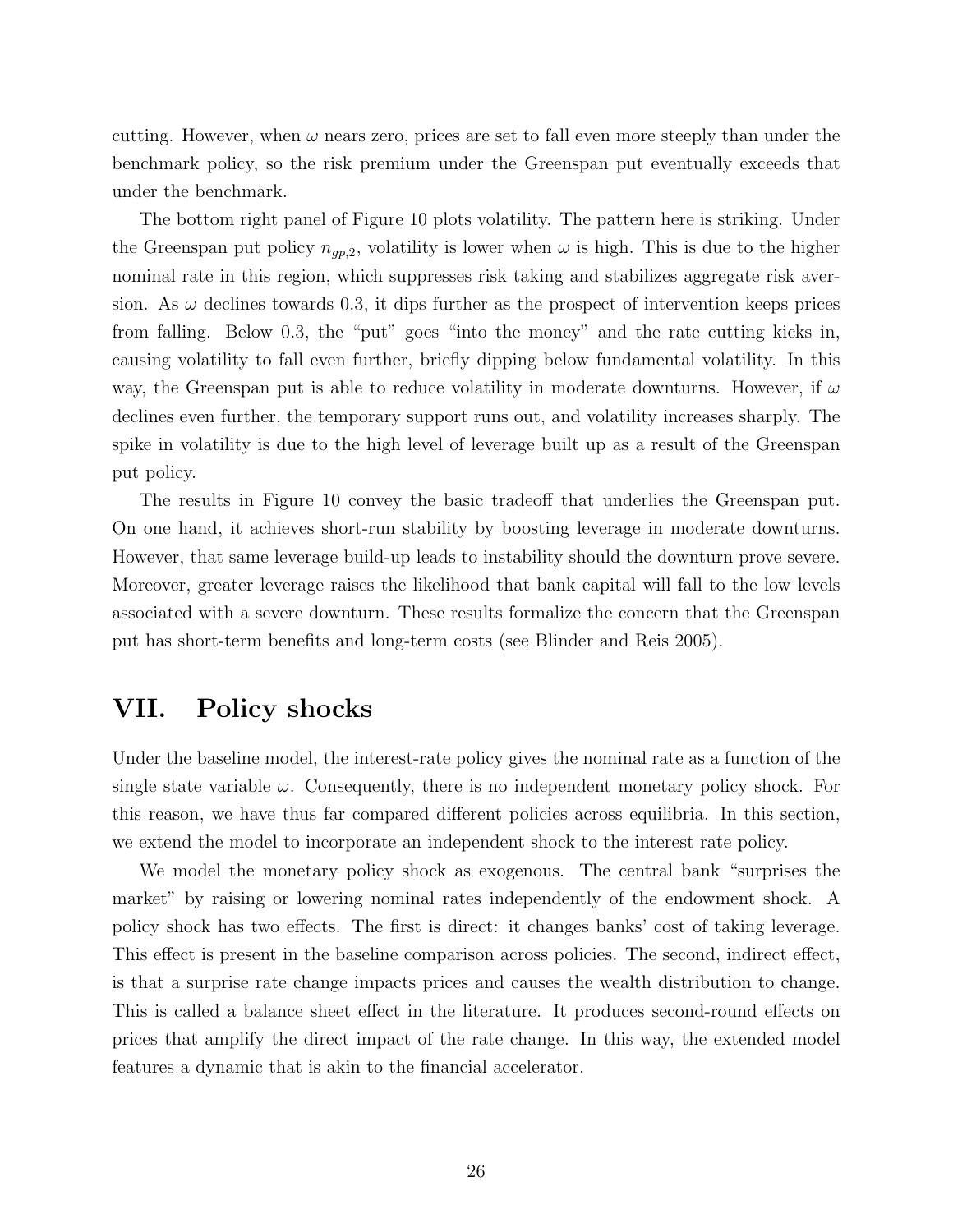#### A. Model extension

We extend the policy rule with two objectives in mind. First, we want to allow for a policy shock that is independent of the endowment shock. This shock takes the nominal rate away from the benchmark policy rule that agents know. This benchmark rule is a function of  $\omega$ as under the baseline model. At the same time, we do not want the nominal rate to stray too far, so that the benchmark remains meaningful.

To that end, let  $n_b (\omega_t) \in [\underline{n}, \overline{n}]$  be the benchmark policy rule and let the nominal rate  $n_t$ follow the process

$$
dn_t = -\kappa_n \Big[ n_t - n_b \left( \omega_t \right) \Big] dt + \left( n_t - \underline{n} \right) \left( \overline{n} - n_t \right) \sigma_n d_t^n, \tag{32}
$$

where  $dB<sup>n</sup>$  are the policy shocks, which we assume are independent of the endowment shocks dB. The nominal rate reverts towards the benchmark  $n_b (\omega_t)$  at the rate  $\kappa_n$ . The structure of the diffusive component implies that n is bounded below by  $\underline{n}$  and above by  $\overline{n}$ .

Because shocks to n are persistent, equilibrium now depends on two state variables, the wealth share  $\omega$  and the nominal rate n. Hence, we rewrite all endogenous quantities as functions of the two state variables, and we maintain the same notation for the shock exposures with the understanding that they represent  $2 \times 1$  vectors whose first and second components correspond to the endowment shock  $dB$  and the policy shock  $dB<sup>n</sup>$ . The rest of the model, including the reserve requirement, is unchanged.

We now state the form of the agent's value function and optimal portfolio choice under the extended model, leaving the full derivation to Appendix B.

#### <span id="page-26-1"></span>Proposition 4. The agents' value functions are given by

$$
V(W, \omega, n) = \left(\frac{W^{1-\gamma}}{1-\gamma}\right) J(\omega, n)^{\frac{1-\gamma}{1-\psi}}, \tag{33}
$$

where  $J(\omega, n)$  represents the agents' optimal consumption-wealth ratio,  $c^* = J$ . Banks take leverage  $(w_S^A > 1)$  if and only if

<span id="page-26-0"></span>
$$
\lambda n \quad < \quad \gamma^B - \gamma^A \tag{34}
$$
\n
$$
- \left[ \left( \frac{1 - \gamma^A}{1 - \psi^A} \right) \frac{J_n^A}{J^A} - \left( \frac{1 - \gamma^B}{1 - \psi^B} \right) \frac{J_n^B}{J^B} \right] \left[ \frac{\frac{F_n}{F} \left( n - \underline{n} \right)^2 (\overline{n} - n)^2 \sigma_n^2}{\sigma_D^2 + \left( \frac{F_n}{F} \right)^2 \left( n - \underline{n} \right)^2 (\overline{n} - n)^2 \sigma_n^2} \right].
$$
\n(34)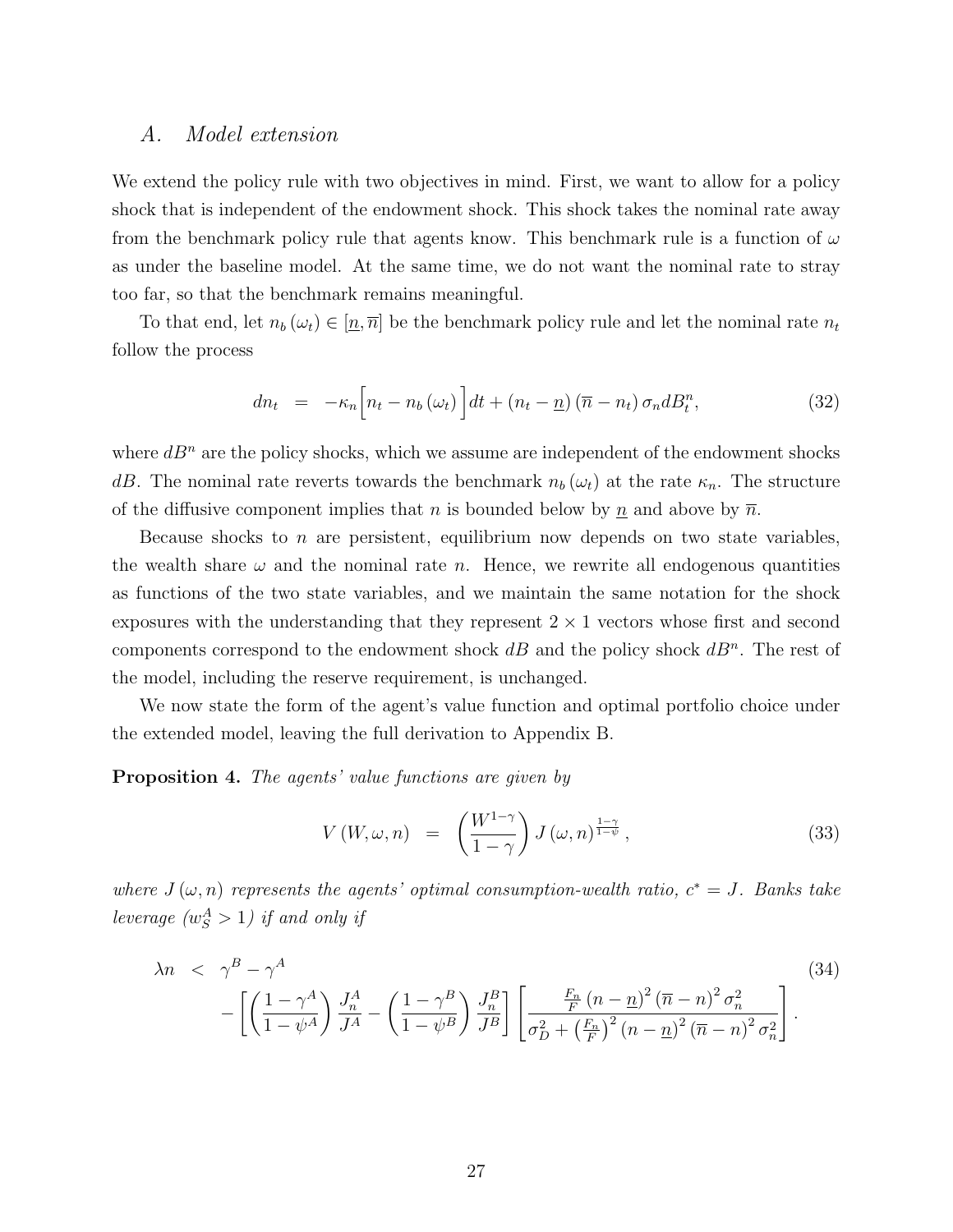In this case, their holdings of the endowment claim are given by

<span id="page-27-0"></span>
$$
w_S^A = \frac{1}{\gamma} \left\{ \frac{\mu - r}{\sigma' \sigma} - \lambda n \right\} + \left( \frac{1 - \gamma}{1 - \psi} \right) \left[ \frac{J_\omega}{J} \omega \left( 1 - \omega \right) \left( \frac{\sigma'_\omega \sigma}{\sigma' \sigma} \right) + \frac{J_n}{J} \left( n - \underline{n} \right) \left( \overline{n} - n \right) \left( \frac{\sigma_2 \sigma_n}{\sigma' \sigma} \right) \right] \right\}.
$$
\n(35)

 $\Box$ 

Proof. The proof is contained in Appendix B.

The solution to the extended model follows that of the benchmark model. We note two differences. First, the portfolio demand [\(35\)](#page-27-0) includes a hedging term for policy shocks. Second, the boundary of the region in which banks take leverage in  $n \times \omega$  space (equation [34\)](#page-26-0) depends on the difference in hedging demands between the two agent types. The reason is that, even though  $\omega$  becomes locally deterministic in the no-leverage region, n does not.

#### B. Results

To examine the model with policy shocks, we set  $n_b = 0.03$ ,  $n = 0.00$ ,  $\bar{n} = 0.06$ ,  $\kappa_n =$ 0.01, and  $\sigma_n = 5^{21}$  $\sigma_n = 5^{21}$  $\sigma_n = 5^{21}$  A high persistence (low  $\kappa_n$ ) increases their impact of policy shocks on valuations, while the boundaries  $n$  and  $\overline{n}$  keep the nominal rate from drifting far away from its benchmark.[22](#page-27-2)

Figure [11](#page-57-0) shows the impact of a policy shock that raises the nominal interest rate from 1% to 4%, at different values of  $\omega$ . As in the benchmark case, the increase in the nominal rate leads to a higher risk premium, lower real interest rate, and lower valuation of the endowment claim. Since the shock is highly persistent, the effects are similar to the changes observed in the benchmark model across the high and low nominal rate policies.

Figure [11](#page-57-0) further shows that policy shocks have a second-round effect on prices. This occurs because in changing prices, the interest rate shock causes a change in banks' capital share. When the nominal rate is low, banks employ high levels of leverage. As a result, the fall in the value of the endowment claim resulting from the surprise increase in the nominal rate causes banks to lose capital disproportionately. The top left panel shows this fall in banks' capital share. The effect is greatest at moderate levels of  $\omega$  where aggregate bank leverage is highest.

The top right panel shows that this bank balance sheet effect amplifies the first-round fall in prices. The dashed red line isolates the direct effect of the policy shock on the valuation

<span id="page-27-2"></span><span id="page-27-1"></span><sup>&</sup>lt;sup>21</sup>Thus, the volatility of the nominal rate shock is  $0.45\%$  near the benchmark, the point at which it peaks.

<sup>&</sup>lt;sup>22</sup>Figure [B.1](#page-47-0) in Appendix B plots the joint stationary density of n and  $\omega$  under the model to give a sense of the distribution of these state variables.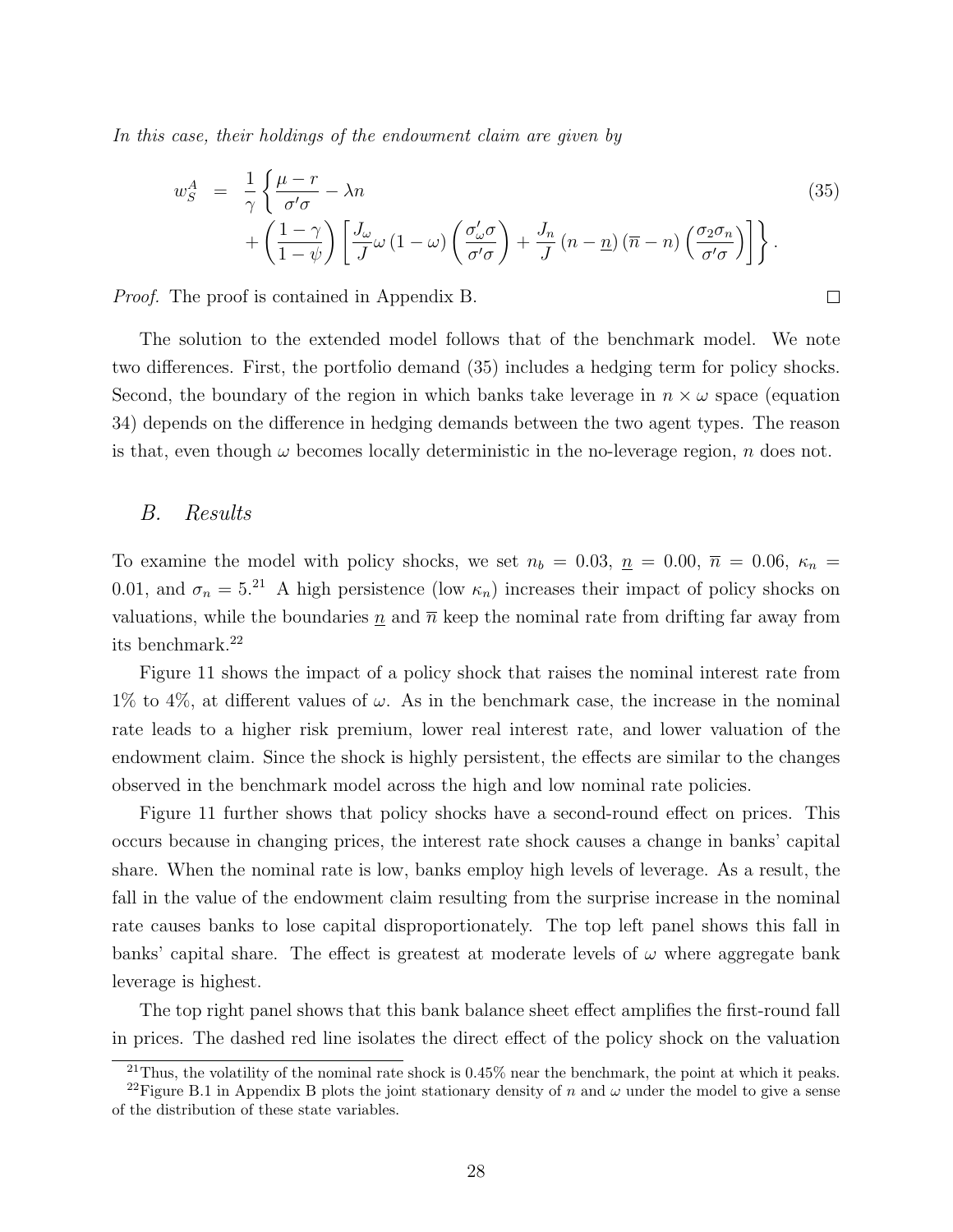ratio, calculated by holding  $\omega$  constant. The total effect, given by the solid red line, also incorporates the additional price impact induced by the change in the bank capital share. By reducing banks' capital, surprise rate hikes reduce their risk-bearing capacity, causing prices to fall further. Hence, the total effect is always greater than the direct effect. This amplification resembles the financial accelerator of [Bernanke, Gertler, and Gilchrist](#page-29-8) [\(1999\)](#page-29-8), except it is driven by policy shocks.

The bottom panels of Figure [11](#page-57-0) decompose the valuation effect of the policy shock into its risk premium and real interest rate components. Looking at the risk premium, the direct effect is large, while the indirect effect is small. This is because under these parameters, at the higher nominal rate bank leverage is low and therefore nearly flat in  $\omega$ . Turning to the real interest rate, the direct effect of the policy shock is negative, as in the baseline model. However, because the shock shifts the wealth distribution towards the risk averse depositors who have a strong precautionary motive, the indirect effect actually raises the real rate. In this way, the policy shock dampens the fall in the real interest rate while amplifying the rise in the risk premium, leading to a greater fall in prices.

Finally, we note that policy shocks in our model have state-contingent magnitudes. Specifically, a rate hike leads to greater amplification than a rate drop because banks take less leverage at higher rates, so their capital share is less affected.

### VIII. Conclusion

Contemporary monetary policy is substantially concerned with the functioning of the financial system and with valuations in the markets for risky assets. Through their effects on financial institutions, central bank interventions drive not only the level of interest rates in the economy, but also the level of risk premia.

We present a dynamic asset pricing framework that enables us to study the relationship between monetary policy and risk premia. The nominal interest rate positively affects the external finance spread that banks pay to obtain leverage, a relationship with strong empirical support. Lower rates lead to greater leverage, and hence lower risk premia. They also lead to higher volatility.

We develop two dynamic applications of our framework, forward guidance at the zero lower bound, and a "Greenspan put". A zero lower bound arises endogenously, reflecting satiation in banks' risk taking. Nevertheless, the central bank can support asset prices further by guiding down expectations of the path of future interest rates. A Greenspan put can stabilize prices locally by boosting leverage, but it leads to greater instability in the face of large shocks.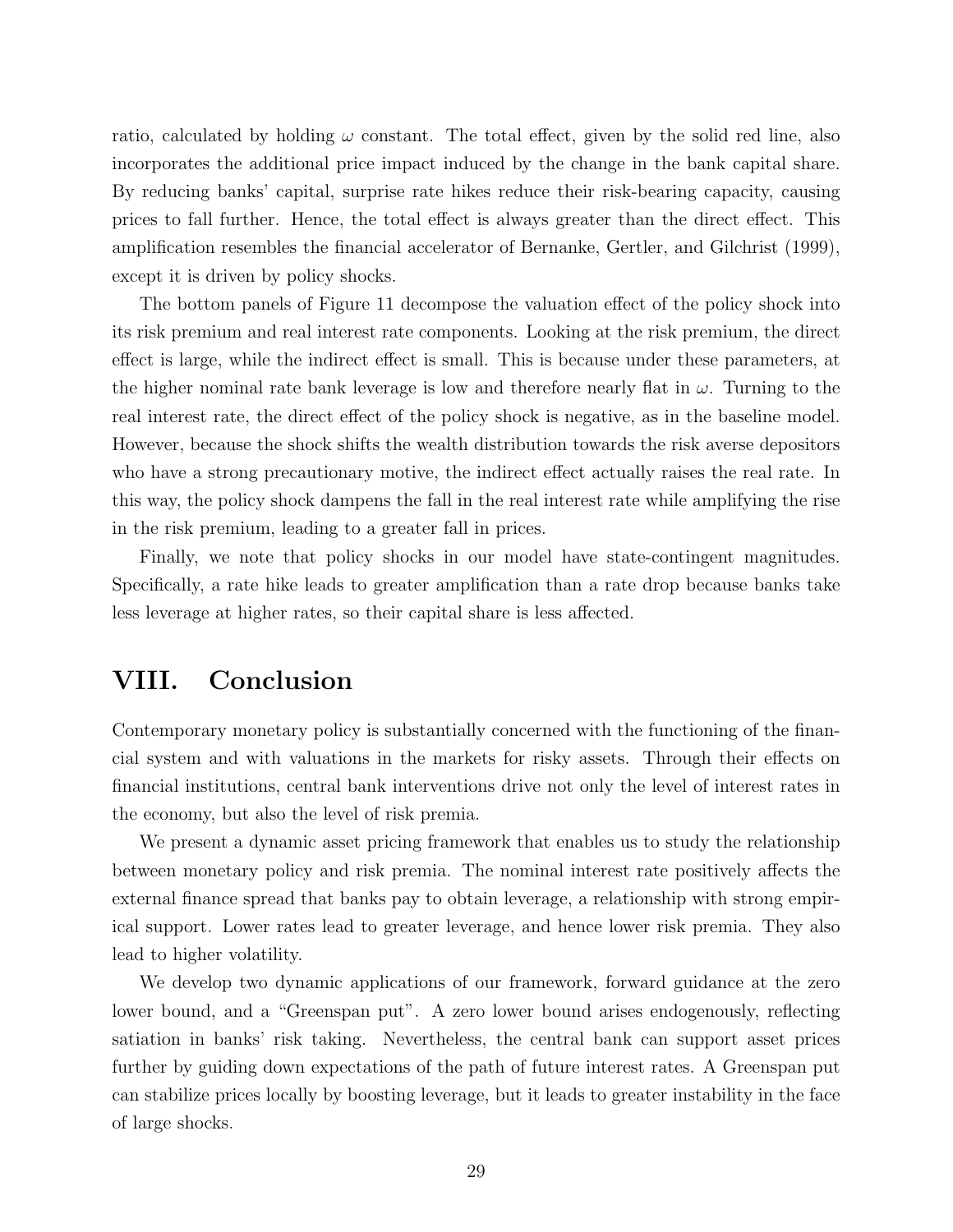### References

- <span id="page-29-9"></span>Adrian, Tobias, and Nina Boyarchenko, 2012. Intermediary leverage cycles and financial stability. Working paper.
- <span id="page-29-0"></span>Adrian, Tobias, and Hyun Song Shin, 2010. in Benjamin M. Friedman, and Michael Woodford, (Ed.): Handbook of Monetary Economics, chap. 12, . pp. 601–650. Elsevier. 1 edn.
- <span id="page-29-12"></span>Ashcraft, Adam, Nicolae Garleanu, and Lasse Heje Pedersen, 2011. Two monetary tools: Interest rates and haircuts. in NBER Macroeconomics Annual 2010, Volume 25 . pp. 143–180 University of Chicago Press.
- <span id="page-29-13"></span>Bekaert, Geert, Marie Hoerova, and Marco Lo Duca, 2013. Risk, uncertainty and monetary policy. Journal of Monetary Economics 60, 771–788.
- <span id="page-29-7"></span>Bernanke, Ben, and Mark Gertler, 1989. Agency costs, net worth, and business fluctuations. The American Economic Review pp. 14–31.
- <span id="page-29-6"></span><span id="page-29-5"></span>Bernanke, Ben S, 1983. Nonmonetary effects of the financial crisis in the propagation of the great depression. The American Economic Review 73, 257–276.
	- , and Alan S Blinder, 1988. Credit, money, and aggregate demand. The American Economic Review 78, 435–439.
- <span id="page-29-1"></span>, 1992. The federal funds rate and the channels of monetary transmission. The American Economic Review 82, 901–921.
- <span id="page-29-2"></span>Bernanke, Ben S, and Mark Gertler, 1995. Inside the black box: The credit channel of monetary policy transmission. Journal of Economic Perspectives 9, 27–48.

<span id="page-29-8"></span>, and Simon Gilchrist, 1999. The financial accelerator in a quantitative business cycle framework. Handbook of macroeconomics 1, 1341–1393.

- <span id="page-29-3"></span>Bernanke, Ben S, and Kenneth N Kuttner, 2005. What explains the stock market's reaction to federal reserve policy?. The Journal of Finance 60, 1221–1257.
- <span id="page-29-4"></span>Blinder, Alan S, and Ricardo Reis, 2005. Understanding the Greenspan standard. The Greenspan Era: Lessons for the Future pp. 25–27.
- <span id="page-29-11"></span>Brunnermeier, Markus K, and Lasse Heje Pedersen, 2009. Market liquidity and funding liquidity. Review of Financial studies 22, 2201–2238.
- <span id="page-29-10"></span>Brunnermeier, Markus K., and Yuliy Sannikov, 2013. A macroeconomic model with a financial sector. American Economic Review.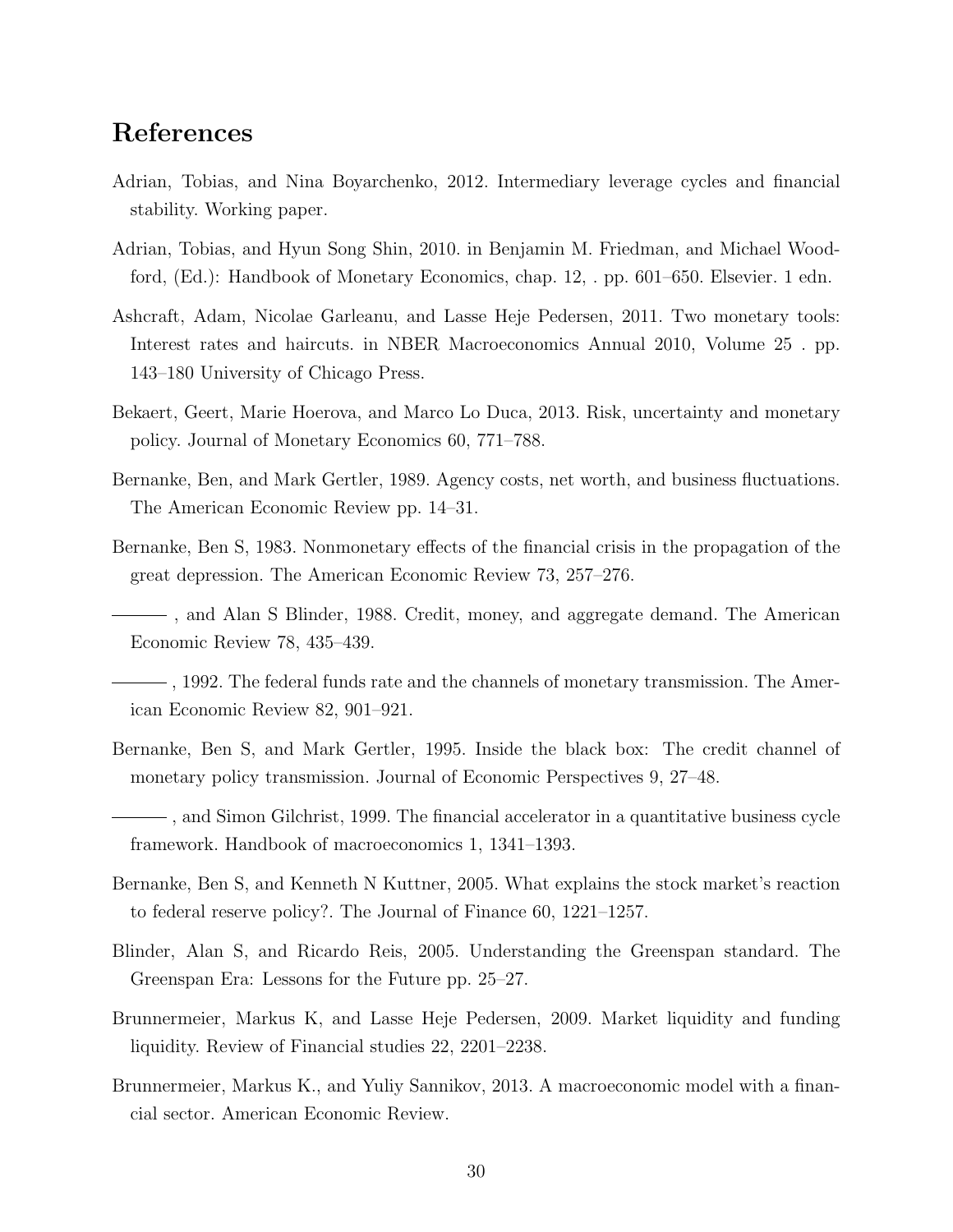- <span id="page-30-9"></span>Caballero, Ricardo J, and Emmanuel Farhi, 2013. A model of the safe asset mechanism (SAM): Safety traps and economic policy. NBER working paper.
- <span id="page-30-13"></span>Campbell, John Y, 1999. Asset prices, consumption, and the business cycle. Handbook of macroeconomics 1, 1231–1303.
- <span id="page-30-4"></span>Cúrdia, Vasco, and Michael Woodford, 2009. Credit frictions and optimal monetary policy. Working Paper.
- <span id="page-30-7"></span>Dell'Ariccia, Giovanni, Luc Laeven, and Robert Marquez, 2011. Monetary policy, leverage, and bank risk-taking. Working paper.
- <span id="page-30-1"></span>Diamond, Douglas W., and Philip H. Dybvig, 1983. Bank runs, deposit insurance, and liquidity. Journal of Political Economy 91, pp. 401–419.
- <span id="page-30-2"></span>Driscoll, John, and Ruth Judson, 2013. Sticky deposit rates. Working paper.
- <span id="page-30-10"></span>Duffie, Darrell, and Larry G Epstein, 1992. Stochastic differential utility. Econometrica: Journal of the Econometric Society pp. 353–394.
- <span id="page-30-5"></span>Dumas, B, 1989. Two-person dynamic equilibrium in the capital market. Review of Financial Studies 2, 157–188.
- <span id="page-30-11"></span>Epstein, Larry G, and Stanley E Zin, 1989. Substitution, risk aversion, and the temporal behavior of consumption and asset returns: A theoretical framework. Econometrica: Journal of the Econometric Society pp. 937–969.
- <span id="page-30-12"></span>Gârleanu, Nicolae, and Stavros Panageas, 2008. Young, old, conservative and bold: The implications of heterogeneity and finite lives for asset pricing. Working paper.
- <span id="page-30-6"></span>Gârleanu, Nicolae, and Lasse Heje Pedersen, 2011. Margin-based asset pricing and deviations from the law of one price. Review of Financial Studies 24, 1980–2022.
- <span id="page-30-8"></span>Gertler, Mark, and Peter Karadi, 2011. A model of unconventional monetary policy. Journal of Monetary Economics 58, 17–34.
- <span id="page-30-0"></span>, 2013. Monetary policy surprises, credit costs and economic activity. Discussion paper, .
- <span id="page-30-3"></span>Gertler, Mark, and Nobuhiro Kiyotaki, 2010. in Benjamin M. Friedman, and Michael Woodford, (Ed.): Handbook of Monetary Economics, chap. 11, . pp. 547–599. Elsevier.
- <span id="page-30-14"></span>Gorton, Gary, and George Pennacchi, 1990. Financial intermediaries and liquidity creation. The Journal of Finance 45, 49–71.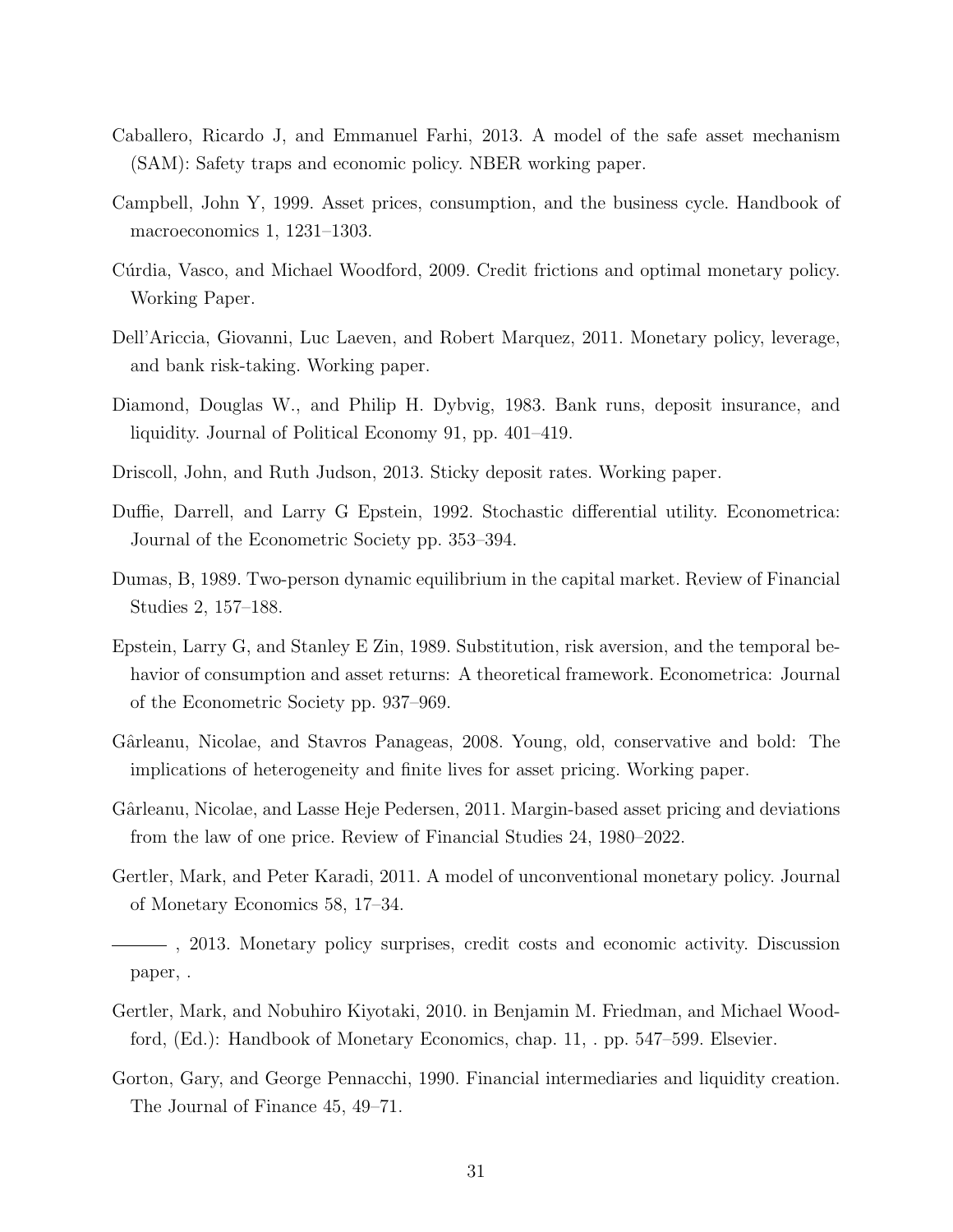- <span id="page-31-6"></span>Greenwood, Robin, Sam Hanson, and Jeremy Stein, 2012. A comparative-advantage approach to government debt maturity. Working paper.
- <span id="page-31-4"></span>Gromb, Denis, and Dimitri Vayanos, 2002. Equilibrium and welfare in markets with financially constrained arbitrageurs. Journal of Financial Economics 66, 361 – 407.
- <span id="page-31-1"></span>Hanson, Samuel, and Jeremy Stein, 2012. Monetary policy and long-term real rates. Working Paper.
- <span id="page-31-3"></span>He, Zhiguo, and Arvind Krishnamurthy, 2013. Intermediary asset pricing. American Economic Review 103, 732–70.
- <span id="page-31-13"></span>Holmström, Bengt, and Jean Tirole, 1998. Private and public supply of liquidity. Journal of Political Economy 106, 1–40.
- <span id="page-31-9"></span>Jiménez, Gabriel, Steven Ongena, José-Luis Peydró, and Jesus Saurina Salas, 2011. Hazardous times for monetary policy: what do twenty-three million bank loans say about the effects of monetary policy on credit risk?. Econometrica, forthcoming.
- <span id="page-31-0"></span>Kashyap, Anil K, and Jeremy C Stein, 1994. Monetary policy and bank lending. in Monetary policy . pp. 221–261 The University of Chicago Press.
- <span id="page-31-8"></span>Kashyap, Anil K, and Jeremy C. Stein, 2000. What do a million observations on banks say about the transmission of monetary policy?. The American Economic Review 90, pp. 407–428.
- <span id="page-31-11"></span>Kashyap, Anil K, and Jeremy C Stein, 2012. The optimal conduct of monetary policy with interest on reserv. American Economic Journal: Macroeconomics 4, 266–282.
- <span id="page-31-7"></span> $\longrightarrow$ , and David W Wilcox, 1993. Monetary policy and credit conditions: Evidence from the composition of external finance. American Economic Review 83.
- <span id="page-31-2"></span>Kiyotaki, Nobuhiro, and John Moore, 1997. Credit cycles. Journal of Political Economy 105.
- <span id="page-31-5"></span>Krishnamurthy, Arvind, and Annette Vissing-Jorgensen, 2012. The aggregate demand for treasury debt. Journal of Political Economy 120, 233–267.
- <span id="page-31-12"></span>Kuo, Dennis, David Skeie, and James Vickery, 2010. How well did libor measure bank wholesale funding rates during the crisis?. Unpublished manuscript, Federal Reserve Bank of New York.
- <span id="page-31-10"></span>Landier, Augustin, David Sraer, and David Thesmar, 2013. Banks exposure to interest rate risk and the transmission of monetary policy. Discussion paper, National Bureau of Economic Research.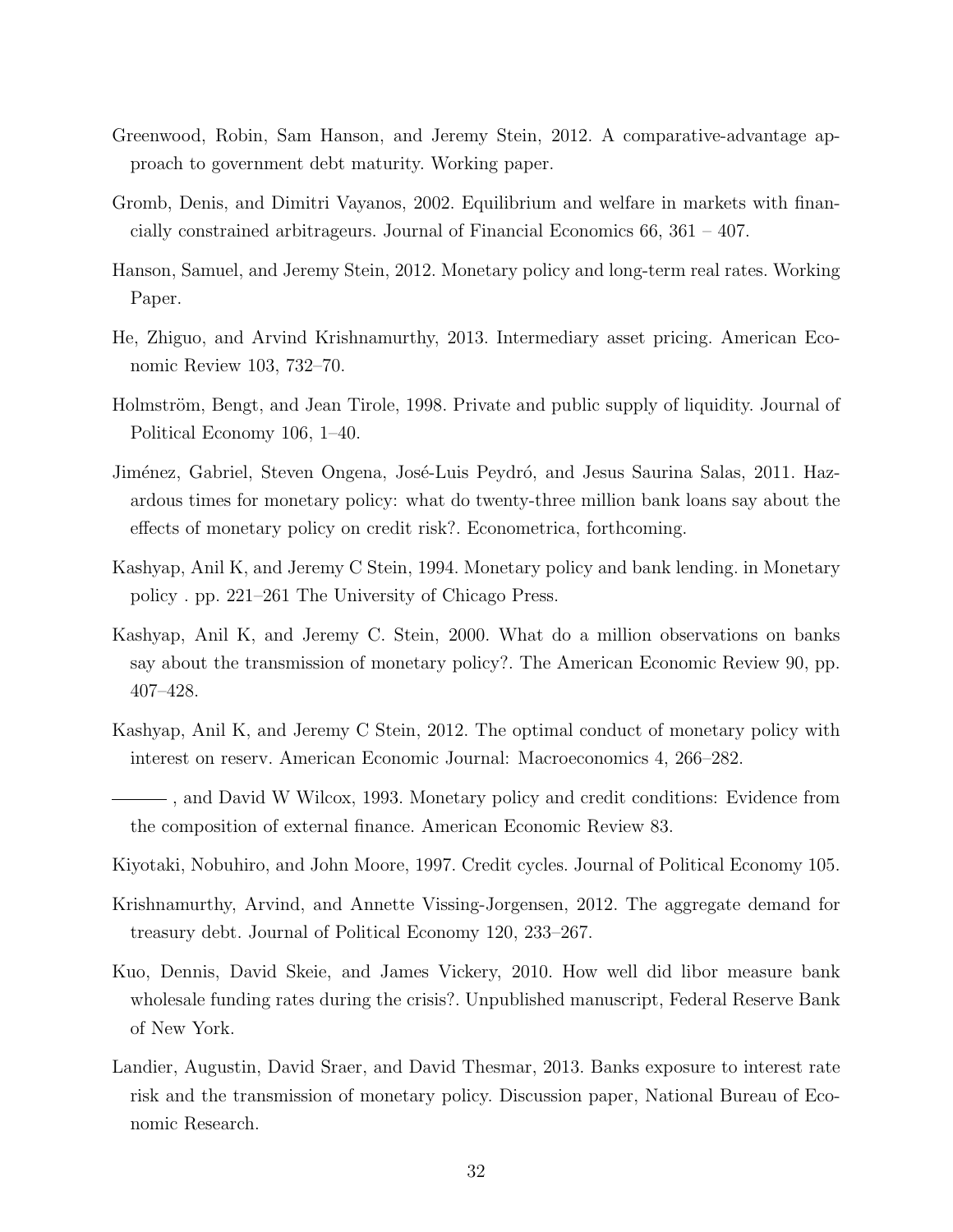- <span id="page-32-5"></span>Longstaff, Francis A., and Jiang Wang, 2012. Asset pricing and the credit market. Review of Financial Studies 25, 3169–3215.
- <span id="page-32-8"></span>Moreira, Alan, and Alexi Savov, 2014. The macroeconomics of shadow banking. Working paper.
- <span id="page-32-2"></span>Rajan, Raghuram G, 2011. Fault lines: How hidden fractures still threaten the world economy Princeton University Press.
- <span id="page-32-6"></span>Stein, Jeremy C., 1998. An adverse-selection model of bank asset and liability management with implications for the transmission of monetary policy. The RAND Journal of Economics 29, pp. 466–486.
- <span id="page-32-1"></span>Stein, Jeremy C, 2012. Monetary policy as financial stability regulation. The Quarterly Journal of Economics 127, 57–95.
- <span id="page-32-4"></span>Wang, Jiang, 1996. The term structure of interest rates in a pure exchange economy with heterogeneous investors. Journal of Financial Economics 41, 75–110.
- <span id="page-32-7"></span>Woodford, Michael, 1990. Public debt as private liquidity. The American Economic Review 80, pp. 382–388.
- <span id="page-32-0"></span>, 2003. Interest and Prices: Foundations of a Theory of Monetary Policy Princeton University Press.
- <span id="page-32-3"></span>Yellen, Janet L, 2011. Assessing potential financial imbalances in an era of accommodative monetary policy. At the 2011 International Conference: Real and Financial Linkage and Monetary Policy, Bank of Japan, Tokyo, Japan.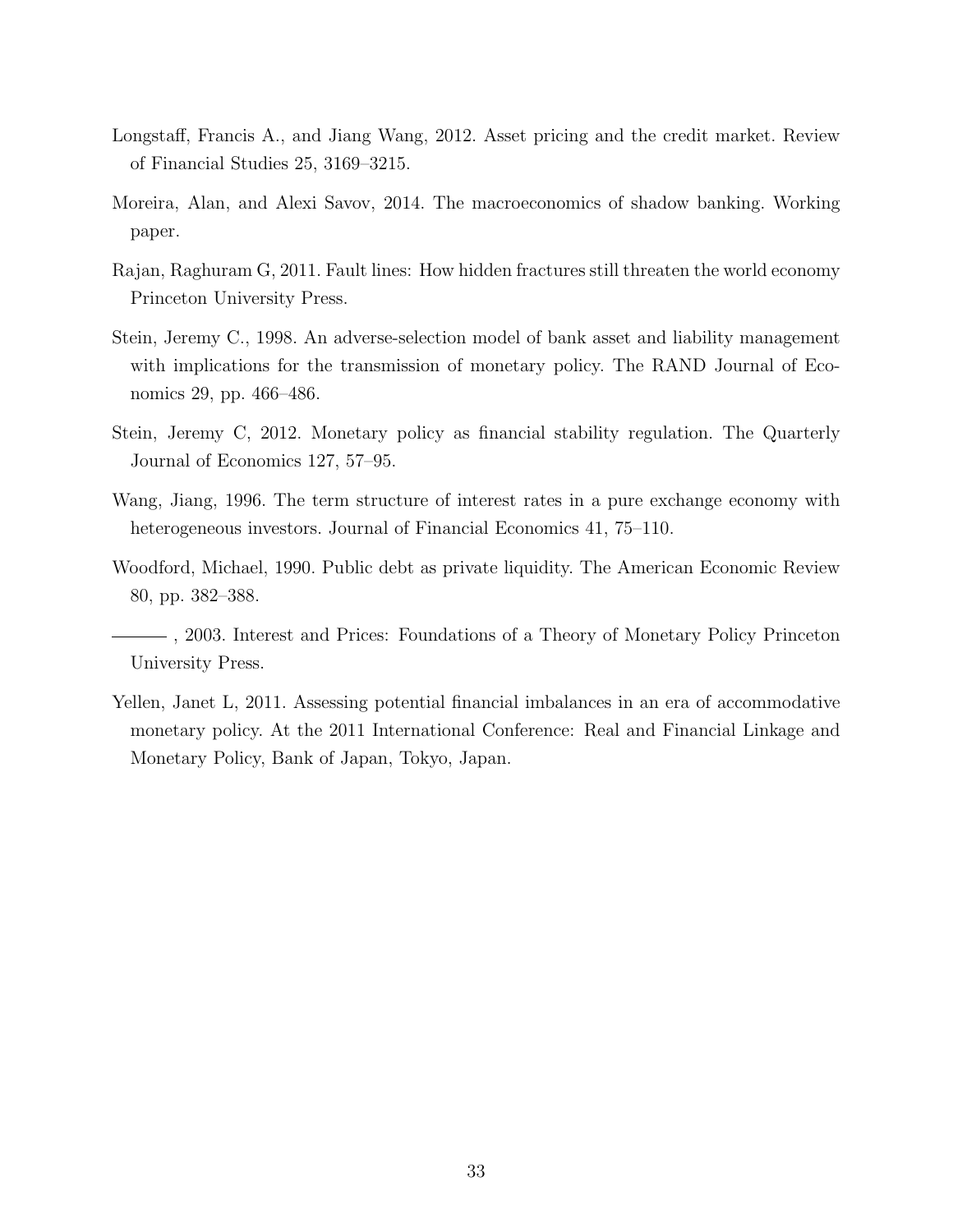# Appendix A: Baseline model

*Proof of Proposition [1.](#page-12-0)* Conjecture that  $V$  has the form in [\(20\)](#page-12-1). After substituting for  $V$ and  $f$  from [\(3\)](#page-7-1), wealth drops out of the HJB equation [\(19\)](#page-12-2):

$$
0 = \max_{c,w_S,w_M} \left( \frac{1-\gamma}{1-1/\psi} \right) \left[ \left( \frac{c}{J^{\frac{1}{1-\psi}}} \right)^{1-1/\psi} - (\rho + \kappa) \right]
$$
  
+  $(1-\gamma) \left[ r - c + w_S (\mu - r) - \frac{\gamma}{2} (w_S \sigma)^2 - w_M n + Gn \right]$   
+  $\left( \frac{1-\gamma}{1-\psi} \right) \left[ \frac{J_\omega}{J} \omega (1-\omega) \mu_\omega + (1-\gamma) \frac{J_\omega}{J} \omega (1-\omega) w_S \sigma_\omega \sigma \right]$   
+  $\frac{1}{2} \left( \frac{1-\gamma}{1-\psi} \right) \left[ \left( \frac{1-\gamma}{1-\psi} - 1 \right) \left( \frac{J_\omega}{J} \right)^2 + \frac{J_\omega \omega}{J} \right] \omega^2 (1-\omega)^2 \sigma_\omega^2$   
+  $(1-\gamma) \theta_\lambda \left[ w_M - \lambda \sigma^2 (w_S - 1) \right] + (1-\gamma) \theta_0 w_M.$  (A.1)

The FOC for consumption gives

<span id="page-33-0"></span>
$$
c = J. \tag{A.2}
$$

Substituting and rearranging,

$$
(\rho + \kappa) \left(\frac{1-\gamma}{1-1/\psi}\right) = \max_{w_S, w_M} (1-\gamma) \left(\frac{1/\psi}{1-1/\psi}\right) J
$$
\n
$$
+ (1-\gamma) \left[r + w_S(\mu - r) - \frac{\gamma}{2} (w_S \sigma)^2 - w_M n + Gn\right] + \left(\frac{1-\gamma}{1-\psi}\right) \left[\frac{J_\omega}{J}\omega (1-\omega)\mu_\omega + (1-\gamma)\frac{J_\omega}{J}\omega (1-\omega) w_S \sigma_\omega \sigma\right] + \frac{1}{2} \left(\frac{1-\gamma}{1-\psi}\right) \left[\left(\frac{1-\gamma}{1-\psi}-1\right) \left(\frac{J_\omega}{J}\right)^2 + \frac{J_\omega}{J}\right] \omega^2 (1-\omega)^2 \sigma_\omega^2 + (1-\gamma) \theta_\lambda \left[w_M - \lambda \sigma^2 (w_S - 1)\right] + (1-\gamma) \theta_0 w_M.
$$
\n(A.3)

Portfolio demand is characterized by

$$
w_S = \frac{1}{\gamma} \left[ \frac{\mu - r}{\sigma^2} - \lambda \theta_\lambda + \left( \frac{1 - \gamma}{1 - \psi} \right) \frac{J_\omega}{J} \omega \left( 1 - \omega \right) \frac{\sigma_\omega}{\sigma} \right]
$$
(A.4)

$$
n = \theta_0^B + \theta_\lambda. \tag{A.5}
$$

Let

$$
\underline{w}_{S} = \frac{1}{\gamma} \left[ \frac{\mu - r}{\sigma^2} - \lambda n + \left( \frac{1 - \gamma}{1 - \psi} \right) \frac{J_{\omega}}{J} \omega \left( 1 - \omega \right) \frac{\sigma_{\omega}}{\sigma} \right]
$$
(A.6)

$$
\overline{w}_S = \frac{1}{\gamma} \left[ \frac{\mu - r}{\sigma^2} + \left( \frac{1 - \gamma}{1 - \psi} \right) \frac{J_\omega}{J} \omega \left( 1 - \omega \right) \frac{\sigma_\omega}{\sigma} \right]. \tag{A.7}
$$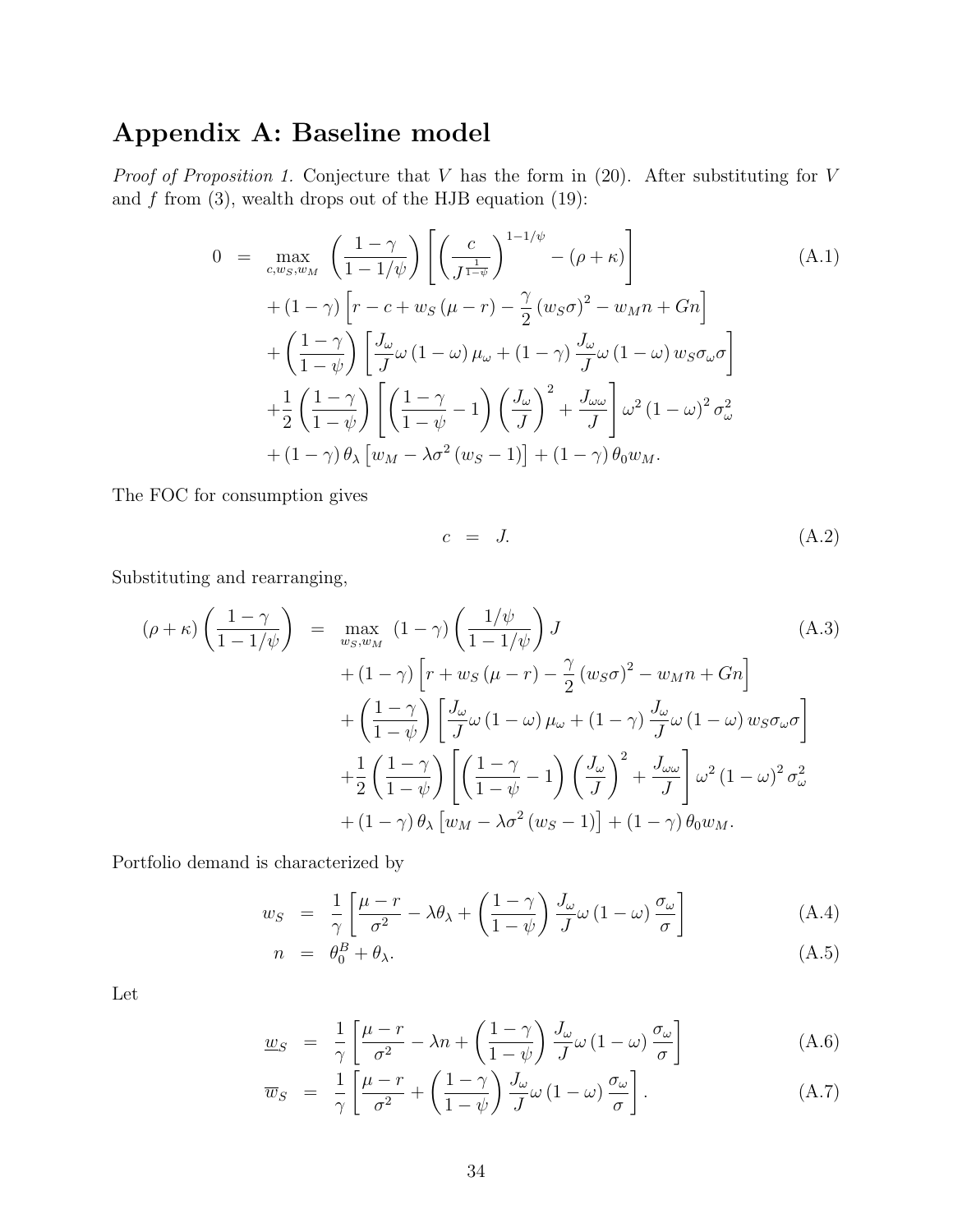There are three possible cases:

$$
w_S = \begin{cases} \overline{w}_S & \text{if } \overline{w}_S \le 1 \\ 1 & \text{if } \underline{w}_S \le 1 < \overline{w}_S \\ \underline{w}_S & \text{if } 1 < \underline{w}_S. \end{cases} \tag{A.8}
$$

The corresponding multipliers are

$$
\{\theta_0, \theta_\lambda\} = \begin{cases} \n\{\frac{\gamma}{\lambda}(1-\underline{w}_S), \frac{\gamma}{\lambda}(\overline{w}_S-1)\} & \text{if } \underline{w}_S \le 1\\ \n\{\frac{\gamma}{\lambda}(1-\underline{w}_S), \frac{\gamma}{\lambda}(\overline{w}_S-1)\} & \text{if } \underline{w}_S \le 1 < \overline{w}_S\\ \n\{0, n\} & \text{if } 1 < \underline{w}_S.\n\end{cases} \tag{A.9}
$$

Substituting into the HJB equation and simplifying,

$$
\rho + \kappa = 1/\psi J + (1 - 1/\psi) \left( r + \lambda \sigma^2 \theta_\lambda + Gn \right) \tag{A.10}
$$
\n
$$
-1/\psi \left( \frac{J_\omega}{J} \omega \left( 1 - \omega \right) \mu_\omega + \frac{1}{2} \left[ \left( \frac{\psi - \gamma}{1 - \psi} \right) \left( \frac{J_\omega}{J} \right)^2 + \frac{J_{\omega \omega}}{J} \right] \omega^2 \left( 1 - \omega \right)^2 \sigma_\omega^2 \right)
$$
\n
$$
+ \frac{1}{2} \left( \frac{1 - 1/\psi}{\gamma} \right) \left[ \frac{\mu - r}{\sigma^2} - \lambda \theta_\lambda + \left( \frac{1 - \gamma}{1 - \psi} \right) \frac{J_\omega}{J} \omega \left( 1 - \omega \right) \frac{\sigma_\omega}{\sigma} \right]^2 \sigma^2.
$$

The market-clearing equation [\(17\)](#page-11-2) for the endowment claim implies that only one type of agents, if any, takes leverage, so the equilibrium must be in one of the three cases,

$$
w_S^A > 1, \qquad w_S^B < 1 \tag{A.11}
$$

$$
w_S^A = 1, \qquad w_S^B = 1 \tag{A.12}
$$

$$
w_S^A < 1, \quad w_S^B > 1. \tag{A.13}
$$

Substituting,

$$
\{w_{S}^{A}, w_{S}^{B}\} = \begin{cases} \{\underline{w}_{S}^{A}, \overline{w}_{S}^{B}\} & \text{if } \overline{w}_{S}^{B} \le 1 < \underline{w}_{S}^{A} \\ \{1, 1\} & \text{if } \underline{w}_{S}^{A}, \underline{w}_{S}^{B} \le 1 < \overline{w}_{S}^{A}, \overline{w}_{S}^{B}, \\ \{\overline{w}_{S}^{A}, \underline{w}_{S}^{B}\} & \text{if } \overline{w}_{S}^{A} \le 1 < \underline{w}_{S}^{B}. \end{cases} (A.14)
$$

Call these three cases  $(i)$ ,  $(ii)$ , and  $(iii)$ .

Under case  $(i)$ ,

$$
w_S^A = \frac{1}{\gamma^A} \left[ \frac{\mu - r}{\sigma^2} - \lambda n + \left( \frac{1 - \gamma^A}{1 - \psi^A} \right) \frac{J_\omega^A}{J^A} \omega \left( 1 - \omega \right) \left( \frac{\sigma_\omega}{\sigma} \right) \right]
$$
(A.15)

<span id="page-34-0"></span>
$$
w_S^B = \frac{1}{\gamma^B} \left[ \frac{\mu - r}{\sigma^2} + \left( \frac{1 - \gamma^B}{1 - \psi^B} \right) \frac{J_\omega^B}{J^B} \omega \left( 1 - \omega \right) \left( \frac{\sigma_\omega}{\sigma} \right) \right]. \tag{A.16}
$$

Note that

$$
\frac{\sigma_{\omega}}{\sigma} = \frac{1}{1 - \omega} \left( w_S^A - 1 \right). \tag{A.17}
$$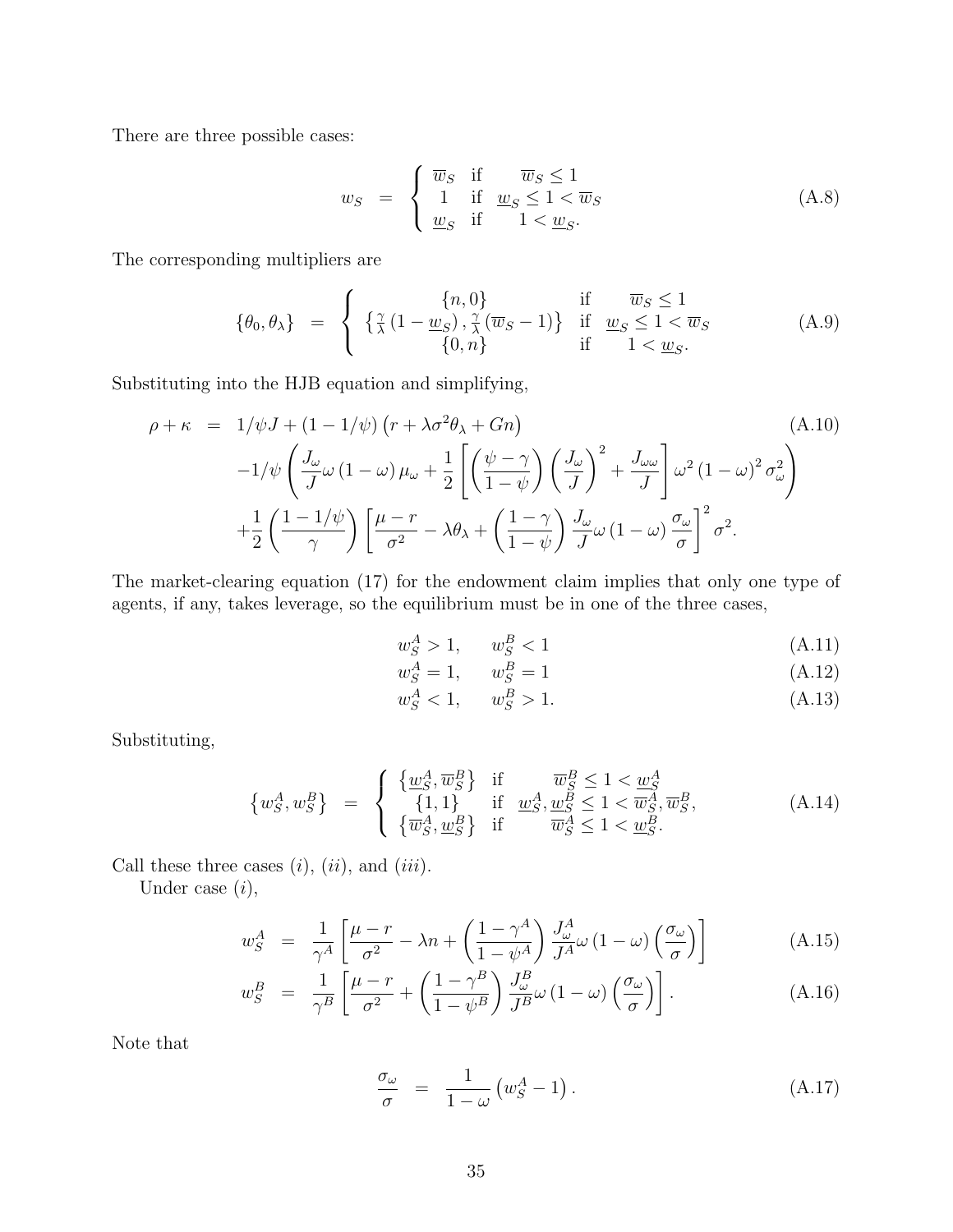Stock-market clearing gives

$$
1 = \omega w_S^A + (1 - \omega) w_S^B \tag{A.18}
$$

$$
= \omega w_S^A + (1 - \omega) \frac{1}{\gamma^B} \left\{ \gamma^A w_S^A + \lambda n
$$
  
 
$$
- \left[ \left( \frac{1 - \gamma^A}{1 - \psi^A} \right) \frac{J_\omega^A}{J^A} - \left( \frac{1 - \gamma^B}{1 - \psi^B} \right) \frac{J_\omega^B}{J^B} \right] \omega \left( w_S^A - 1 \right) \right\}.
$$
 (A.19)

This gives a linear equation for  $w_S^A$  in terms of exogenous and conjectured quantities. The solution is

$$
w_S^A = \frac{1 - \frac{1}{\gamma^B} \left(1 - \omega\right) \lambda n - \frac{1}{\gamma^B} \left[ \left(\frac{1 - \gamma^A}{1 - \psi^A}\right) \frac{J_{\omega}^A}{J^A} - \left(\frac{1 - \gamma^B}{1 - \psi^B}\right) \frac{J_{\omega}^B}{J^B} \right] \omega \left(1 - \omega\right)}{\omega + \left(1 - \omega\right) \frac{\gamma^A}{\gamma^B} - \frac{1}{\gamma^B} \left[ \left(\frac{1 - \gamma^A}{1 - \psi^A}\right) \frac{J_{\omega}^A}{J^A} - \left(\frac{1 - \gamma^B}{1 - \psi^B}\right) \frac{J_{\omega}^B}{J^B} \right] \omega \left(1 - \omega\right)}.
$$
 (A.20)

We need to verify  $w_S^A > 1$ , which gives

<span id="page-35-1"></span>
$$
\lambda n \quad < \quad \gamma^B - \gamma^A. \tag{A.21}
$$

From here we can get  $(\mu - r)/\sigma^2$ , and  $\sigma_\omega/\sigma$ . This also gives  $\sigma$  and hence  $\sigma_\omega$ , and as a result,  $\mu - r$ . To get the drift of  $\omega$ , apply Ito's Lemma to [\(4\)](#page-7-2) and use  $W^A + W^B = P$  to obtain

$$
\frac{d\omega}{\omega \left(1 - \omega\right)} = \left(\frac{dW^A}{W^A} - \frac{dW^B}{W^B}\right) - \left(\frac{dW^A}{W^A} - \frac{dW^B}{W^B}\right)\left(\frac{dP}{P}\right). \tag{A.22}
$$

Substituting for the evolution of aggregate type- $A$  and type- $B$  wealth gives [\(4\)](#page-7-2) and

$$
\mu_{\omega} = \left( w_S^A - w_S^B \right) \left( \mu - r \right) + \lambda \sigma^2 \left( w_S^B - 1 \right) n - \left( J^A - J^B \right) - \sigma_{\omega} \sigma. \tag{A.23}
$$

This can be plugged into the dynamics of returns to get  $\mu$ .

<span id="page-35-0"></span>
$$
dR = \frac{dD/F}{D/F} + Fdt \tag{A.24}
$$

$$
= \frac{dD}{D} - \frac{dF}{F} - \left(\frac{dD}{D}\right)\left(\frac{dF}{F}\right) + \left(\frac{dF}{F}\right)^2 + Fdt \tag{A.25}
$$

$$
\mu = \mu_D + F - \frac{F_{\omega}}{F} \omega (1 - \omega) (\mu_{\omega} + \sigma_{\omega} \sigma_D)
$$
\n(A.26)

$$
+\left[\left(\frac{F_{\omega}}{F}\right)^{2}-\frac{1}{2}\frac{F_{\omega\omega}}{F}\right]\omega^{2}(1-\omega)^{2}\sigma_{\omega}^{2}
$$

$$
\sigma = \sigma_{D}-\frac{F_{\omega}}{F}\omega(1-\omega)\sigma_{\omega}.
$$
(A.27)

From here, get r using  $r = \mu - (\mu - r)$ . Finally, plug the constraints  $\theta_{\lambda}^{A} = n$  and  $\theta_{\lambda}^{B} = 0$  into the HJB equations to verify the conjectures for  $J^A$  and  $J^B$ . To obtain the value of reserves,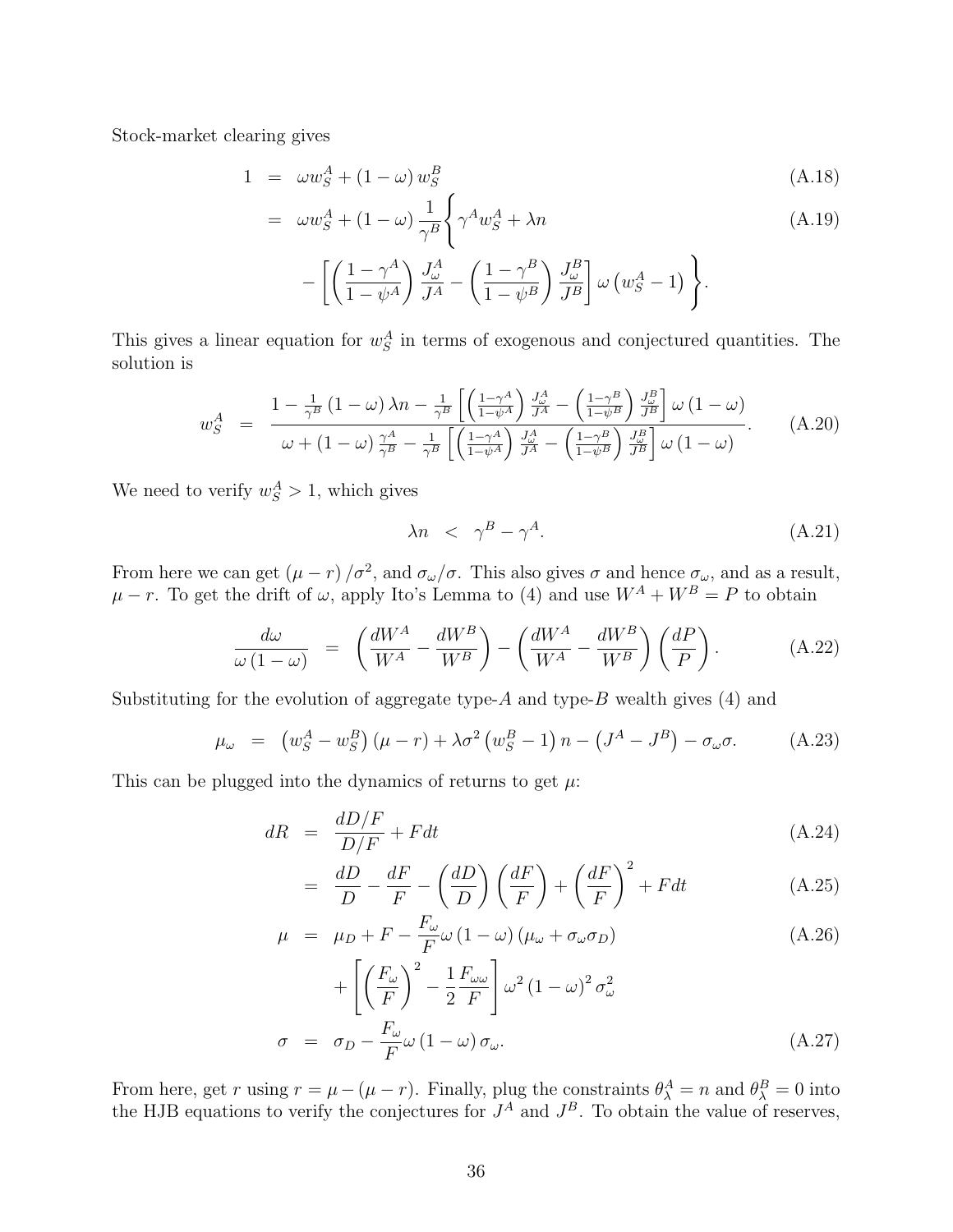use the reserves-market clearing equation [\(18\)](#page-11-2),

$$
\left\{w_M^A, w_M^B\right\} = \left\{\frac{G}{\omega}, 0\right\}.
$$
\n(A.28)

The binding leverage constraint pins down the value of reserves:

<span id="page-36-0"></span>
$$
G = \omega \lambda \sigma^2 \left( w_S^A - 1 \right). \tag{A.29}
$$

Under case  $(ii)$ ,

$$
\{w_S^A, w_S^B\} = \{1, 1\} \tag{A.30}
$$

$$
\{w_M^A, w_M^B\} = \{0, 0\}.
$$
 (A.31)

The stock market clears and  $G = 0$ . From here, we get  $\sigma_{\omega} = 0$  and so  $\sigma = \sigma_D$ . Next, use

$$
\mu_{\omega} = -\left(J^A - J^B\right). \tag{A.32}
$$

in the dynamics of returns [\(A.26\)](#page-35-0) and [\(A.27\)](#page-35-0) to get  $\mu$  and  $\sigma$ . Substituting into the HJB equations and simplifying,

$$
\rho + \kappa = 1/\psi J + (1 - 1/\psi) \left(\mu - \frac{\gamma}{2}\sigma^2\right) - 1/\psi \frac{J_\omega}{J} \left[\kappa \left(\overline{\omega} - \omega\right) + \omega \left(1 - \omega\right) \mu_\omega\right].
$$
 (A.33)

This case requires

$$
\lambda n \quad > \quad \left| \gamma^A - \gamma^B \right| \,. \tag{A.34}
$$

The real interest rate lies inside a range between a lending and a borrowing rate.

Case (iii) is analogous to Case (i) with the roles reversed. It requires  $\lambda n < \gamma^A - \gamma^B$ , which is ruled out by assumption. This completes the proof.  $\Box$ 

Proof of Proposition [2.](#page-13-0) Banks take leverage under case (i) in the proof of Proposition [1](#page-12-0) above. This case From [\(A.21\)](#page-35-1), requires  $\lambda n < \gamma^{B} - \gamma^{A}$ . Banks' portfolio demand is then given by  $(A.15)$ .  $\Box$ 

Proof of Proposition [3.](#page-16-0) Equation [\(28\)](#page-16-2) follows from the fact that reserves are costly and therefore the reserve requirement binds, see [\(A.29\)](#page-36-0). To obtain [\(29\)](#page-16-1), apply Ito's Lemma to  $\Pi_t = M_t \pi_t$  and use the fact that inflation  $-d\pi_t/\pi_t = \iota(\omega_t) dt = [\eta(\omega_t) - r(\omega_t)] dt$  is lo-cally deterministic (equations [9](#page-9-2) and [10\)](#page-9-3). Finally, apply Ito's Lemma to  $\Pi_t = G_t P_t$  to obtain [\(30\)](#page-16-1).  $\Box$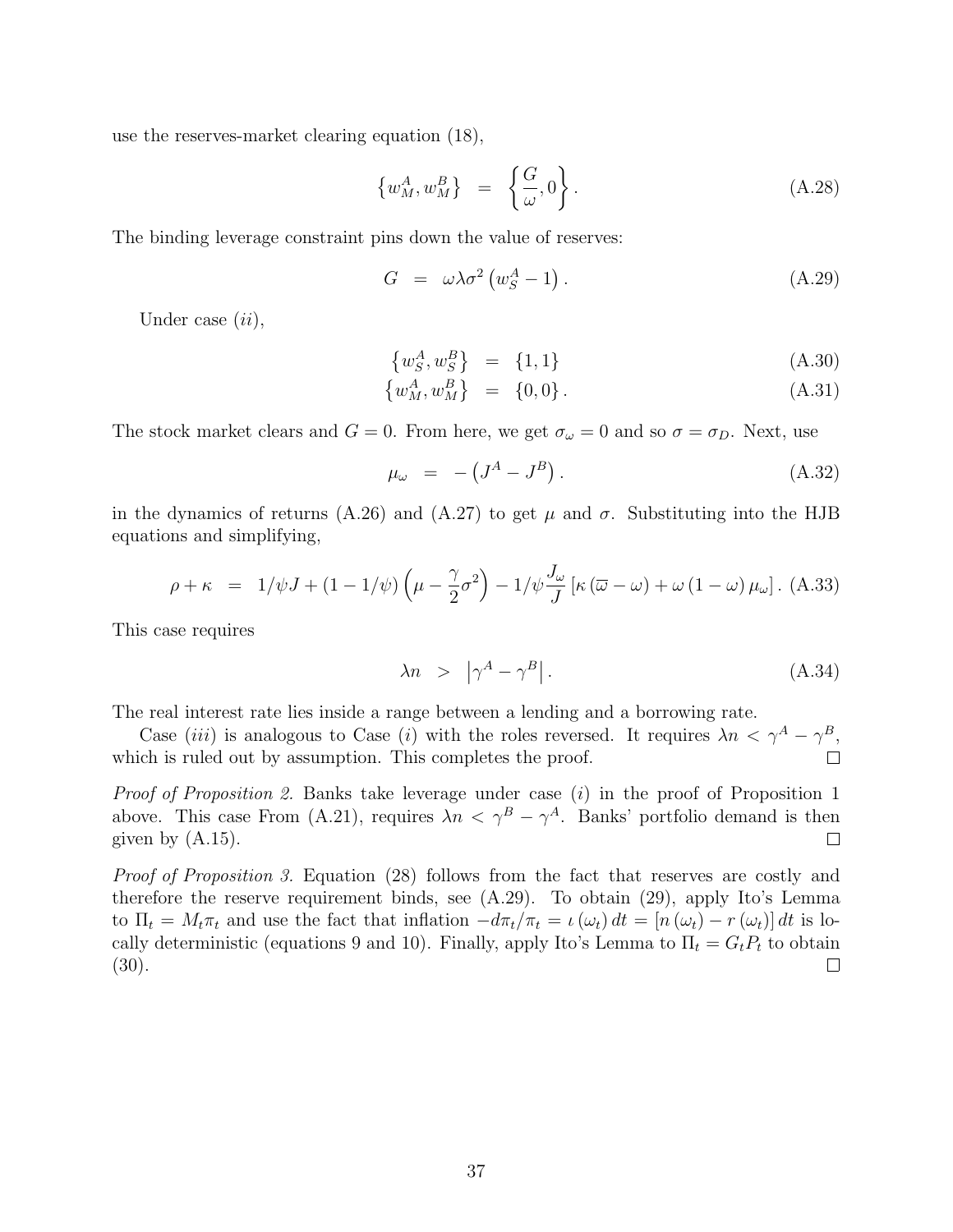### Appendix B: Policy shocks extension

This Appendix contains the derivations for the model with policy shocks. Denote the dynamics of  $\omega$  by

$$
d\omega = \kappa (\overline{\omega} - \omega) dt + \omega (1 - \omega) \left[ \mu_{\omega} (\omega, n) dt + \sigma_{\omega} (\omega, n)' dB \right].
$$
 (B.1)

Write the return process

$$
dR = \frac{dP + Ddt}{P} \tag{B.2}
$$

$$
= \mu(\omega, n) dt + \sigma(\omega, n)' dB,
$$
\n(B.3)

the instantaneous real risk-free rate as  $r = r(\omega, n)$ , and the dividend yield as  $F = F(\omega, n)$ . Applying Ito's Lemma gives

$$
\mu = \mu_D + F - \frac{F_{\omega}}{F} \left[ \kappa \left( \overline{\omega} - \omega \right) + \omega \left( 1 - \omega \right) \left( \mu_{\omega} + \sigma'_{\omega} \sigma_D \right) \right] - \frac{F_n}{F} \kappa_n \left( n - n_b \right)
$$

$$
+ \left[ \left( \frac{F_{\omega}}{F} \right)^2 - \frac{1}{2} \frac{F_{\omega \omega}}{F} \right] \omega^2 \left( 1 - \omega \right)^2 \sigma'_{\omega} \sigma_{\omega} + \left[ \left( \frac{F_n}{F} \right)^2 - \frac{1}{2} \frac{F_{nn}}{F} \right] \left( n - n \right)^2 \left( \overline{n} - n \right)^2 \sigma_n^2
$$

$$
+ \left[ \left( \frac{F_{\omega}}{F} \right) \left( F_n \right) - \frac{1}{2} \frac{F_{\omega n}}{F} \right] \omega^2 \left( 1 - \omega \right) \left( \sigma_n - n \right) \left( \overline{\sigma} - n \right) \sigma_n \tag{B.4}
$$

$$
+2\left[\left(\frac{F_{\omega}}{F}\right)\left(\frac{F_{n}}{F}\right)-\frac{1}{2}\frac{F_{\omega n}}{F}\right]\omega\left(1-\omega\right)\left(n-\underline{n}\right)\left(\overline{n}-n\right)\sigma_{\omega,2}\sigma_{n}\tag{B.4}
$$

$$
\sigma = \begin{bmatrix} \sigma_D \\ 0 \end{bmatrix} - \frac{F_{\omega}}{F} \omega (1 - \omega) \sigma_{\omega} - \frac{F_n}{F} (n - \underline{n}) (\overline{n} - n) \begin{bmatrix} 0 \\ \sigma_n \end{bmatrix}.
$$
 (B.5)

The reserve requirement is

$$
w_M \geq \max \left[ \lambda \sigma' \sigma \left( w_S - 1 \right), 0 \right]. \tag{B.6}
$$

The wealth dynamics are as in the benchmark case.

*Proof of Proposition [4.](#page-26-1)* Dropping agent subscripts and applying Lagrange multipliers  $\theta_{\lambda}V_{W}W$ and  $\theta_0 V_W W$  on the leverage and non-negativity constraints, the HJB equation is

$$
0 = \max_{c,w_S,w_M} f(cW,V) + V_W W [r - c + w_S(\mu - r) - w_M n + Gn]
$$
(B.7)  
+
$$
V_{\omega} [\kappa (\overline{\omega} - \omega) + \omega (1 - \omega) \mu_{\omega}] + V_n \kappa_n (n - n_b)
$$
  
+
$$
V_{W\omega} W \omega (1 - \omega) w_S \sigma'_{\omega} \sigma + V_{Wn} W w_S (n - \underline{n}) (\overline{n} - n) \sigma_2 \sigma_n + \frac{1}{2} V_{WW} W^2 w_S^2 \sigma' \sigma
$$
  
+
$$
\frac{1}{2} V_{\omega \omega} \omega^2 (1 - \omega)^2 \sigma'_{\omega} \sigma_{\omega} + V_{\omega n} \omega (1 - \omega) (n - \underline{n}) (\overline{n} - n) \sigma_n \sigma_{\omega,2}
$$
  
+
$$
\frac{1}{2} V_{nn} (n - \underline{n})^2 (\overline{n} - n)^2 \sigma_n^2 + \theta_{\lambda} V_W W [w_M - \lambda \sigma' \sigma (w_S - 1)] + \theta_0 V_W W w_M.
$$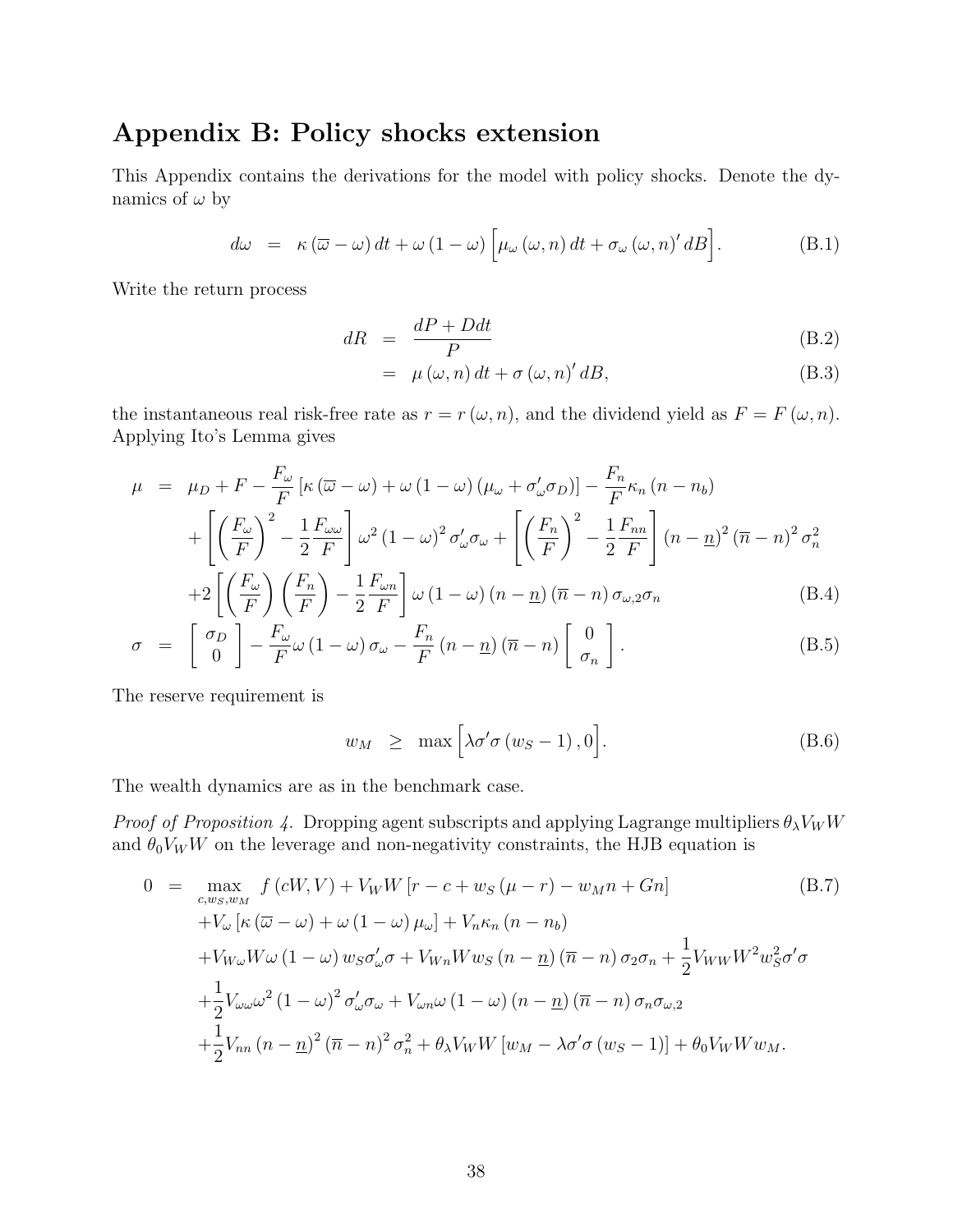Conjecture that the value function has the form

$$
V(W, \omega, n) = \left(\frac{W^{1-\gamma}}{1-\gamma}\right) J(\omega, n)^{\frac{1-\gamma}{1-\psi}}.
$$
 (B.8)

Then wealth drops out of the HJB equation:

$$
0 = \max_{c,w_S,w_M} \frac{1}{1-1/\psi} \left[ c^{1-1/\psi} J^{1/\psi} - (\rho + \kappa) \right] + r - c + w_S (\mu - r) - \frac{\gamma}{2} w_S^2 \sigma^2 \sigma \qquad (B.9)
$$
  
\n
$$
-w_M n + Gn - \frac{1/\psi}{1-1/\psi} \left[ \frac{J_\omega}{J} \left[ \kappa (\overline{\omega} - \omega) + \omega (1 - \omega) \mu_\omega \right] + \frac{J_n}{J} \kappa_n (n - n_b) \right]
$$
  
\n
$$
+ (1 - \gamma) \frac{J_\omega}{J} \omega (1 - \omega) w_S \sigma^{\prime}_{\omega} \sigma + (1 - \gamma) \frac{J_n}{J} w_S (n - \underline{n}) (\overline{n} - n) \sigma_2 \sigma_n \right]
$$
  
\n
$$
- \frac{1}{2} \frac{1/\psi}{1-1/\psi} \left[ \left( \frac{1-\gamma}{1-\psi} - 1 \right) \left( \frac{J_\omega}{J} \right)^2 + \frac{J_{\omega\omega}}{J} \right] \omega^2 (1 - \omega)^2 \sigma^{\prime}_{\omega} \sigma_\omega
$$
  
\n
$$
- \frac{1/\psi}{1-1/\psi} \left[ \left( \frac{1-\gamma}{1-\psi} - 1 \right) \left( \frac{J_\omega}{J} \right) \left( \frac{J_n}{J} \right) + \frac{J_{\omega n}}{J} \right] \omega (1 - \omega) (n - \underline{n}) (\overline{n} - n) \sigma_n \sigma_\omega
$$
  
\n
$$
- \frac{1}{2} \frac{1/\psi}{1-1/\psi} \left[ \left( \frac{1-\gamma}{1-\psi} - 1 \right) \left( \frac{J_n}{J} \right)^2 + \frac{J_{nn}}{J} \right] (n - \underline{n})^2 (\overline{n} - n)^2 \sigma_n^2
$$
  
\n
$$
+ \theta_\lambda [w_M - \lambda \sigma^{\prime} \sigma (w_S - 1)] + \theta_0 w_M.
$$
 (B.9)

The FOC for consumption gives

$$
c = J. \tag{B.10}
$$

Substituting and rearranging,

$$
0 = \max_{w_S, w_M} \frac{1/\psi J - (\rho + \kappa)}{1 - 1/\psi} + r + w_S (\mu - r) - \frac{\gamma}{2} w_S^2 \sigma' \sigma - w_M n + Gn
$$
(B.11)  
\n
$$
-\frac{1/\psi}{1 - 1/\psi} \left[ \frac{J_\omega}{J} \left[ \kappa (\overline{\omega} - \omega) + \omega (1 - \omega) \mu_\omega \right] + \frac{J_n}{J} \kappa_n (n - n_b) + (1 - \gamma) \frac{J_\omega}{J} \omega (1 - \omega) w_S \sigma'_\omega \sigma + (1 - \gamma) \frac{J_n}{J} w_S (n - \underline{n}) (\overline{n} - n) \sigma_2 \sigma_n \right]
$$
  
\n
$$
-\frac{1}{2} \frac{1/\psi}{1 - 1/\psi} \left[ \left( \frac{1 - \gamma}{1 - \psi} - 1 \right) \left( \frac{J_\omega}{J} \right)^2 + \frac{J_\omega}{J} \right] \omega^2 (1 - \omega)^2 \sigma'_\omega \sigma_\omega
$$
  
\n
$$
-\frac{1/\psi}{1 - 1/\psi} \left[ \left( \frac{1 - \gamma}{1 - \psi} - 1 \right) \left( \frac{J_\omega}{J} \right) \left( \frac{J_n}{J} \right) + \frac{J_\omega n}{J} \right] \omega (1 - \omega) (n - \underline{n}) (\overline{n} - n) \sigma_n \sigma_{\omega, 2}
$$
  
\n
$$
-\frac{1}{2} \frac{1/\psi}{1 - 1/\psi} \left[ \left( \frac{1 - \gamma}{1 - \psi} - 1 \right) \left( \frac{J_n}{J} \right)^2 + \frac{J_{nn}}{J} \right] (n - \underline{n})^2 (\overline{n} - n)^2 \sigma_n^2
$$
  
\n
$$
+ \theta_\lambda [w_M - \lambda \sigma' \sigma (w_S - 1)] + \theta_0 w_M.
$$
(B.11)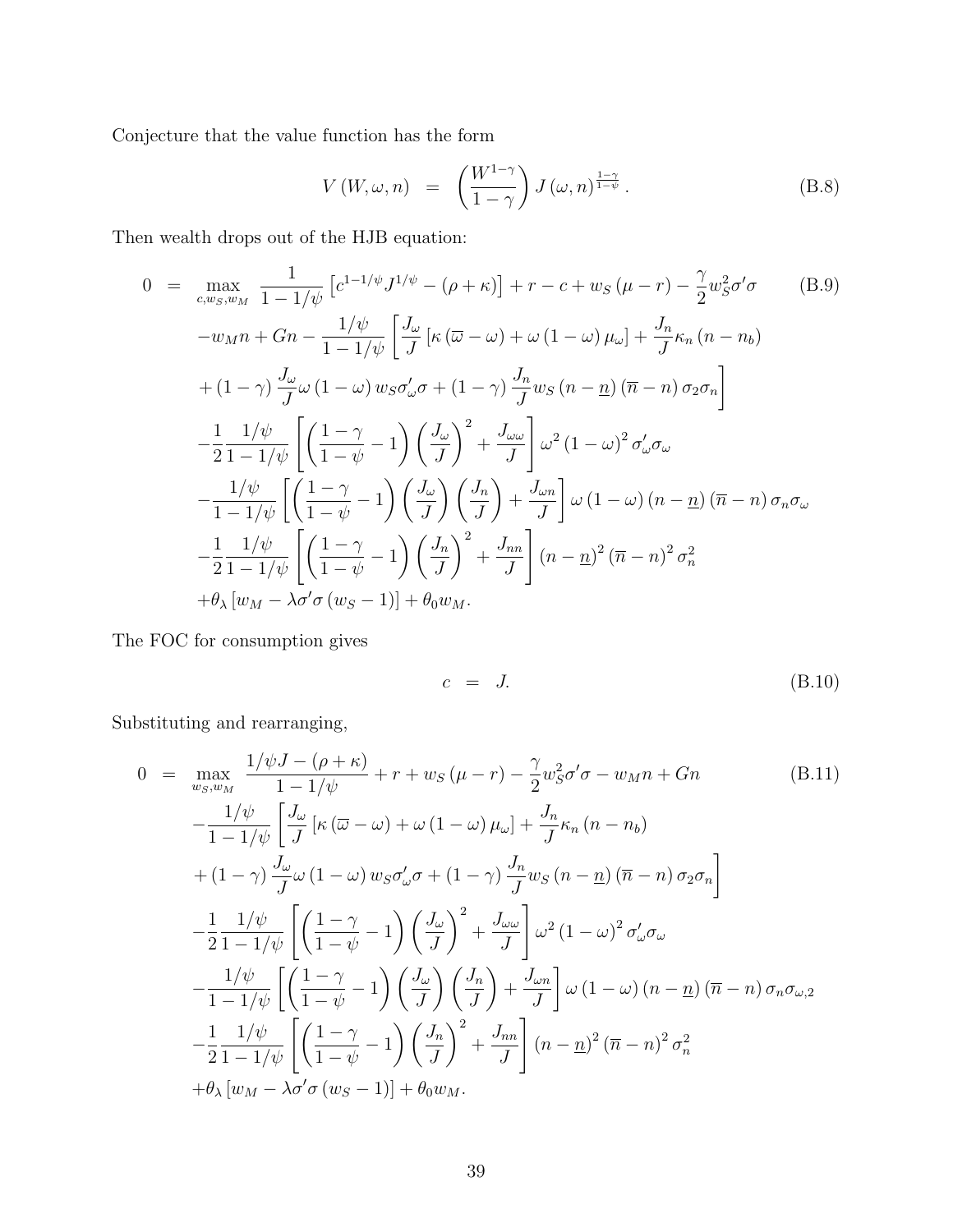Portfolio demand is characterized by

$$
w_S = \frac{1}{\gamma} \left\{ \frac{\mu - r}{\sigma' \sigma} - \lambda \theta_{\lambda} \right\}
$$
  
+ 
$$
\left( \frac{1 - \gamma}{1 - \psi} \right) \left[ \frac{J_{\omega}}{J} \omega \left( 1 - \omega \right) \left( \frac{\sigma'_{\omega} \sigma}{\sigma' \sigma} \right) + \frac{J_n}{J} \left( n - \underline{n} \right) \left( \overline{n} - n \right) \left( \frac{\sigma_2 \sigma_n}{\sigma' \sigma} \right) \right]
$$
  

$$
n = \theta_0^B + \theta_{\lambda}.
$$
 (B.13)

Let

$$
\underline{w}_{S} = \frac{1}{\gamma} \left\{ \frac{\mu - r}{\sigma' \sigma} - \lambda n \right\}
$$
\n
$$
+ \left( \frac{1 - \gamma}{1 - \psi} \right) \left[ \frac{J_{\omega}}{J} \omega \left( 1 - \omega \right) \left( \frac{\sigma'_{\omega} \sigma}{\sigma' \sigma} \right) + \frac{J_{n}}{J} \left( n - \underline{n} \right) \left( \overline{n} - n \right) \left( \frac{\sigma_{2} \sigma_{n}}{\sigma' \sigma} \right) \right] \right\}
$$
\n
$$
\overline{w}_{S} = \frac{1}{\gamma} \left\{ \frac{\mu - r}{\sigma' \sigma} \right\}
$$
\n
$$
+ \left( \frac{1 - \gamma}{1 - \psi} \right) \left[ \frac{J_{\omega}}{J} \omega \left( 1 - \omega \right) \left( \frac{\sigma'_{\omega} \sigma}{\sigma' \sigma} \right) + \frac{J_{n}}{J} \left( n - \underline{n} \right) \left( \overline{n} - n \right) \left( \frac{\sigma_{2} \sigma_{n}}{\sigma' \sigma} \right) \right] \right\}.
$$
\n(B.15)

There are three possible cases:

$$
w_S = \begin{cases} \overline{w}_S & \text{if } \overline{w}_S \le 1 \\ 1 & \text{if } \underline{w}_S \le 1 < \overline{w}_S \\ \underline{w}_S & \text{if } 1 < \underline{w}_S. \end{cases} \tag{B.16}
$$

The corresponding multipliers are

$$
\{\theta_0, \theta_\lambda\} = \begin{cases} \n\{\frac{\gamma}{\lambda}(1 - \underline{w}_S), \frac{\gamma}{\lambda}(\overline{w}_S - 1)\} & \text{if } \underline{w}_S \le 1 < \overline{w}_S \\
\{0, n\} & \text{if } \underline{w}_S \le 1 < \overline{w}_S\n\end{cases}
$$
\n(B.17)

Substituting into the HJB equation and simplifying,

$$
\rho + \kappa = 1/\psi J + (1 - 1/\psi) \left( r + \lambda \sigma' \sigma \theta_{\lambda} + Gn + \frac{\gamma}{2} w_{S}^{2} \sigma' \sigma \right)
$$
\n(B.18)  
\n
$$
-1/\psi \left[ \frac{J_{\omega}}{J} \omega (1 - \omega) \left[ \kappa (\overline{\omega} - \omega) + \omega (1 - \omega) \mu_{\omega} \right] + \frac{J_{n}}{J} \kappa_{n} (n - n_{b}) \right]
$$
\n
$$
- \frac{1/\psi}{2} \left[ \frac{J_{\omega\omega}}{J} \omega^{2} (1 - \omega)^{2} \sigma'_{\omega} \sigma_{\omega} + 2 \frac{J_{\omega n}}{J} \omega (1 - \omega) (n - \underline{n}) (\overline{n} - n) \sigma_{n} \sigma_{\omega, 2} + \frac{J_{nn}}{J} (n - \underline{n})^{2} (\overline{n} - n)^{2} \sigma_{n}^{2} \right] - \frac{1/\psi}{2} \left( \frac{\psi - \gamma}{1 - \psi} \right) \left[ \left( \frac{J_{\omega}}{J} \right) \omega (1 - \omega) \sigma_{\omega} + \left( \frac{J_{n}}{J} \right) (n - \underline{n}) (\overline{n} - n) \left[ \frac{0}{\sigma_{n}} \right] \right]' \left[ \left( \frac{J_{\omega}}{J} \right) \omega (1 - \omega) \sigma_{\omega} + \left( \frac{J_{n}}{J} \right) (\overline{n} - n) \left[ \frac{0}{\sigma_{n}} \right] \right].
$$
\n(B.18)

The markets for goods, stocks, and reserves must clear (the bond market clears by Walras'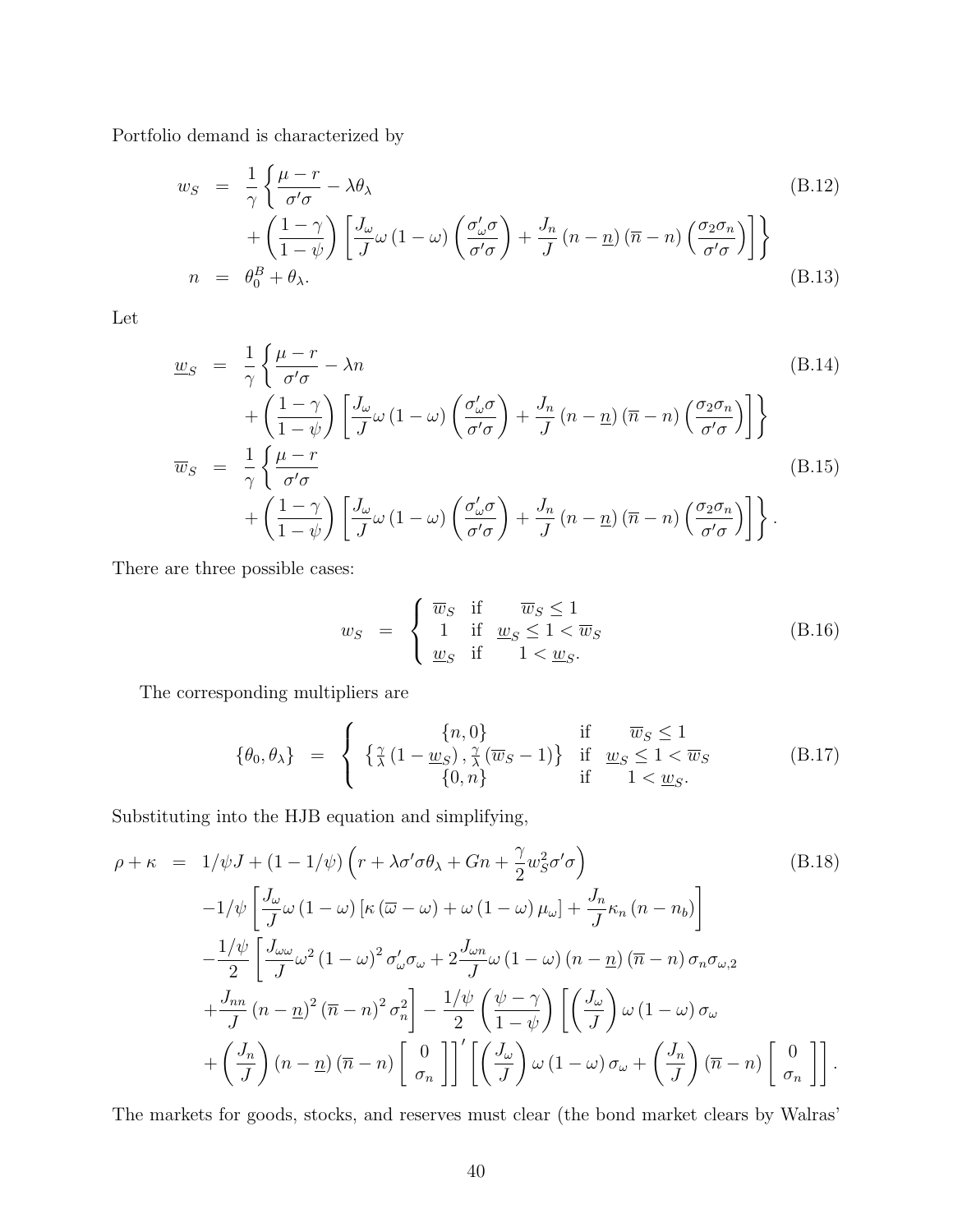law):

$$
\omega c^A + (1 - \omega) c^B = F \tag{B.19}
$$

$$
\omega w_S^A + (1 - \omega) w_S^B = 1 \tag{B.20}
$$

$$
\omega w_M^A + (1 - \omega) w_M^B = G. \tag{B.21}
$$

Market-clearing implies that only one type of agents, at most, takes leverage, so there are three possible cases in equilibrium:

$$
w_S^A > 1, \qquad w_S^B < 1 \tag{B.22}
$$

$$
w_S^A = 1, \qquad w_S^B = 1 \tag{B.23}
$$

$$
w_S^A < 1, \t w_S^B > 1.
$$
\n(B.24)

Call these three cases  $(i)$ ,  $(ii)$ , and  $(iii)$ . Under case  $(i)$ ,

$$
w_S^A = \frac{1}{\gamma^A} \left\{ \frac{\mu - r}{\sigma' \sigma} - \lambda n \right\}
$$
\n
$$
+ \left( \frac{1 - \gamma^A}{1 - \psi^A} \right) \left[ \frac{J_\omega^A}{J^A} \omega \left( 1 - \omega \right) \left( \frac{\sigma'_\omega \sigma}{\sigma' \sigma} \right) + \frac{J_n^A}{J^A} \left( n - \underline{n} \right) \left( \overline{n} - n \right) \left( \frac{\sigma_2 \sigma_n}{\sigma' \sigma} \right) \right] \right\}
$$
\n
$$
w_S^B = \frac{1}{\gamma^B} \left\{ \frac{\mu - r}{\sigma' \sigma} \right\}
$$
\n
$$
+ \left( \frac{1 - \gamma^B}{1 - \psi^B} \right) \left[ \frac{J_\omega^B}{J^B} \omega \left( 1 - \omega \right) \left( \frac{\sigma'_\omega \sigma}{\sigma' \sigma} \right) + \frac{J_n^B}{J^B} \left( n - \underline{n} \right) \left( \overline{n} - n \right) \left( \frac{\sigma_2 \sigma_n}{\sigma' \sigma} \right) \right] \right\}.
$$
\n(B.26)

Note that

$$
\frac{\sigma'_{\omega}\sigma}{\sigma'\sigma} = \frac{1}{1-\omega} (w_S^A - 1)
$$
\n
$$
\frac{\sigma_2\sigma_n}{\sigma'\sigma} = \left[1 + \frac{F_{\omega}}{F} \omega (w_S^A - 1)\right] \frac{-\frac{F_n}{F} (n - \underline{n}) (\overline{n} - n) \sigma_n^2}{\sigma_D^2 + \left(\frac{F_n}{F}\right)^2 (n - \underline{n})^2 (\overline{n} - n)^2 \sigma_n^2}.
$$
\n(B.27)

Stock-market clearing gives

$$
1 = \omega w_S^A + (1 - \omega) w_S^B \tag{B.28}
$$

$$
= \omega w_S^A + (1 - \omega) \frac{1}{\gamma^B} \left\{ \gamma^A w_S^A + \lambda n \right\} \tag{B.29}
$$

$$
-\left[\left(\frac{1-\gamma^A}{1-\psi^A}\right)\frac{J_{\omega}^A}{J^A} - \left(\frac{1-\gamma^B}{1-\psi^B}\right)\frac{J_{\omega}^B}{J^B}\right]\omega\left(w_S^A - 1\right) - \left[1 + \frac{F_{\omega}}{F}\omega\left(w_S^A - 1\right)\right] \cdot \left[\left(\frac{1-\gamma^A}{1-\psi^A}\right)\frac{J_{n}^A}{J^A} - \left(\frac{1-\gamma^B}{1-\psi^B}\right)\frac{J_{n}^B}{J^B}\right] \left[\frac{-\frac{F_{n}}{F}\left(n - \underline{n}\right)^2(\overline{n} - n)^2\sigma_n^2}{\sigma_D^2 + \left(\frac{F_{n}}{F}\right)^2\left(n - \underline{n}\right)^2(\overline{n} - n)^2\sigma_n^2}\right]\right\}.
$$

This gives a linear equation for  $w_S^A$  in terms of exogenous and conjectured quantities. The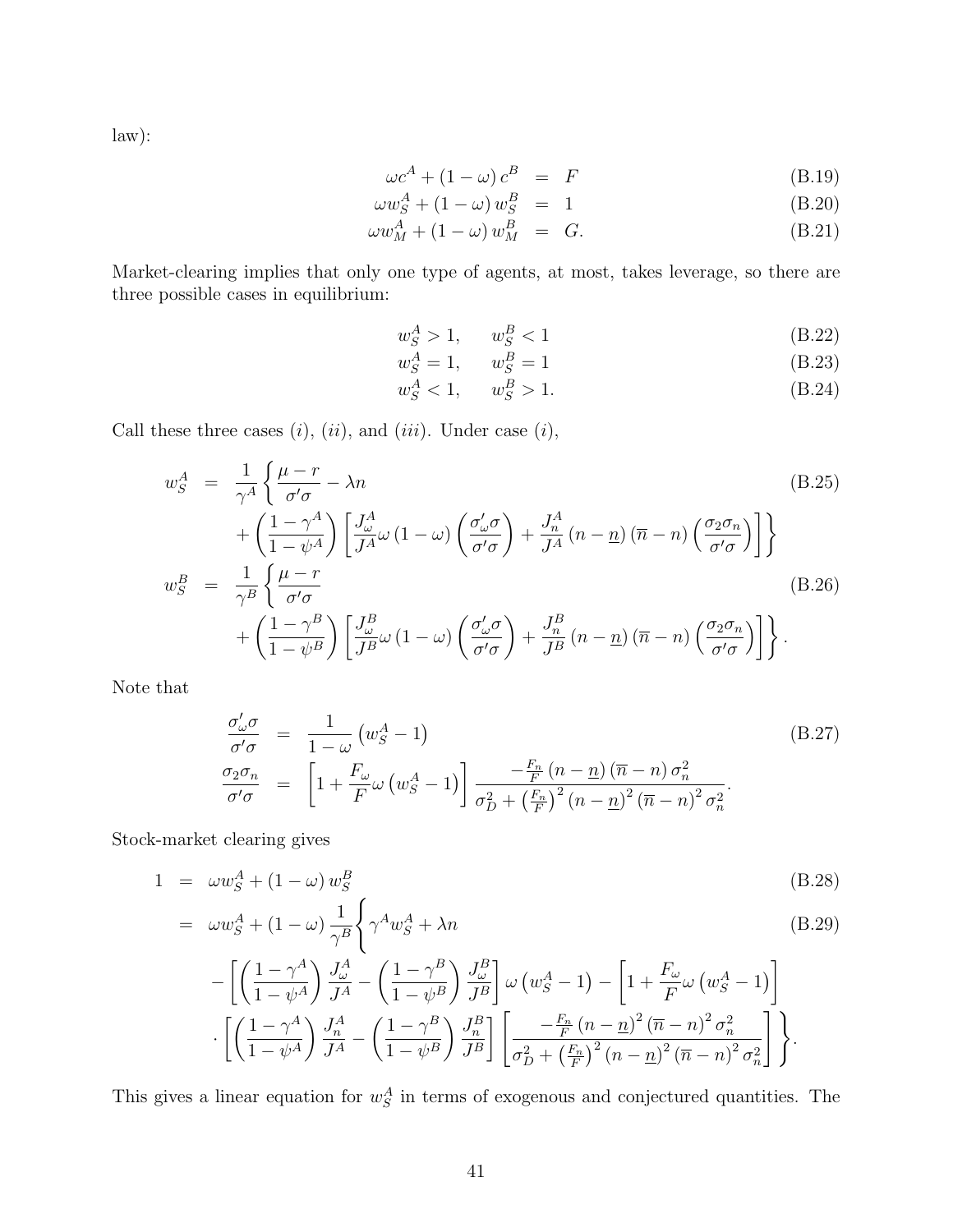solution is

$$
1 - \frac{1}{\gamma^B} \left(1 - \omega\right) \lambda n - \frac{1}{\gamma^B} \left[ \left(\frac{1 - \gamma^A}{1 - \psi^A}\right) \frac{J_{\omega}^A}{J^A} - \left(\frac{1 - \gamma^B}{1 - \psi^B}\right) \frac{J_{\omega}^B}{J^B} \right] \omega \left(1 - \omega\right)
$$
  
\n
$$
- \frac{1}{\gamma^B} \left[ \left(\frac{1 - \gamma^A}{1 - \psi^A}\right) \frac{J_{\omega}^A}{J^A} - \left(\frac{1 - \gamma^B}{1 - \psi^B}\right) \frac{J_{\omega}^B}{J^B} \right] \left[ \frac{\frac{F_n}{F} \left[ (1 - \omega) - \frac{F_{\omega}}{F} \omega (1 - \omega) \right] (n - n)^2 (\overline{n} - n)^2 \sigma_n^2}{\sigma_D^2 + \left(\frac{F_n}{F}\right)^2 (n - n)^2 (\overline{n} - n)^2 \sigma_n^2} \right]
$$
  
\n
$$
\omega + (1 - \omega) \frac{\gamma^A}{\gamma^B} - \frac{1}{\gamma^B} \left[ \left(\frac{1 - \gamma^A}{1 - \psi^A}\right) \frac{J_{\omega}^A}{J^A} - \left(\frac{1 - \gamma^B}{1 - \psi^B}\right) \frac{J_{\omega}^B}{J^B} \right] \omega \left(1 - \omega\right)
$$
  
\n
$$
- \frac{1}{\gamma^B} \left[ \left(\frac{1 - \gamma^A}{1 - \psi^A}\right) \frac{J_{\omega}^A}{J^A} - \left(\frac{1 - \gamma^B}{1 - \psi^B}\right) \frac{J_{\omega}^B}{J^B} \right] \left[ \frac{\frac{F_n}{F} \left[ -\frac{F_{\omega}}{F} \omega (1 - \omega) \right] (n - n)^2 (\overline{n} - n)^2 \sigma_n^2}{\sigma_D^2 + \left(\frac{F_n}{F}\right)^2 (n - n)^2 \sigma_n^2} \right]
$$
(B.30)

We need to verify  $w_S^A > 1$ :

$$
\lambda n \quad < \quad \gamma^B - \gamma^A \tag{B.31}
$$
\n
$$
- \left[ \left( \frac{1 - \gamma^A}{1 - \psi^A} \right) \frac{J_n^A}{J^A} - \left( \frac{1 - \gamma^B}{1 - \psi^B} \right) \frac{J_n^B}{J^B} \right] \left[ \frac{\frac{F_n}{F} \left( n - \underline{n} \right)^2 (\overline{n} - n)^2 \sigma_n^2}{\sigma_D^2 + \left( \frac{F_n}{F} \right)^2 \left( n - \underline{n} \right)^2 (\overline{n} - n)^2 \sigma_n^2} \right].
$$
\n(B.31)

From here we can get  $(\mu - r) / (\sigma' \sigma)$ ,  $(\sigma'_{\omega} \sigma) / (\sigma' \sigma)$ , and  $(\sigma_2 \sigma_n) / (\sigma' \sigma)$ . This also gives  $\sigma$  and hence  $\sigma_{\omega}$ , and as a result,  $\mu - r$ .

Next, calculate  $w_S^B$  (verify  $w_S^B < 1$ ) and calculate

$$
\mu_{\omega} = \left( w_S^A - w_S^B \right) \left( \mu - r \right) + \lambda \sigma' \sigma \left( w_S^B - 1 \right) n - \left( J^A - J^B \right) - \sigma'_{\omega} \sigma. \tag{B.32}
$$

This can be plugged into the dynamics of returns to get  $\mu$ , which also gives r. Finally, plug the constraints  $\theta_{\lambda}^{B} = n$  and  $\theta_{\lambda}^{A} = 0$  into the HJB equations to verify the conjectures for  $J^{A}$ and  $J^B$ .

Money-market clearing gives

$$
\left\{w_M^A, w_M^B\right\} = \left\{0, \frac{G}{1-\omega}\right\}.
$$
\n(B.33)

The binding leverage constraint pins down the value of reserves:

$$
G = (1 - \omega) \lambda \sigma' \sigma (w_S^B - 1). \tag{B.34}
$$

Under case  $(ii)$ ,

$$
\{w_S^A, w_S^B\} = \{1, 1\} \tag{B.35}
$$

$$
\{w_M^A, w_M^B\} = \{0, 0\}.
$$
 (B.36)

The stock market clears and  $G = 0$ . From here, we get  $\sigma_{\omega} = 0$  and so  $\sigma = \sigma_D$ . Next, use  $\mu_{\omega} = -\left(J^{A} - J^{B}\right)$  in the dynamics of returns to get  $\mu$  and  $\sigma$ . Substituting into the HJB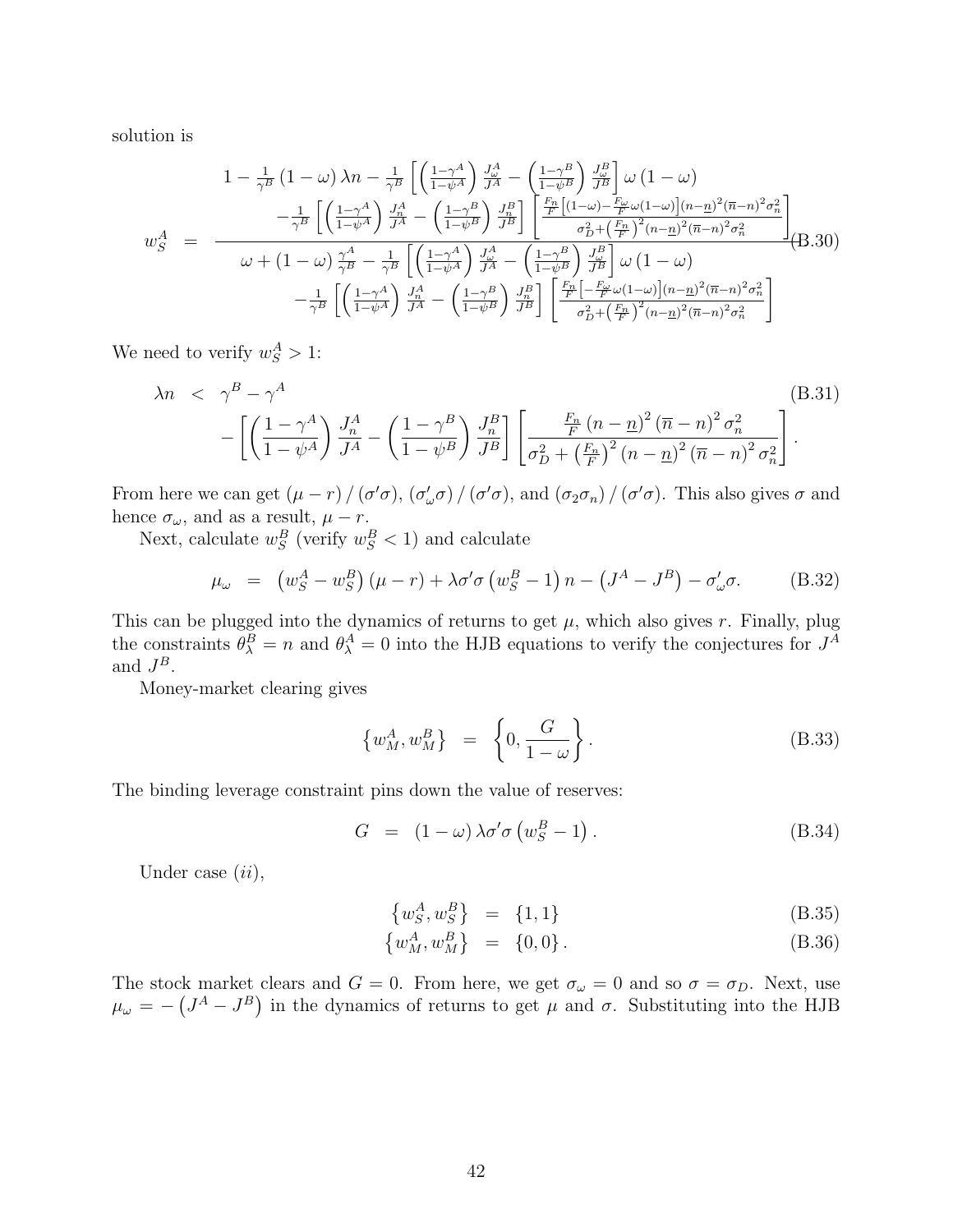equations and simplifying,

$$
\rho + \kappa = 1/\psi J + (1 - 1/\psi) \left[ \mu + \left( \frac{1 - \gamma}{1 - \psi} \right) \frac{J_n}{J} (n - \underline{n}) (\overline{n} - n) \sigma_n \sigma_2 - \frac{\gamma}{2} \sigma' \sigma \right] \quad (B.37)
$$

$$
-1/\psi \left[ \frac{J_\omega}{J} \left[ \kappa (\overline{\omega} - \omega) + \omega (1 - \omega) \mu_\omega \right] + \frac{J_n}{J} \kappa_n (n - n_b) \right]
$$

$$
- \frac{1/\psi}{2} \left[ \left( \frac{\psi - \gamma}{1 - \psi} \right) \left( \frac{J_n}{J} \right)^2 + \frac{J_{nn}}{J} \right] (n - \underline{n})^2 (\overline{n} - n)^2 \sigma_n^2.
$$

This case requires

$$
\lambda n > |\gamma^A - \gamma^B|
$$
  
+ 
$$
\left[ \left( \frac{1 - \gamma^A}{1 - \psi^A} \right) \frac{J_n^A}{J^A} - \left( \frac{1 - \gamma^B}{1 - \psi^B} \right) \frac{J_n^B}{J^B} \right] \left( \frac{\frac{F_n}{F} (n - \underline{n})^2 (\overline{n} - n)^2 \sigma_n^2}{\sigma_D^2 + \left( \frac{F_n}{F} \right)^2 (n - \underline{n})^2 (\overline{n} - n)^2 \sigma_n^2} \right) \middle| B.38 \right)
$$

The real interest rate lies inside a range between a lending and a borrowing rate.

Case  $(iii)$  is analogous to Case  $(i)$  with the roles reversed. It requires

$$
\lambda n \quad < \quad \gamma^A - \gamma^B \tag{B.39}
$$
\n
$$
+ \left[ \left( \frac{1 - \gamma^A}{1 - \psi^A} \right) \frac{J_n^A}{J^A} - \left( \frac{1 - \gamma^B}{1 - \psi^B} \right) \frac{J_n^B}{J^B} \right] \left[ \frac{\frac{F_n}{F} (n - \underline{n})^2 (\overline{n} - n)^2 \sigma_n^2}{\sigma_D^2 + \left( \frac{F_n}{F} \right)^2 (n - \underline{n})^2 (\overline{n} - n)^2 \sigma_n^2} \right].
$$

 $\Box$ 

This completes the proof.

We solve the model using Chebyshev collocation with complete polynomials up to order N in  $\omega$  and n with  $N = 30$ .

# Appendix C: "Sticky deposits" and the external finance spread

Here we develop a parallel channel underlying the relationship between the nominal interest rate and banks' external finance spread based on a liabilities-side friction rather than the asset-side friction presented in the main body of the paper. Both channels induce the same equation linking banks demand for leverage to the nominal interest rate and therefore have the same implications for risk premia.

The setup parallels that in the benchmark model. We focus on the points of departure. The first is that B agents now have a preference for liquidity services, which they derive from bank deposits. Let  $w_M$  be the portfolio share of deposits. We modify the preferences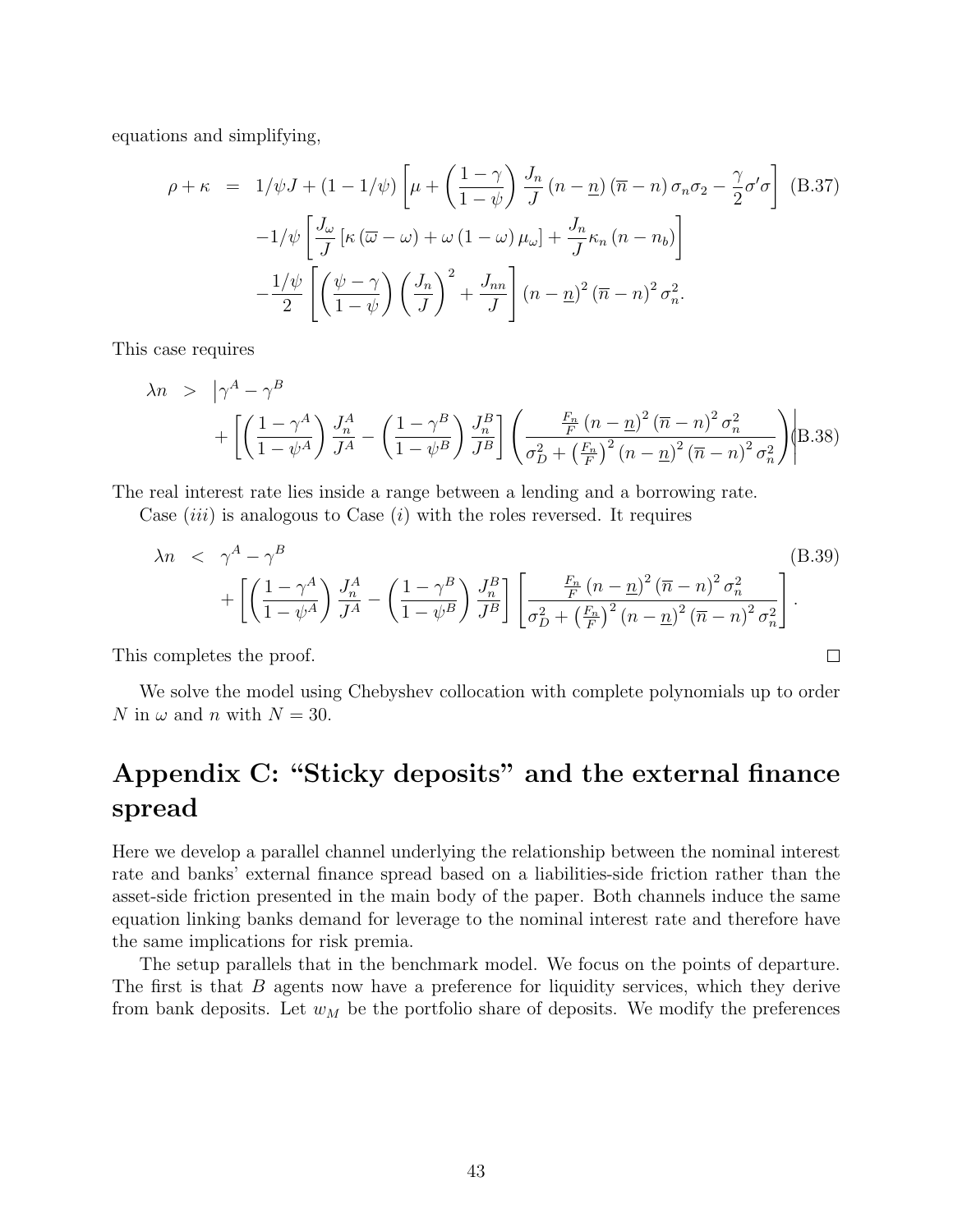of type-B agents to include a current period utility flow from deposits:

$$
f^{B} = \left(\frac{1-\gamma^{B}}{1-1/\psi^{B}}\right)V\left[\left(\frac{C}{[(1-\gamma^{B})V]^{1/(1-\gamma^{B})}}\right)^{1-1/\psi^{B}} + (1-1/\psi^{B})\chi(w_{M}^{B}) - (\rho+\kappa)\right].
$$
\n(C.1)

The utility from deposits is given by the function  $\chi$ , which we assume is increasing, concave, and satisfies the Inada conditions. There are no other changes to preferences relative to the benchmark model. A preference for liquidity makes households willing to supply deposits at a low rate. For simplicity we leave agent A's preferences unchanged, but the model can be modified so that they also value liquidity.

Deposits are a long-lived asset that we take as numeraire. Each dollar of deposits is worth  $\pi_t$  units of consumption (the inverse price level). As in the main model, the central bank controls the inflation rate  $-d\pi/\pi$  so that it is locally deterministic,  $-d\pi_t/\pi_t = i(\omega_t) dt$ . The real rate is r and the nominal rate is  $n(\omega_t) = r(\omega_t) + i(\omega_t)$ . Again, we think of n (or i) as an exogenous policy variable.

There are two key assumptions. The first is that the rate households earn on deposits is low and "sticky", meaning that it does not adjust one-for-one with market rates. Deposit stickiness has been documented extensively in the banking literature (e.g. [Driscoll and Judson](#page-30-2) [2013\)](#page-30-2). It implies that the spread between the deposit rate and and the nominal rate is increasing in the nominal rate. To keep things simple, we assume deposits earn zero nominal interest, although any positive fraction of the market rate would do.

Deposits are a particular debt liability of  $A$  agents, the banks, to be contrasted with non-deposits (such as Fed Funds). Deposits provide households with liquidity, whereas nondeposits do not. As a result, non-deposits have a higher equilibrium rate of return, making them expensive as a source of funding for banks.

The second assumption is that non-deposits require less collateral than deposits, which sets up a tradeoff between leverage and funding cost. To formalize this, consider a bank with risky assets (over equity)  $w_S^A$  and suppose that the fraction of these assets that is pledgeable as collateral is  $(1 - \alpha_S) w_S$ , with  $0 < \alpha_S < 1$ . Further suppose that each dollar of deposits requires a dollar of pledgeable collateral, whereas a dollar of non-deposits requires only  $1 - \alpha_B$  dollars of pledgeable collateral, with  $0 < \alpha_B < \alpha_S$ . Letting  $w_M^A$  be the bank's deposit holdings (so  $w_M^A < 0$  when the bank is issuing deposits), and letting  $w_B^A$  similarly be the bank's non-deposit or bond holdings, the bank must have enough collateral to pledge against its liabilities:

$$
- w_{M,t}^A - (1 - \alpha_B) w_{B,t}^A \le (1 - \alpha_S) w_{S,t}^A.
$$
 (C.2)

The left side of this equation gives the pledgeable collateral required for the bank's liabilities, and the right side gives its total pledgeable capacity.

Imperfect pledgeability of assets is a widespread assumption in the literature. It can be motivated by a lack of commitment as in [Kiyotaki and Moore](#page-31-2) [\(1997\)](#page-31-2), moral hazard as in Holmström and Tirole [\(1998\)](#page-31-13), or an arbitrarily small probability of a crash as in [Moreira](#page-32-8) [and Savov](#page-32-8) [\(2014\)](#page-32-8). The assumption that deposits require greater collateralization than non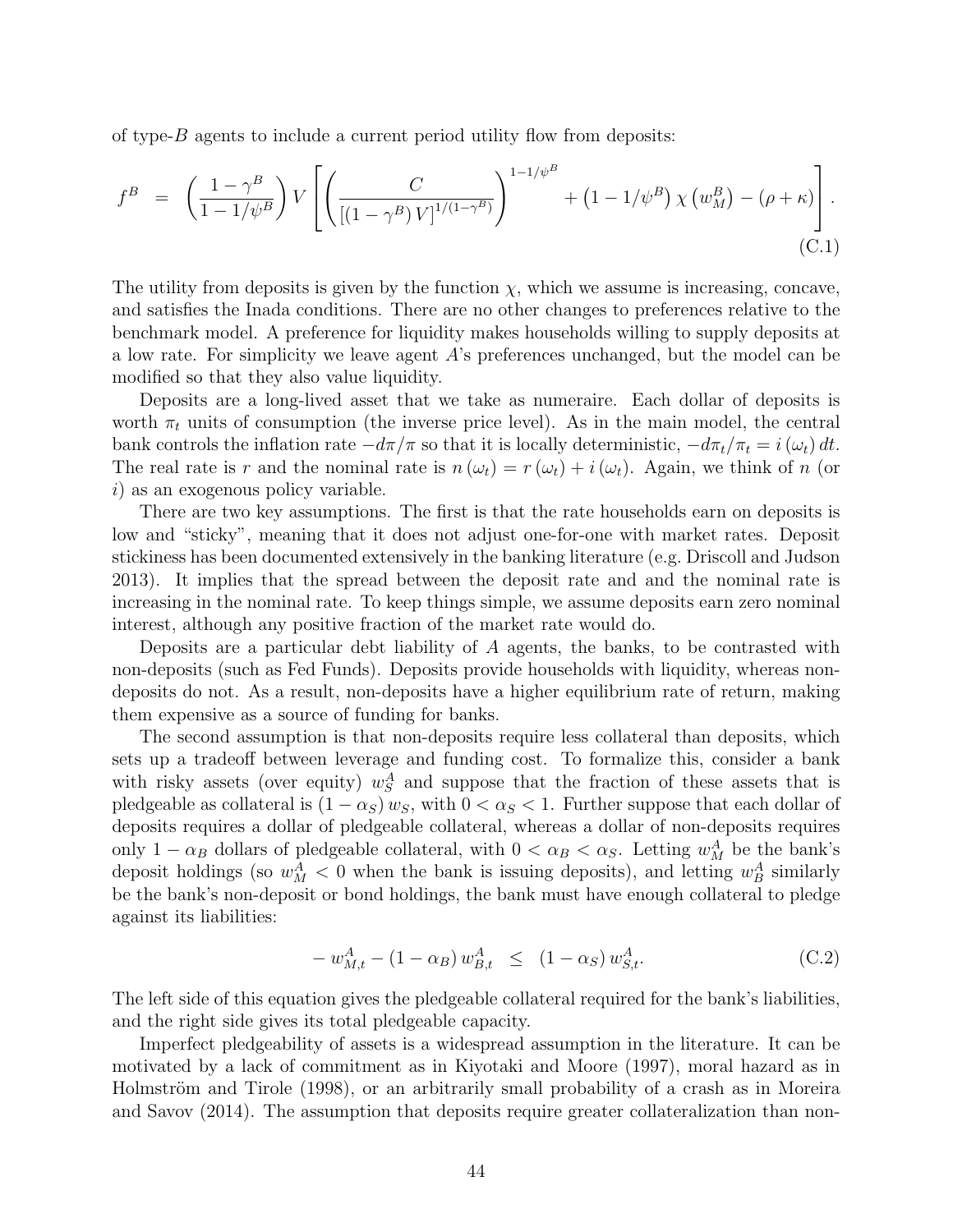deposits follows the information-sensitivity argument in [Gorton and Pennacchi](#page-30-14) [\(1990\)](#page-30-14). This argument stresses the idea that money-like instruments must be sufficiently collateralized to dissuade agents from acquiring private information that could undermine their liquidity.

The collateral constraint [\(C.2\)](#page-33-0) can be rewritten in a way that parallels the reserve re-quirement [\(7\)](#page-8-2) in the text. Using  $w_M + w_B + w_S = 1$  in equation [\(C.2\)](#page-33-0)) and rearranging gives

$$
w_{M,t}^A \ge \left(\frac{\alpha_S - \alpha_B}{\alpha_B}\right) w_{S,t}^A - \frac{1 - \alpha_B}{\alpha_B}.
$$
 (C.3)

If we then let  $\alpha_S = (1 + \lambda \sigma_t^2) \alpha_B$ , then the constraint becomes

$$
w_{M,t}^A \ge \lambda \sigma_t^2 w_{S,t}^A - \frac{1 - \alpha_B}{\alpha_B}.
$$
 (C.4)

This says that for each dollar of extra funding  $(w_{S,t}^A)$ , banks must shrink their deposit funding  $(w_{M,t}^A)$  by  $\lambda \sigma_t^2$  dollars.

Because the deposit rate is fixed, the amounts of deposits demanded by banks may not equal the amount supplied by depositors. In the reserves-based model, the central bank clears the money market. Here we instead model a new institution that fulfills this role, which we call  $C$  banks, making them as simple as possible.

 $C$  banks issue deposits equal to the discrepancy between deposit supply coming from  $B$ households, and deposit demand coming from A banks,  $G(\omega_t) = \omega w_{M,t}^A + (1 - \omega) w_{M,t}^B$ . On the asset side, C banks make loans to A banks at the non-deposit rate. This means that C banks earn a spread  $n_tG_t$ . To minimize distortions, we assume this spread is refunded to all agents in proportion to their wealth. Our interpretation of  $C$  banks is that they fulfill the role of regional retail banks, funneling deposits to the risk-taking national banks via interbank lending.

The optimization problem of B agents is similar to that in the main model except for the inclusion of the demand for liquidity. The HJB equation of B agents is

$$
0 = \max_{c, w_S, w_M} f^B(cW, V, w_M) dt + E\left[dV^B(W, \omega)\right]
$$
 (C.5)

subject to the wealth dynamics

$$
\frac{dW}{W} = [r - c + w_S(\mu - r) - w_M n + Gn] dt + w_S \sigma dB,
$$
\n(C.6)

where  $G_n$  is the refund from the C banks. The deposit-taking constraint does not bind in equilibrium for  $B$  agents, so we leave it out. Then, by Ito's Lemma, the Lagrangian is

$$
0 = \max_{c,w_S,w_M} f^B(cW, V, w_M) + V_W^B W [r - c + w_S(\mu - r) - w_M n + Gn]
$$
(C.7)  
+ $V_\omega^B [\kappa (\omega_0 - \omega) + \omega (1 - \omega) \mu_\omega] + V_{W_\omega}^B W \omega (1 - \omega) w_S \sigma_\omega \sigma + \frac{1}{2} V_{WW}^B W^2 (w_S \sigma)^2$   
+ $\frac{1}{2} V_{\omega\omega}^B \omega^2 (1 - \omega)^2 \sigma_\omega^2$ .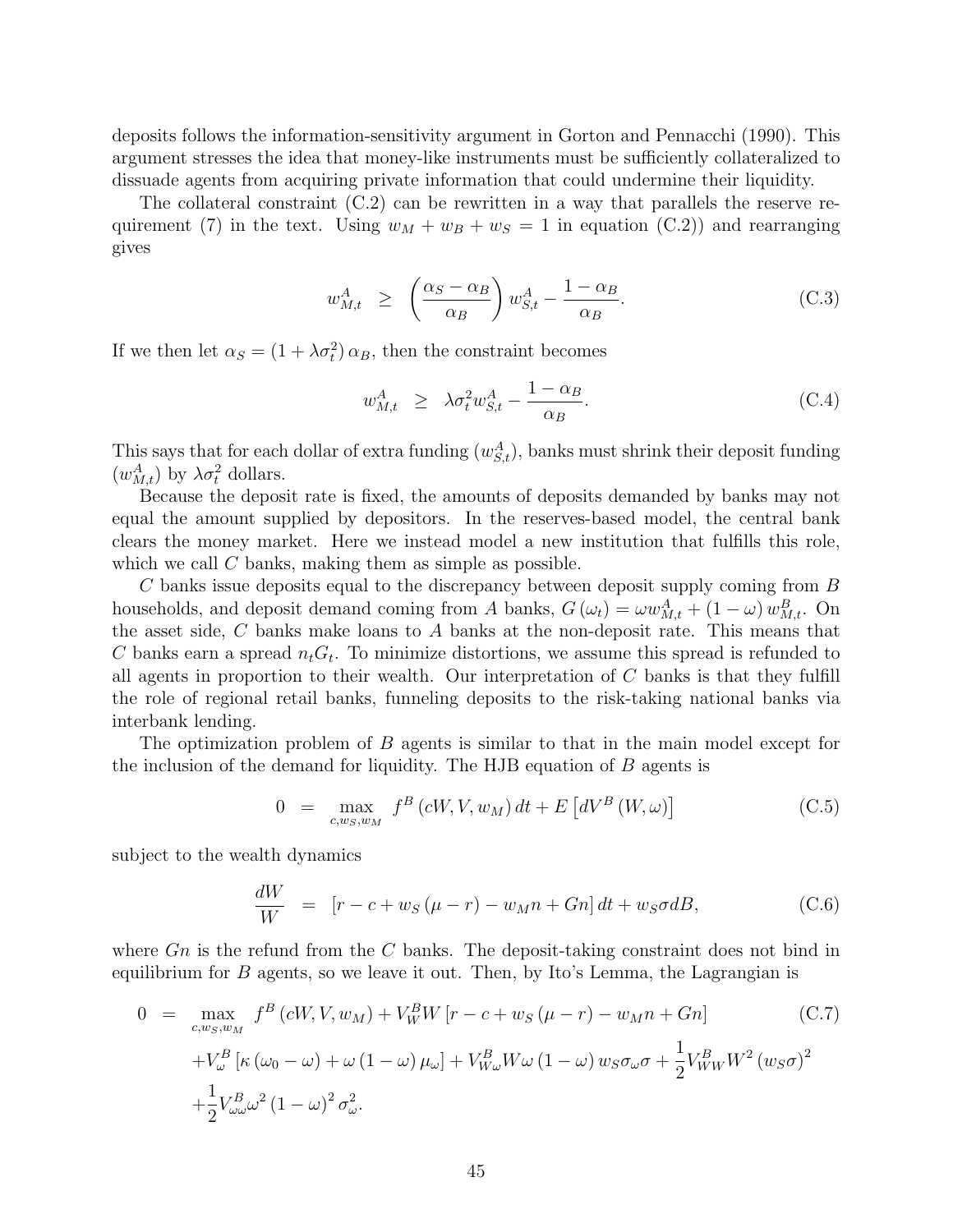Conjecture that the value function has the form

$$
V^{B}(W,\omega) = \left(\frac{W^{1-\gamma}}{1-\gamma}\right)J^{B}(\omega)^{\frac{1-\gamma}{1-\psi}}.
$$
 (C.8)

Wealth drops out of the HJB equation. The FOC for consumption gives  $c = J$ . B agents' portfolio demand is characterized by

$$
w_S^B = \frac{1}{\gamma} \left[ \frac{\mu - r}{\sigma^2} + \left( \frac{1 - \gamma}{1 - \psi} \right) \frac{J_\omega^B}{J^B} \omega \left( 1 - \omega \right) \frac{\sigma_\omega}{\sigma} \right]
$$
(C.9)

$$
\chi'(w_M) = n. \tag{C.10}
$$

The supply of deposits is given by  $w_M = \chi'(n)^{-1}$  and is decreasing in n. Substituting into the HJB equation and simplifying gives

$$
\rho + \kappa = 1/\psi J^B + (1 - 1/\psi) \left[ r + \chi \left( \chi'(n)^{-1} \right) - \chi'(n)^{-1} n + Gn \right]
$$
(C.11)  

$$
-1/\psi \left( \frac{J^B_\omega}{J^B} \left[ \kappa \left( \omega_0 - \omega \right) + \omega \left( 1 - \omega \right) \mu_\omega \right] + \frac{1}{2} \left[ \left( \frac{\psi - \gamma}{1 - \psi} \right) \left( \frac{J^B_\omega}{J^B} \right)^2 + \frac{J^B_\omega}{J^B} \right] \omega^2 (1 - \omega)^2 \sigma_\omega^2 + \frac{1}{2} \left( \frac{1 - 1/\psi}{\gamma} \right) \left[ \frac{\mu - r}{\sigma^2} + \left( \frac{1 - \gamma}{1 - \psi} \right) \frac{J^B_\omega}{J^B} \omega (1 - \omega) \frac{\sigma_\omega}{\sigma} \right]^2 \sigma^2.
$$

The magnitude of the effect of  $n$  on the intertemporal decision of  $B$  agents depends on  $\chi(\chi'(n)^{-1}) - \chi'(n)^{-1}n$ , which depends on the curvature of  $\chi$ . If we use  $\chi(w_M) = w_M^{1-\eta}/(1-\eta)$ , then higher rates induce  $B$  agents to save less. This force pushes real and nominal rates in the same direction. The optimization problem of A agents is

$$
0 = \max_{c,w_S,w_M} f^A(cW,V) dt + E\left[dV^A(W,\omega)\right]
$$
\n(C.12)

subject to the wealth dynamics and the deposit-taking constraint

$$
\frac{dW}{W} = [r - c + s(\mu - r) - mn + Gn] dt + s\sigma dB \qquad (C.13)
$$

$$
w_M \ge \lambda \sigma^2 w_S - \frac{1 - \alpha_B}{\alpha_B}.
$$
\n(C.14)

Let  $\theta V_W^A W \geq 0$  be the Lagrange multiplier on the constraint. Then, by Ito's Lemma, the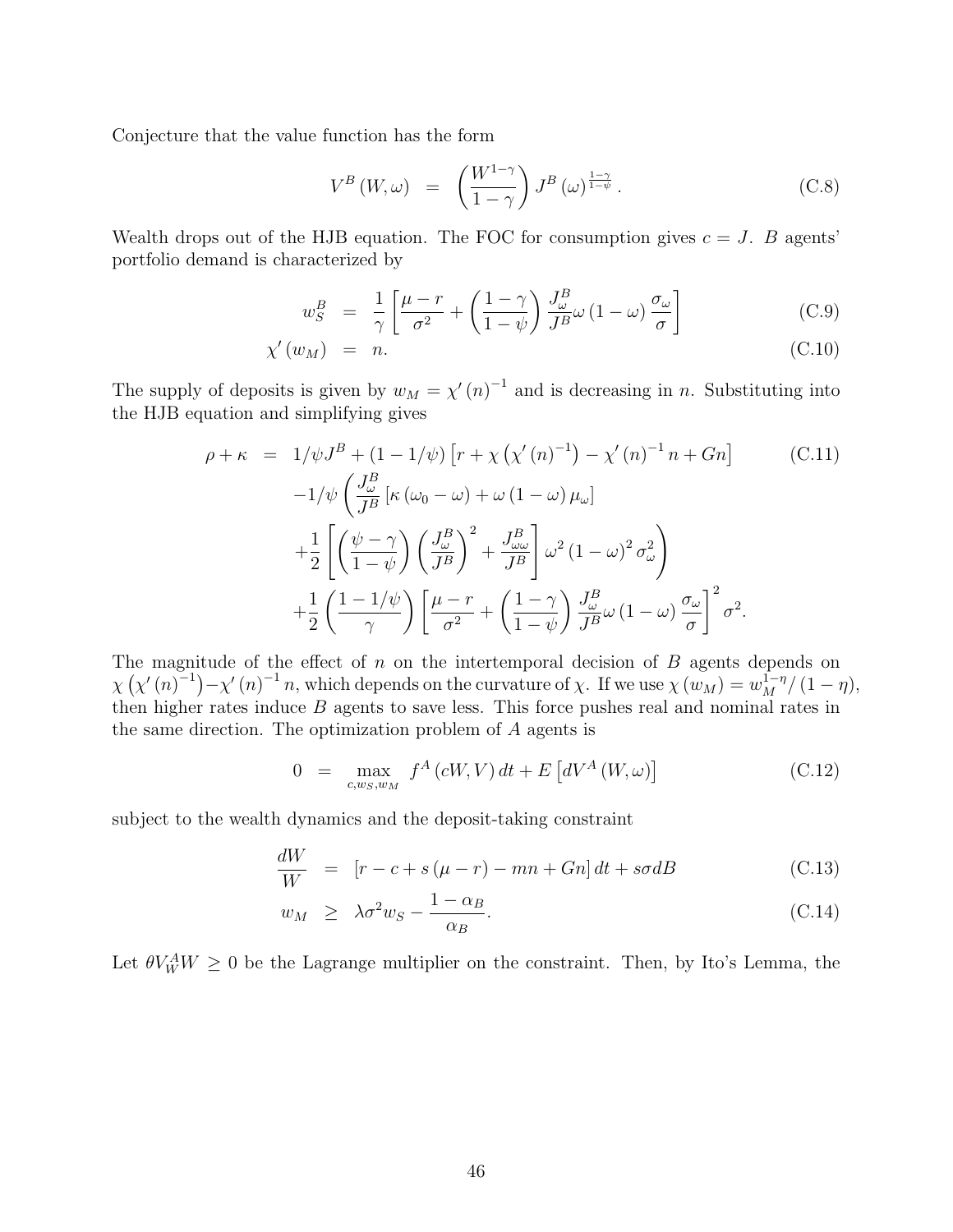Lagrangian is

$$
0 = \max_{c,w_S} f^A(cW, V) + V_W^A W [r - c + w_S(\mu - r) - w_M n + Gn]
$$
(C.15)  
+
$$
V_\omega^A [\kappa (\omega_0 - \omega) + \omega (1 - \omega) \mu_\omega] + V_{W_\omega}^A W \omega (1 - \omega) w_S \sigma_\omega \sigma + \frac{1}{2} V_{WW}^A W^2 (w_S \sigma)^2
$$
  
+
$$
\frac{1}{2} V_{\omega \omega} \omega^2 (1 - \omega)^2 \sigma_\omega^2 + \theta V_W^A W \left[ m - \left( \lambda \sigma^2 w_S - \frac{1 - \alpha_B}{\alpha_B} \right) \right].
$$

Conjecture that the value function has the form

$$
V^{A}(W,\omega) = \left(\frac{W^{1-\gamma}}{1-\gamma}\right)J^{A}(\omega)^{\frac{1-\gamma}{1-\psi}}.
$$
\n(C.16)

Wealth drops out of the HJB equation. The FOC for consumption gives  $c = J$  and portfolio demand is characterized by

$$
\theta = n \tag{C.17}
$$

$$
w_S^A = \frac{1}{\gamma} \left[ \frac{\mu - r}{\sigma^2} - \lambda n + \left( \frac{1 - \gamma}{1 - \psi} \right) \frac{J_\omega^A}{J^A} \omega \left( 1 - \omega \right) \frac{\sigma_\omega}{\sigma} \right]. \tag{C.18}
$$

This expression for banks demand for the risky endowment claim matches that in the benchmark model. Substituting into the HJB equation and simplifying,

$$
\rho + \kappa = 1/\psi J^A + (1 - 1/\psi) \left( r + Gn + \frac{1 - \alpha_B}{\alpha_B} n \right) - 1/\psi \left( \frac{J^A_\omega}{J^A} \left[ \kappa (\omega_0 - \omega) + \omega (1 - \omega) \mu_\omega \right] \right.
$$
  
+ 
$$
\frac{1}{2} \left[ \left( \frac{\psi - \gamma}{1 - \psi} \right) \left( \frac{J^A_\omega}{J^A} \right)^2 + \frac{J^A_\omega}{J^A} \right] \omega^2 (1 - \omega)^2 \sigma_\omega^2
$$
  
+ 
$$
\frac{1}{2} \left( \frac{1 - 1/\psi}{\gamma} \right) \left[ \frac{\mu - r}{\sigma^2} - \lambda n + \left( \frac{1 - \gamma}{1 - \psi} \right) \frac{J^A_\omega}{J^A} \omega (1 - \omega) \frac{\sigma_\omega}{\sigma} \right]^2 \sigma^2.
$$
 (C.19)

The markets for goods, the endowment claim, and deposits must clear. Since all wealth is ultimately invested in the endowment claim,  $W^A + W^B = P$ .

$$
\omega c^A + (1 - \omega) c^B = F \tag{C.20}
$$

$$
\omega w_S^A + (1 - \omega) w_S^B = 1 \tag{C.21}
$$

$$
\omega w_M^A + (1 - \omega) w_M^B = G. \tag{C.22}
$$

The conditions for market clearing are therefore the same as in the benchmark model.

The solution follows that of the benchmark model with the above modifications to the HJB equations. The drift of  $\omega$  now accounts for the fact that B agents now hold deposits:

$$
\mu_{\omega} = (s^A - s^B)(\mu - r) + \frac{1}{\omega} \chi'(n)^{-1} n - (J^A - J^B) - \sigma_{\omega} \sigma.
$$
 (C.23)

The final step is to verify that *n* is not too high, so that  $w_S^A > 0$ .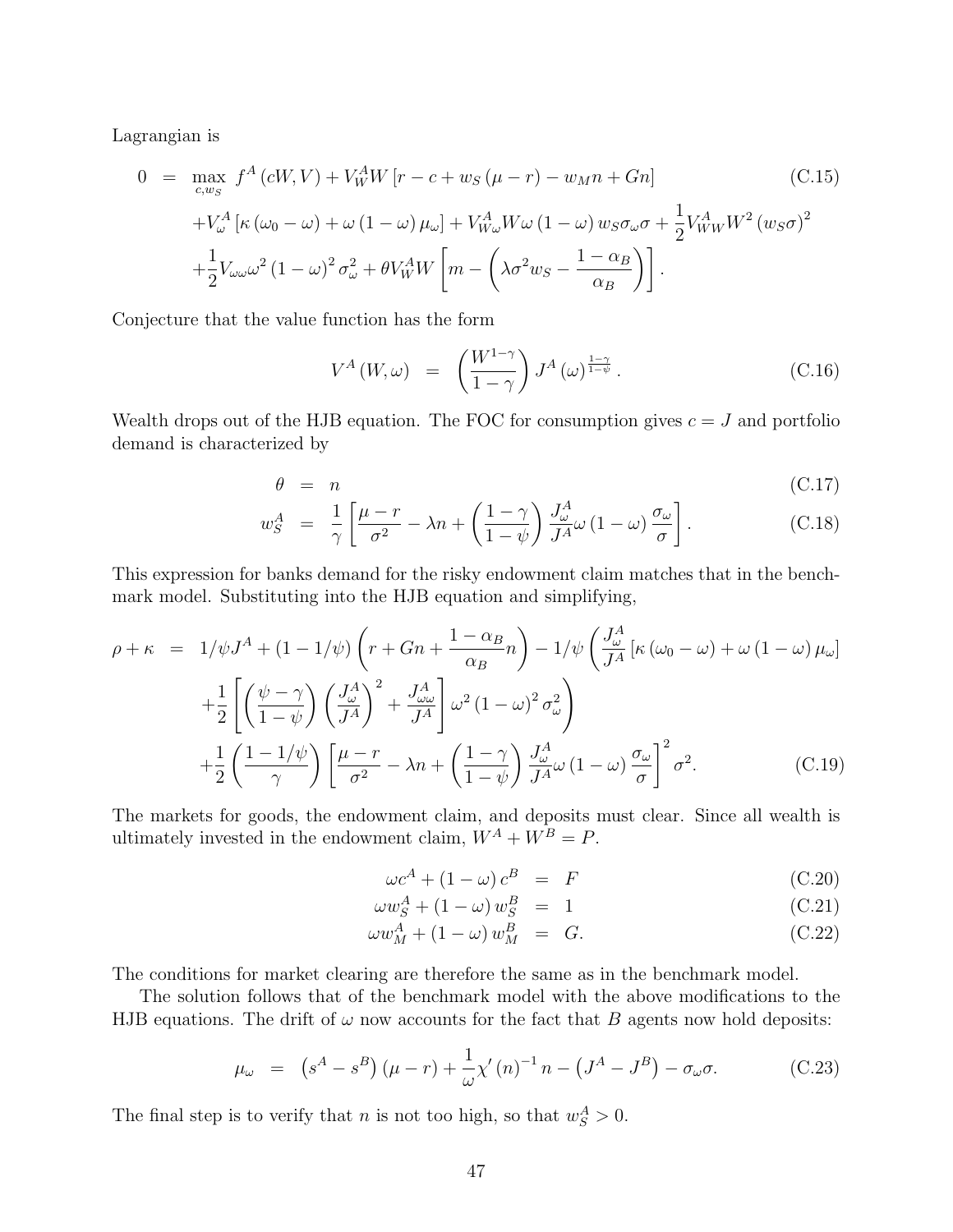

<span id="page-47-0"></span>Figure 1: Fed Funds-TBill spread vs. Fed Funds rate. The figure plots the 20-week moving averages of the Fed Funds rate (solid red line) and the difference between the Fed Funds rate and the 1-month Treasury Bill rate (dashed blue line). The sample is 7/25/1980 to 5/9/2008.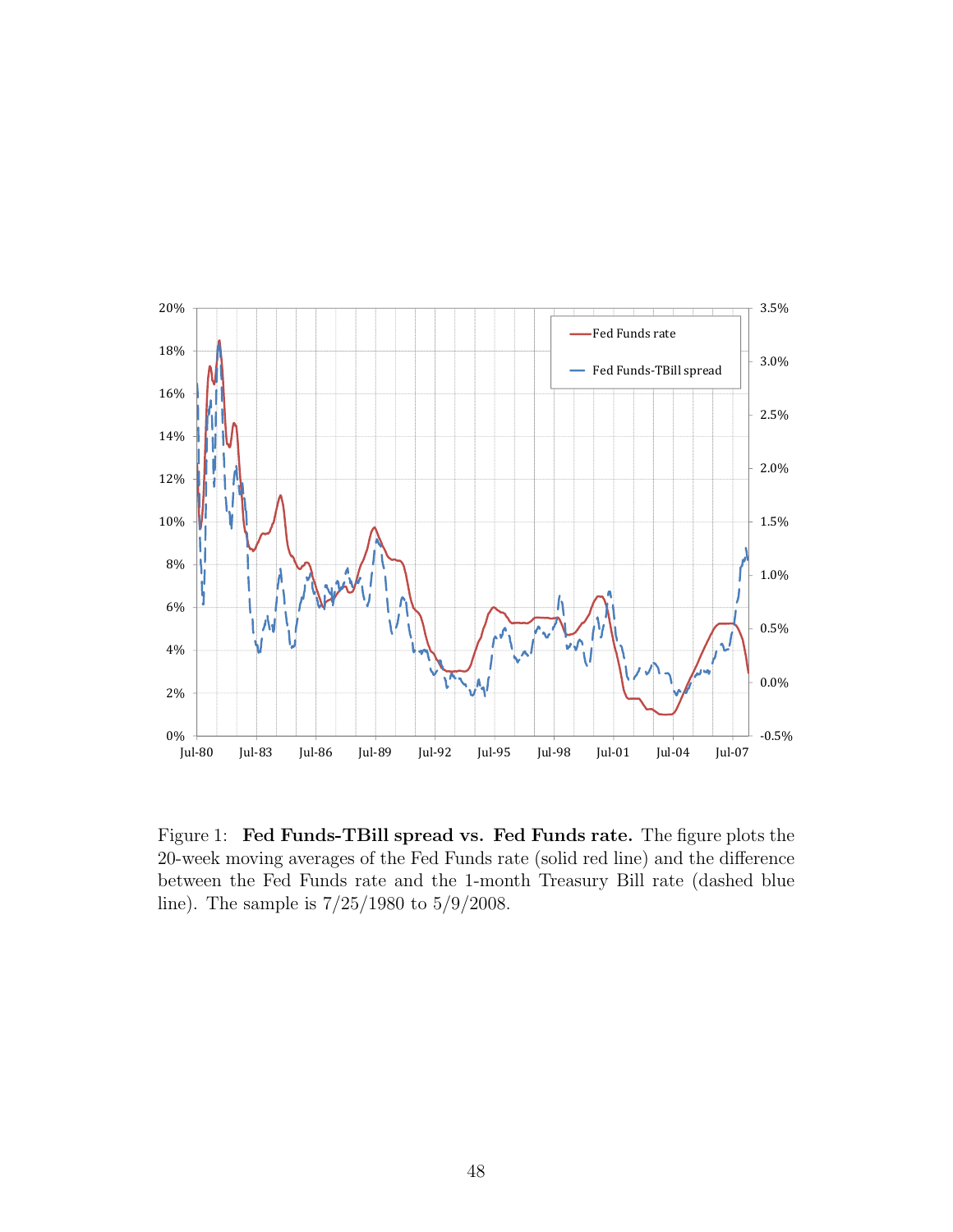

<span id="page-48-0"></span>Figure 2: Risk taking. The figure plots the risky claim portfolio weight for agent A (top panel) and agent B (bottom panel) under the  $n_1 = 0\%$  (blue triangles) and  $n_2 = 5\%$  (red squares) interest-rate policies.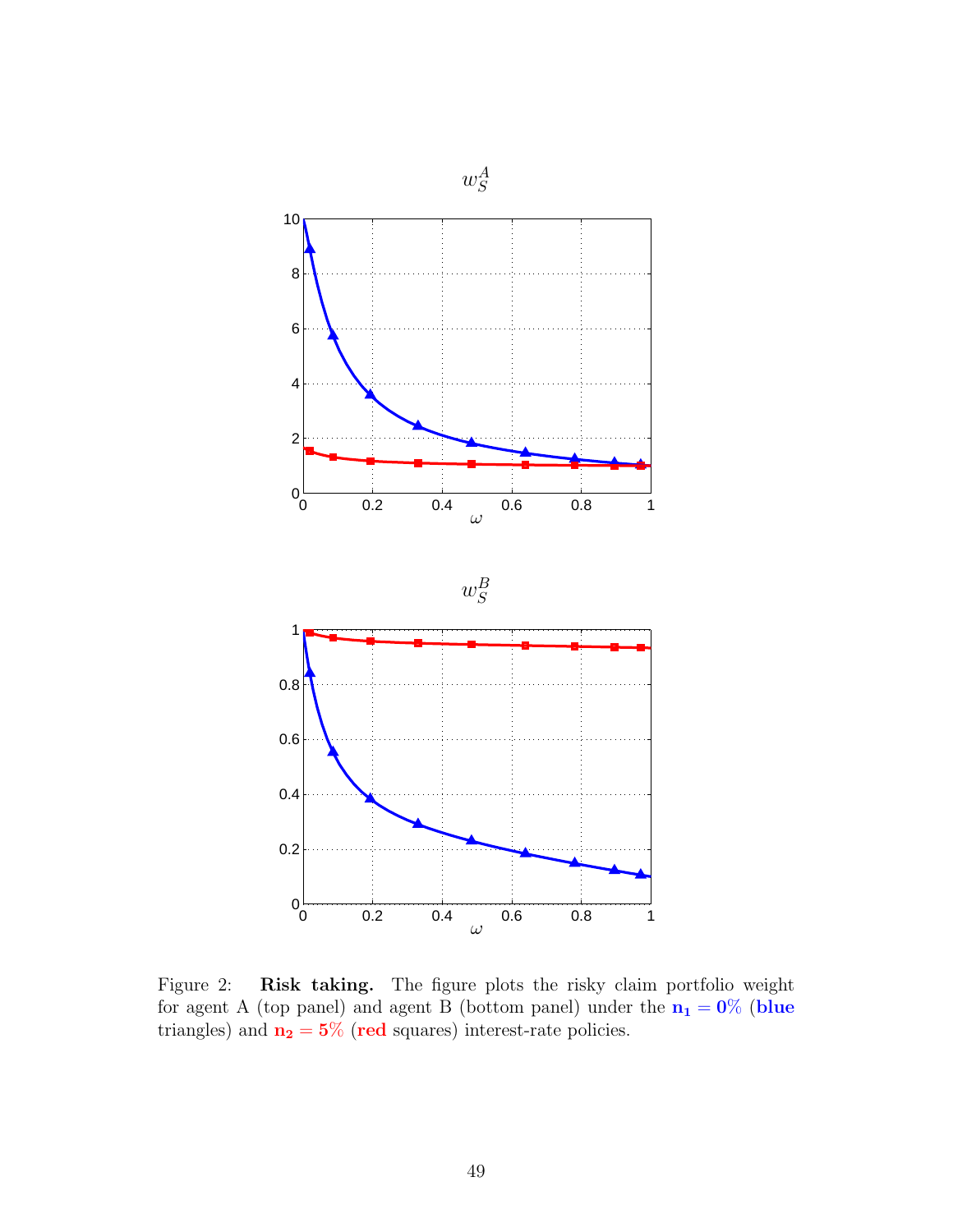

<span id="page-49-0"></span>Figure 3: The price of risk and the risk premium. The figure plots the Sharpe ratio (top panel) and risk premium (bottom panel) of the endowment claim under the  $n_1 = 0\%$  (blue triangles) and  $n_2 = 5\%$  (red squares) interest rate policies.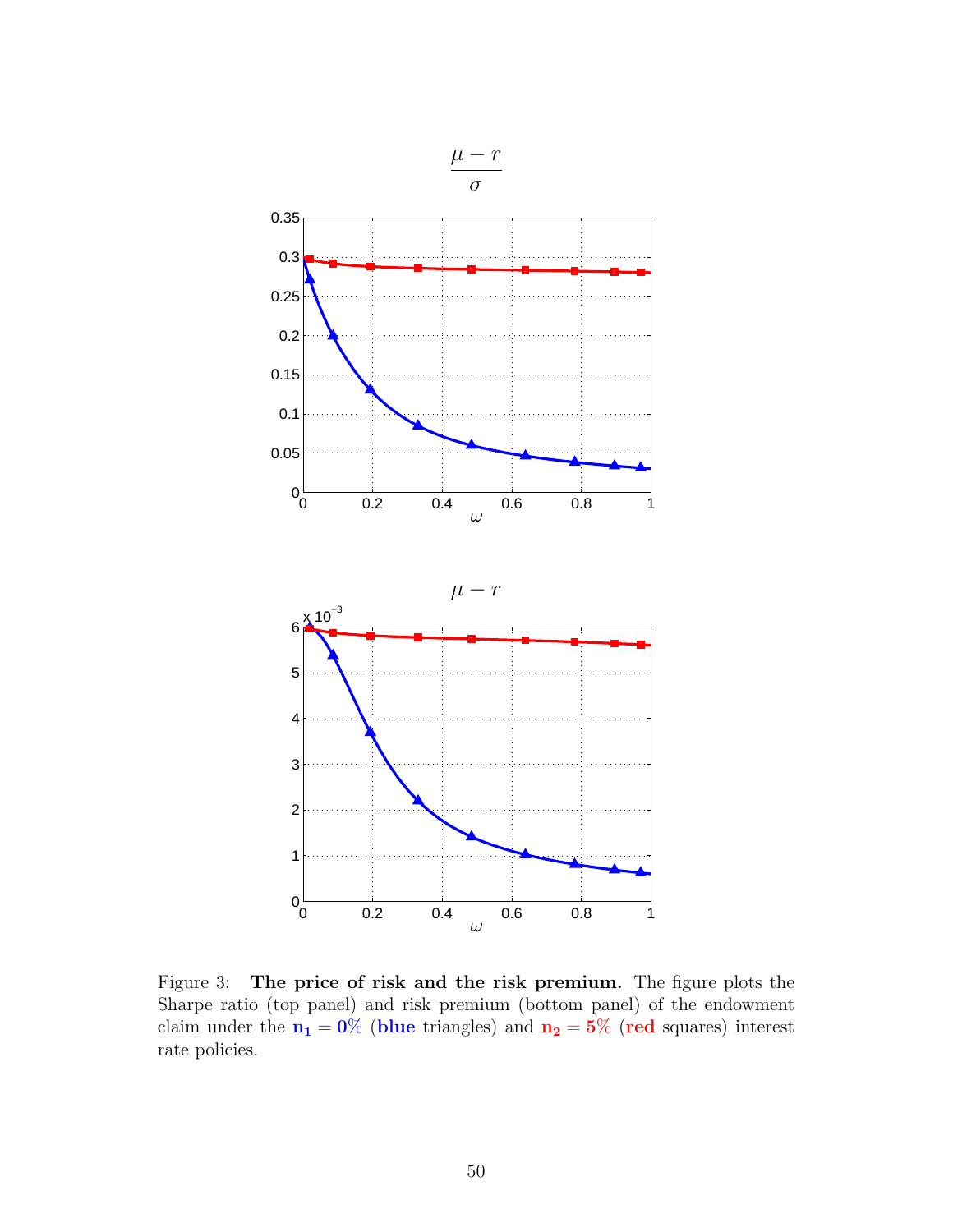

<span id="page-50-0"></span>Figure 4: Volatility. The figure plots the volatility of the endowment claim under the  $n_1 = 0\%$  (blue triangles) and  $n_2 = 5\%$  (red squares) interest rate policies.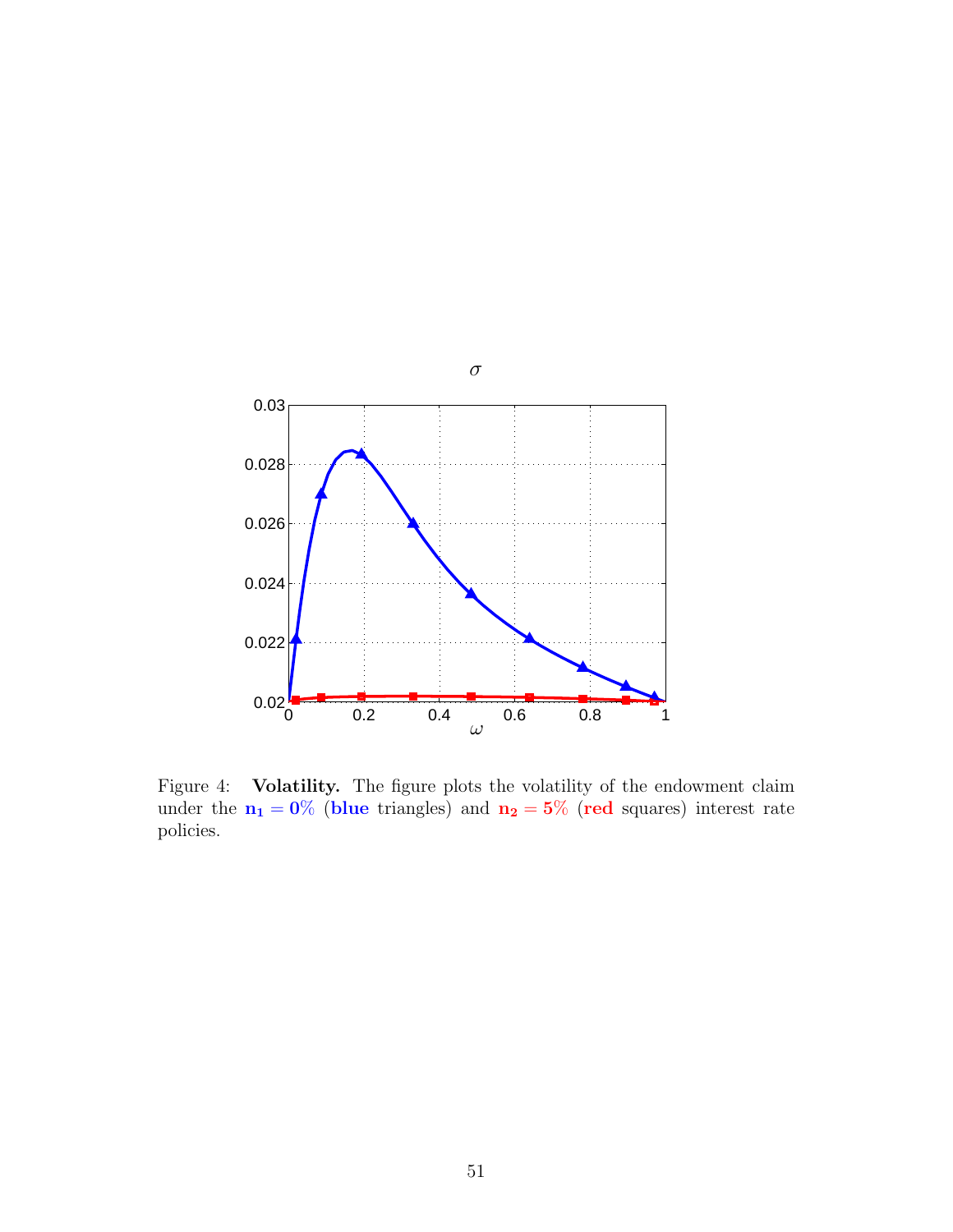

<span id="page-51-0"></span>Figure 5: Risk-free rate. The figure plots the risk-free rate under the  $n_1 = 0\%$ (blue triangles) and  $n_2 = 5\%$  (red squares) interest rate policies.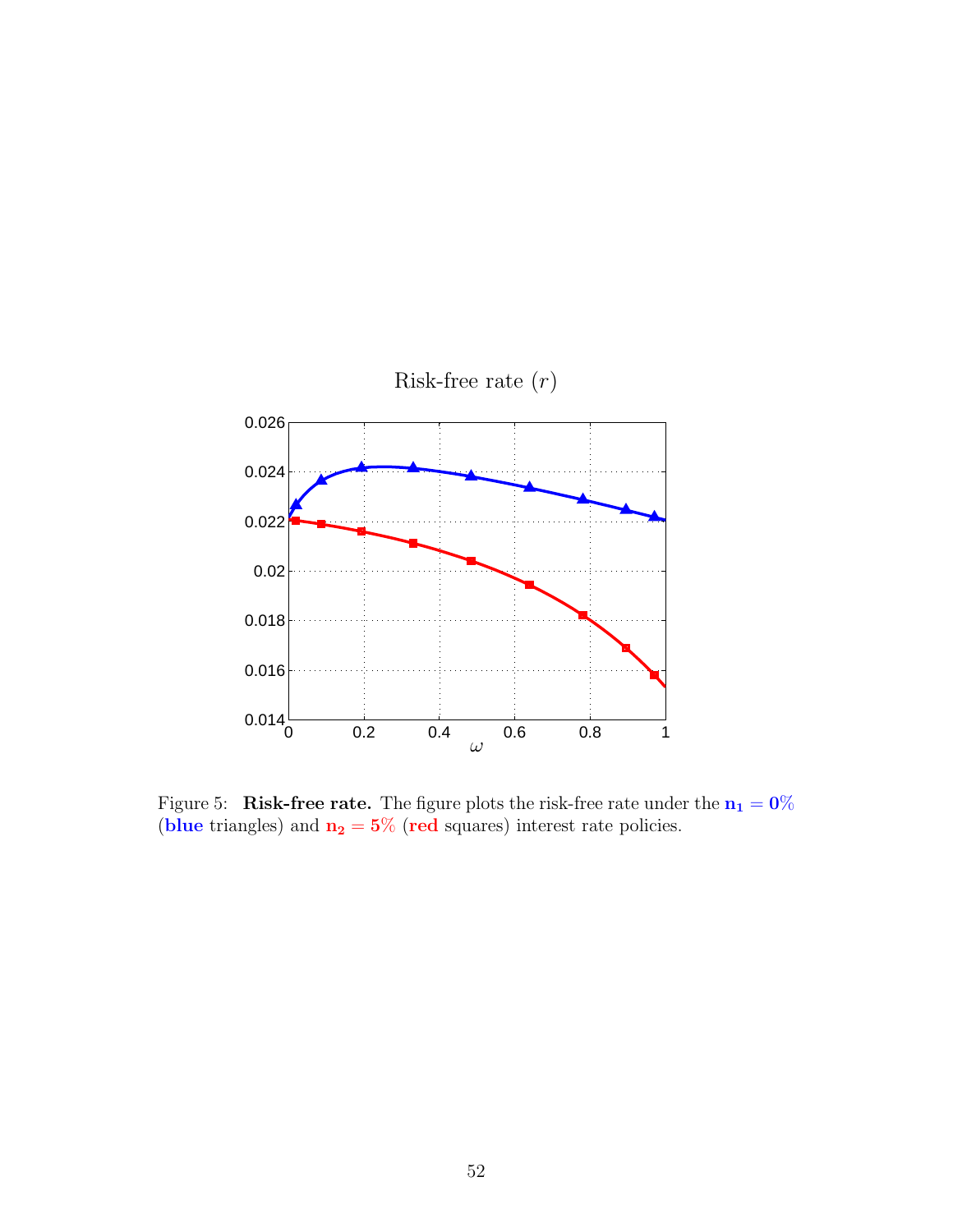

<span id="page-52-0"></span>Figure 6: Valuations. The figure plots the wealth-consumption ratio under the  $n_1 = 0\%$  (blue triangles) and  $n_2 = 5\%$  (red squares) interest rate policies.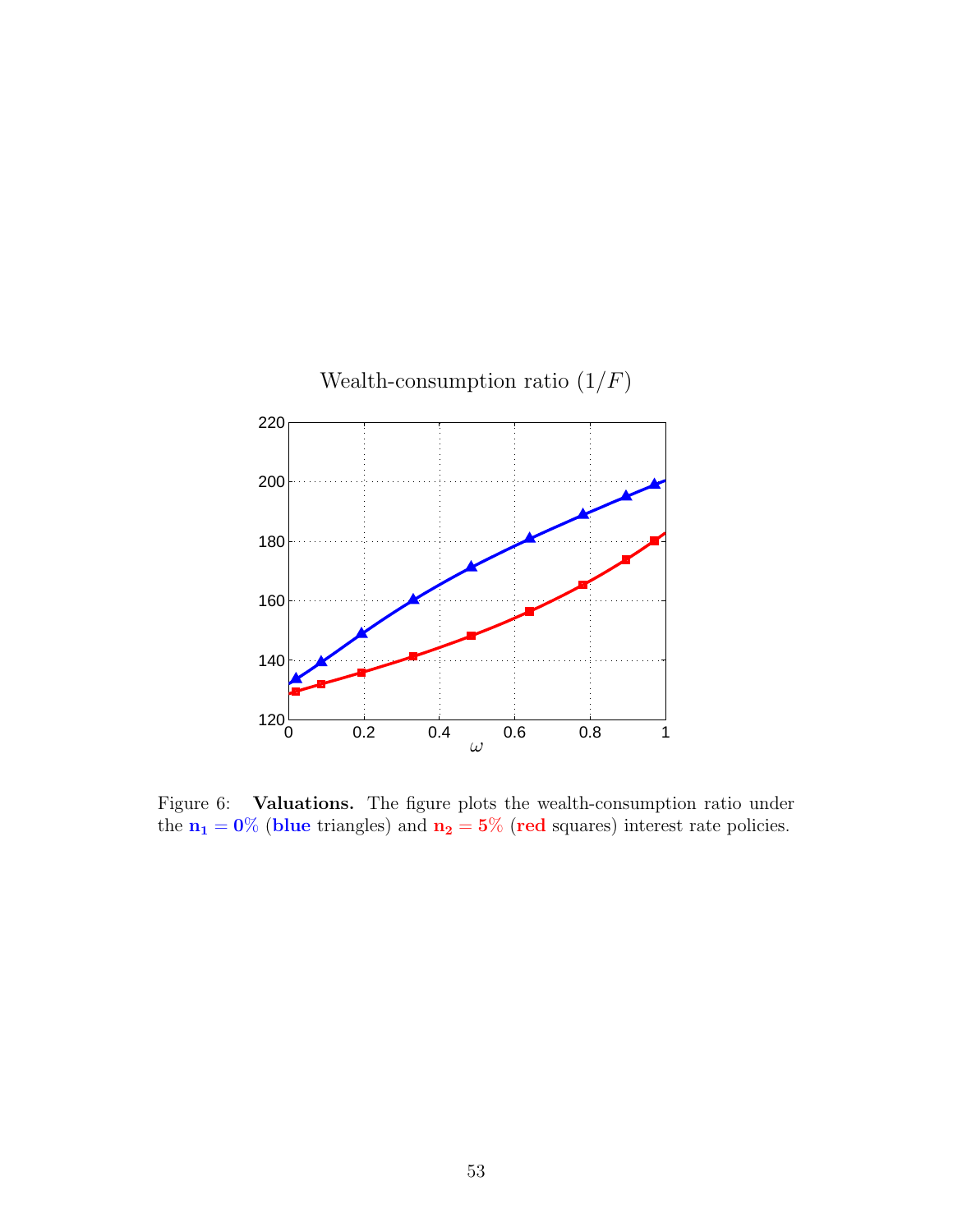

<span id="page-53-0"></span>Figure 7: The Stationary Density of Banks' Wealth Share  $(\omega)$ . The figure plots the stationary density of  $\omega$ , the share of wealth owned by banks, under the  $n_1 = 0\%$  (blue triangles) and  $n_2 = 5\%$  (red squares) interest rate policies.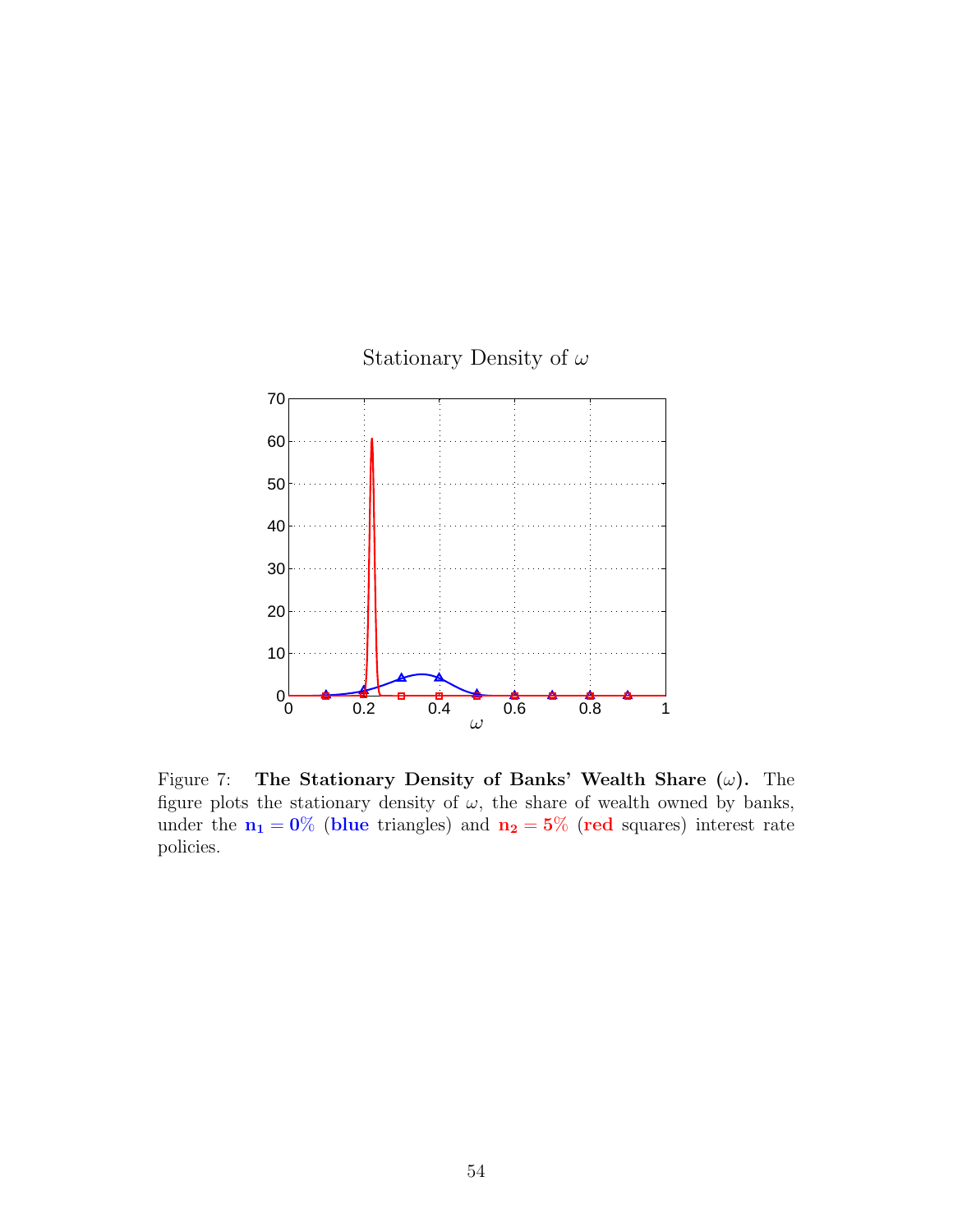

<span id="page-54-0"></span>Figure 8: Ratio of real reserves to wealth. The figure plots the ratio of the real value of reserves to wealth G under the  $n_1 = 0\%$  (blue triangles) and  $\mathbf{n_2} = 5\%$  (red squares) interest rate policies.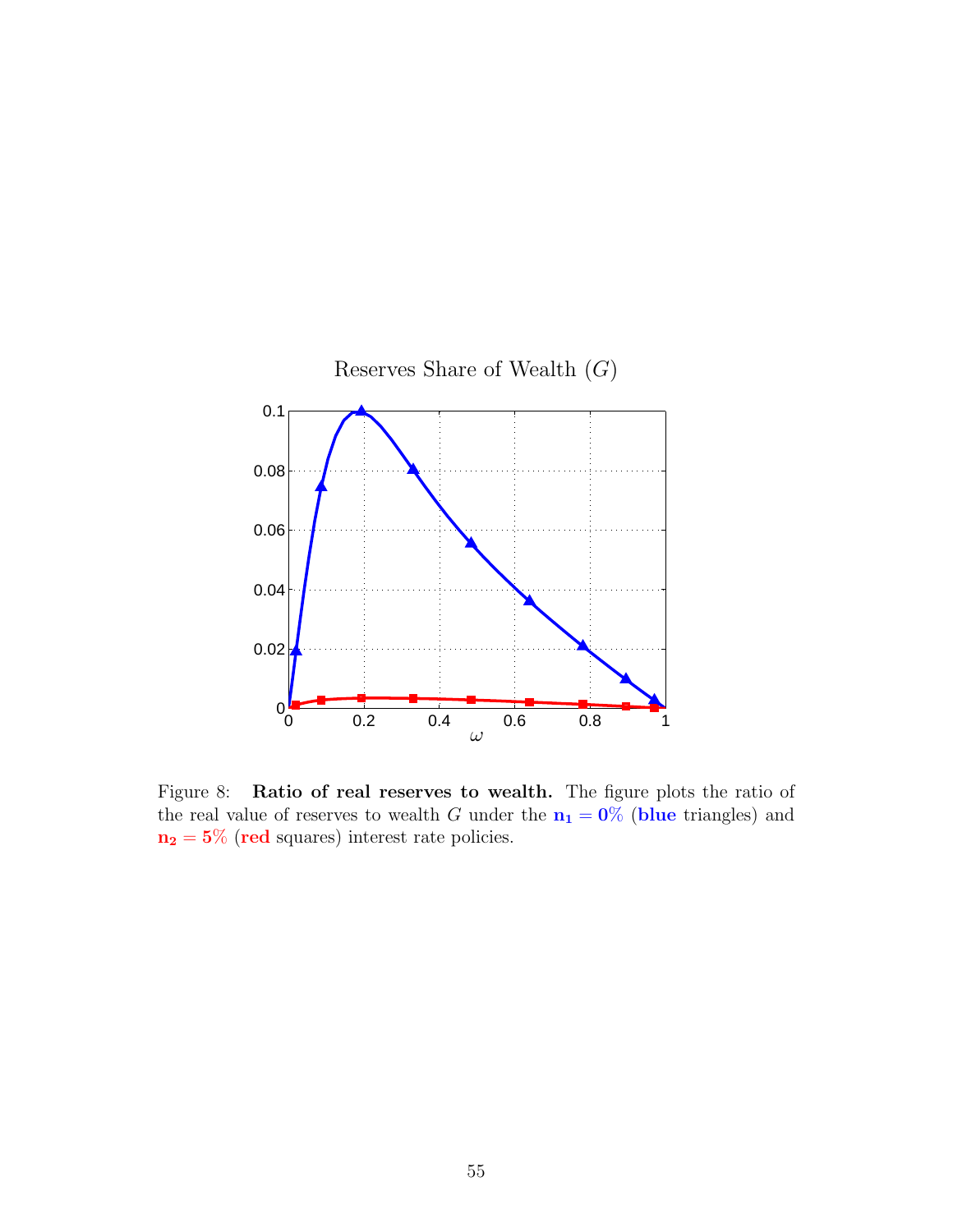

<span id="page-55-0"></span>Figure 9: Impact of forward guidance on prices. The figure plots the impact of forward guidance on asset prices. The top panel plots the two nominal rate policies  $n_{fg,1}$ (blue triangles) and  $n_{fg,2}$  (red squares). The bottom panel plots the ratio of the price of the endowment claim for  $n_{fg,1}$  relative to  $n_{fg,2}$  ( $P_{fg,1}$  /  $P_{fg,2}$ ).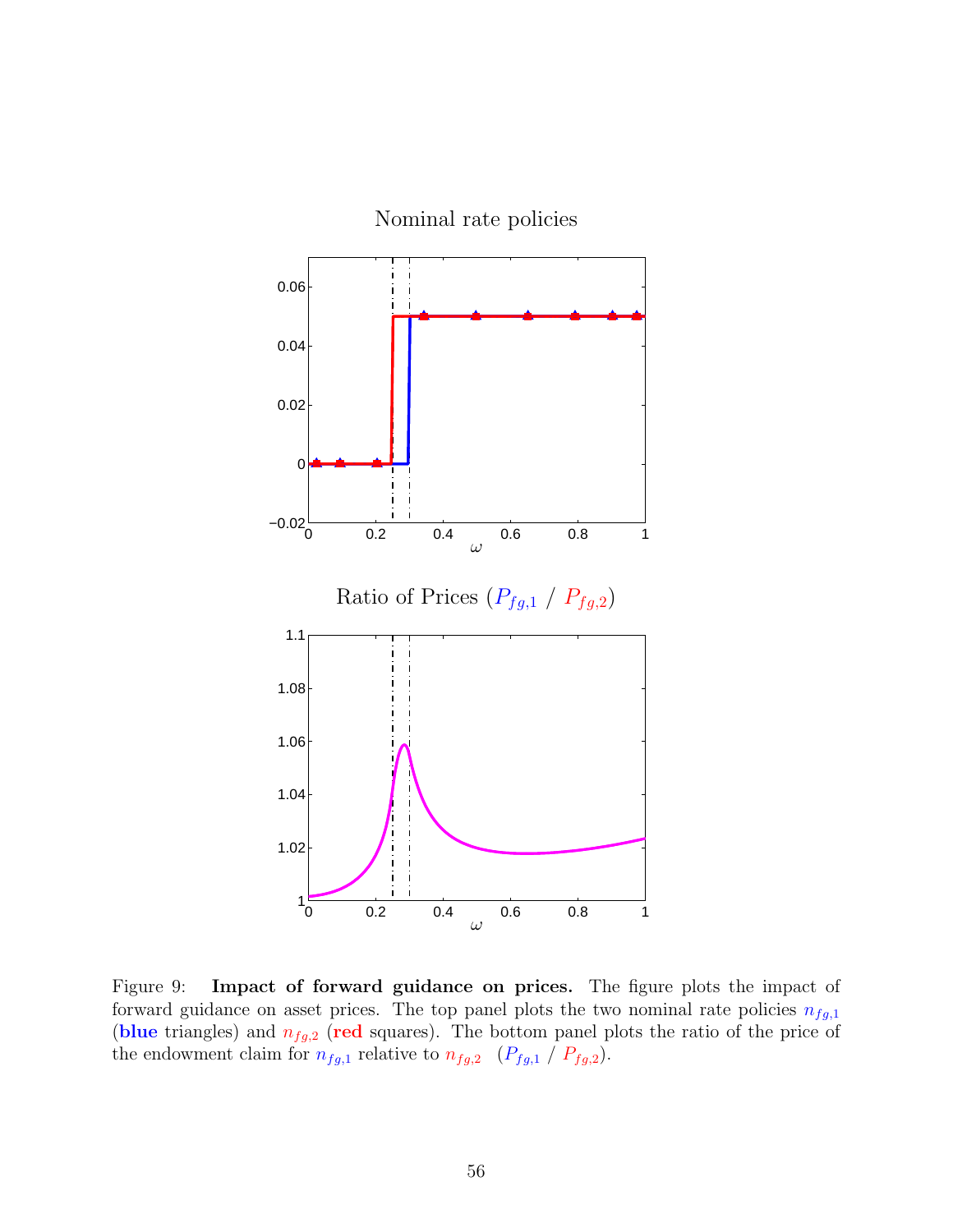

<span id="page-56-0"></span> $n_{gp,2}$  (red squares). The top right panel plots the wealth-consumption ratio  $1/F$ , the bottom left panel plots the risk premium Figure 10: Impact of Greenspan put policy on prices and volatility. The figure plots the impact of a Greenspan put policy on prices, risk premia, and volatility. The top left panel plots the two nominal rate policies  $n_{gp,1}$  (blue triangles) and  $n_{gp,1}$  (blue triangles) and  $n_{gp,2}$  (red squares). The top right panel plots the wealth-consumption ratio  $1/F$ , the bottom left panel plots the risk premium  $n_{g,2}$ Figure 10: Impact of Greenspan put policy on prices and volatility. The figure plots the impact of a Greenspan put policy on prices, risk premia, and volatility. The top left panel plots the two nominal rate policies σ. r, and the bottom right panel plots volatility µ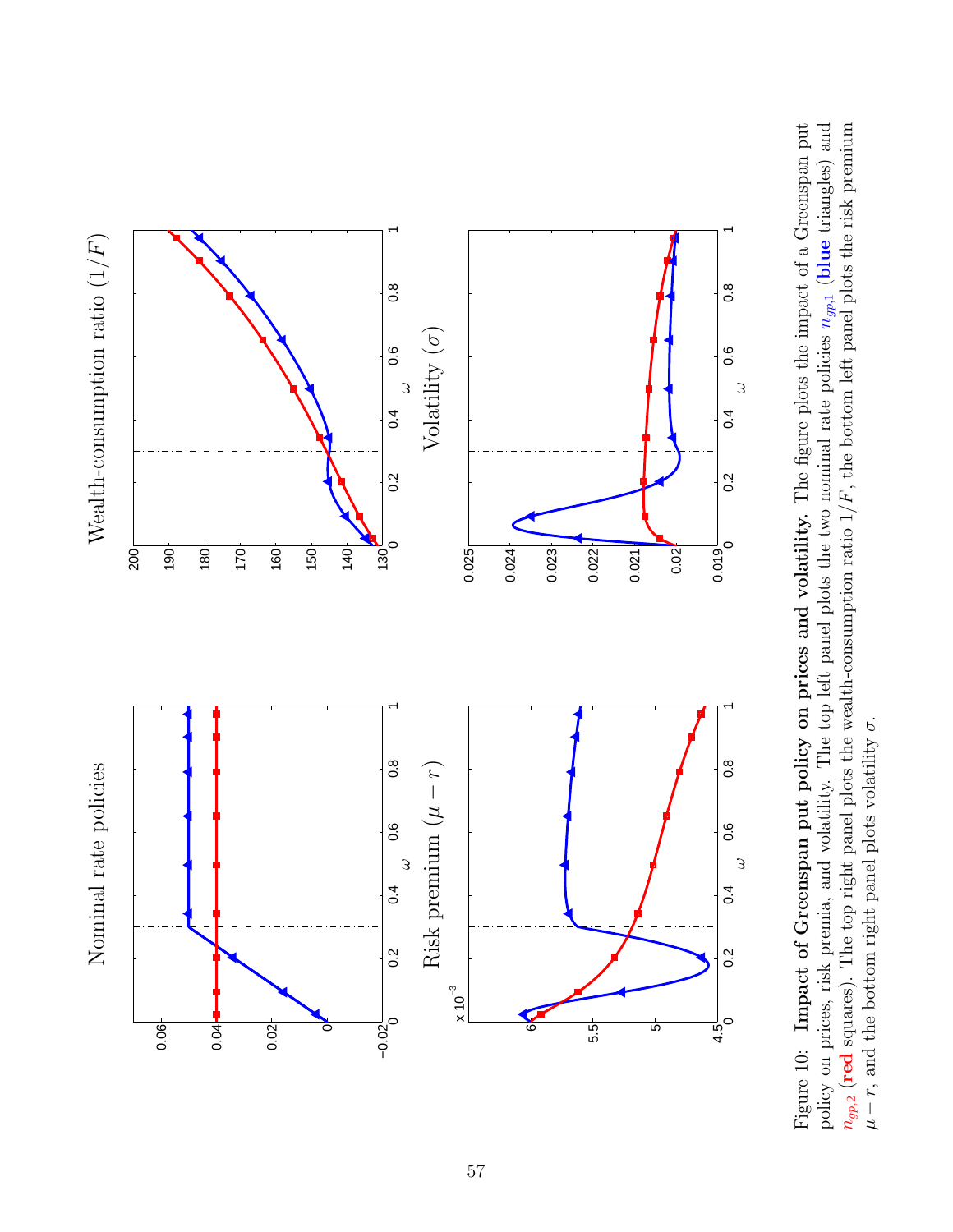

<span id="page-57-0"></span>Results from the model with policy shocks. The figure plots the response of the wealth share  $\omega$ , the wealthconsumption ratio  $1/F$ , the risk premium  $\mu - r$ , and the real rate r to a policy shock that raises the nominal interest rate n from  $1\%$  to  $4\%$ . Blue triangles represent initial values, red squares represent after-shock values. Dashed red lines correspond to consumption ratio 1/F, the risk premium  $\mu - r$ , and the real rate r to a policy shock that raises the nominal interest rate n Figure 11: **Results from the model with policy shocks.** The figure plots the response of the wealth share  $\omega$ , the wealthfrom 1% to 4%. Blue triangles represent initial values, red squares represent after-shock values. Dashed red lines correspond to the "direct effect" of the policy shock, which excludes the impact on the wealth share  $\omega$ . the "direct effect" of the policy shock, which excludes the impact on the wealth share ω. Figure 11: